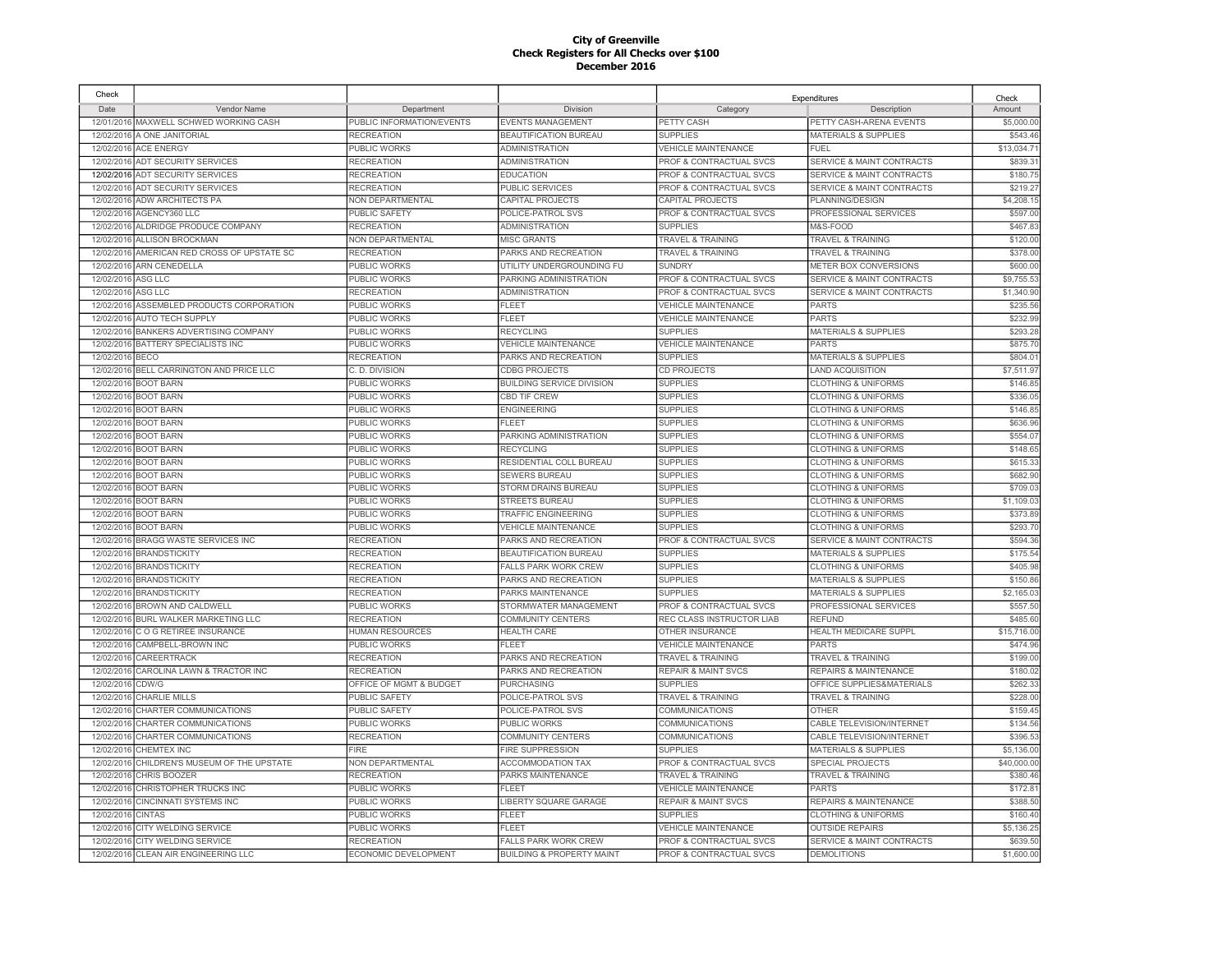| Check                    |                                                |                         |                             |                                    | Expenditures                     | Check       |
|--------------------------|------------------------------------------------|-------------------------|-----------------------------|------------------------------------|----------------------------------|-------------|
| Date                     | Vendor Name                                    | Department              | Division                    | Category                           | Description                      | Amount      |
|                          | 12/02/2016 CLERK OF COURT                      | OFFICE OF MGMT & BUDGET | NON-DEPARTMENTAL            | PR-WH                              | <b>GARNISHMENTS</b>              | \$353.28    |
|                          | 12/02/2016 CLERK OF COURT-SPARTANBURG          | OFFICE OF MGMT & BUDGET | NON-DEPARTMENTAL            | PR-WH                              | <b>GARNISHMENTS</b>              | \$1,040.63  |
|                          | 12/02/2016 CLERK OF COURT PICKENS COUNTY       | OFFICE OF MGMT & BUDGET | NON-DEPARTMENTAL            | PR-WH                              | <b>GARNISHMENTS</b>              | \$304.34    |
|                          | 12/02/2016 CLINE HOSE & HYDRAULICS LLC         | PUBLIC WORKS            | <b>FLEET</b>                | <b>VEHICLE MAINTENANCE</b>         | <b>PARTS</b>                     | \$148.78    |
|                          | 12/02/2016 COMMERCE CLUB                       | <b>CITY MANAGER</b>     | <b>CITY MANAGER</b>         | <b>SUNDRY</b>                      | <b>MISCELLANEOUS</b>             | \$139.00    |
|                          | 12/02/2016 COMPLIANCE ENVIROSYSTEMS LLC        | <b>NON DEPARTMENTAL</b> | CAPITAL PROJECTS            | CAPITAL PROJECTS                   | PLANNING/DESIGN                  | \$155,333.3 |
| 12/02/2016               | CRIMSON ELECTRIC INC                           | <b>RECREATION</b>       | <b>FALLS PARK WORK CREW</b> | PROF & CONTRACTUAL SVCS            | SERVICE & MAINT CONTRACTS        | \$1,285.1   |
|                          | 12/02/2016 CUMMINS ATLANTIC LLC                | PUBLIC WORKS            | <b>VEHICLE MAINTENANCE</b>  | <b>SUPPLIES</b>                    | <b>MATERIALS &amp; SUPPLIES</b>  | \$960.0     |
|                          | 12/02/2016 DAVID SUDDUTH                       | COUNCIL                 | <b>CITY COUNCIL</b>         | <b>TRAVEL &amp; TRAINING</b>       | <b>LOCAL TRANSPORTATION</b>      | \$118.80    |
|                          | 12/02/2016 DELL MARKETING LP                   | NON DEPARTMENTAL        | CAPITAL PROJECTS            | CAPITAL PROJECTS                   | <b>EQUIPMENT</b>                 | \$11,586.7  |
| 12/02/2016               | <b>DELL MARKETING LP</b>                       | PUBLIC WORKS            | STORM DRAINS BUREAU         | <b>SUPPLIES</b>                    | <b>MATERIALS &amp; SUPPLIES</b>  | \$1,546.67  |
| 12/02/2016               | <b>DESIGN WORKSHOP INC</b>                     | OFFICE OF MGMT & BUDGET | <b>ACCOUNTING</b>           | PROF & CONTRACTUAL SVCS            | PROFESSIONAL SERVICES            | \$26,134.39 |
| 12/02/2016               | DISCOVER UPCOUNTRY CAROLINA ASSOC              | NON DEPARTMENTAL        | <b>ACCOMMODATION TAX</b>    | PROF & CONTRACTUAL SVCS            | SPECIAL PROJECTS                 | \$5,000.0   |
| 12/02/2016               | <b>DISYS SOLUTIONS INC</b>                     | OFFICE OF MGMT & BUDGET | INFORMATION TECHNOLOGY      | <b>SUPPLIES</b>                    | <b>MATERIALS &amp; SUPPLIES</b>  | \$3,548.88  |
| 12/02/2016               | <b>DUKE ENERGY</b>                             | <b>FIRE</b>             | <b>FIRE SERVICES</b>        | <b>UTILITIES</b>                   | <b>ELECTRICITY</b>               | \$1,298.92  |
|                          | 12/02/2016 DUKE ENERGY                         | PUBLIC WORKS            | <b>SEWERS BUREAU</b>        | UTILITIES                          | <b>ELECTRICITY</b>               | \$269.43    |
| 12/02/2016               | <b>DUKE ENERGY</b>                             | PUBLIC WORKS            | TRAFFIC ENGINEERING         | UTILITIES                          | <b>ELECTRICITY</b>               | \$1,449.0   |
| 12/02/2016               | <b>DUKE ENERGY</b>                             | RECREATION              | PARKS MAINTENANCE           | <b>UTILITIES</b>                   | <b>ELECTRICITY</b>               | \$5.511.45  |
|                          | 12/02/2016 DUKE ENERGY CORP                    | <b>NON DEPARTMENTAL</b> | <b>CAPITAL PROJECTS</b>     | CAPITAL PROJECTS                   | <b>CONSTRUCTION</b>              | \$39,739.25 |
| 12/02/2016               | DUKE'S ROOT CONTROL INC                        | PUBLIC WORKS            | <b>SEWERS BUREAU</b>        | <b>REPAIR &amp; MAINT SVCS</b>     | <b>REPAIRS &amp; MAINTENANCE</b> | \$28,946.23 |
| 12/02/2016               | EARTH PRODUCTS LLC-EASLEY SC                   | <b>NON DEPARTMENTAL</b> | CAPITAL PROJECTS            | CAPITAL PROJECTS                   | <b>CONSTRUCTION</b>              | \$848.00    |
| 12/02/2016               | ECHOLS OIL COMPANY INC                         | PUBLIC WORKS            | <b>ADMINISTRATION</b>       | <b>VEHICLE MAINTENANCE</b>         | <b>FUEL</b>                      | \$11,932.69 |
| 12/02/2016               | ECHOLS OIL COMPANY INC                         | <b>PUBLIC WORKS</b>     | <b>FIXED ROUTE</b>          | <b>VEHICLE MAINTENANCE</b>         | <b>LUBRICANTS</b>                | \$101.03    |
|                          | 12/02/2016 ECHOLS OIL COMPANY INC              | PUBLIC WORKS            | FLEET                       | <b>VEHICLE MAINTENANCE</b>         | <b>FUEL</b>                      | \$13,819.82 |
| 12/02/2016               | <b>EDWARD KINNEY</b>                           | <b>RECREATION</b>       | PARKS AND RECREATION        | <b>SUNDRY</b>                      | DUES.SUBSCRIPTN.PUBLICATN        | \$200.00    |
| 12/02/2016               | ENTERCOM GREENVILLE LLC WSPA-FM                | <b>CITY MANAGER</b>     | <b>DONATIONS</b>            | CONTRIBUTIONS/DONATIONS            | DOWNTOWN GVL HOLIDAY HAPP        | \$2,125.00  |
| 12/02/2016               | <b>FAIRWAY FORD INC</b>                        | <b>PUBLIC WORKS</b>     | FLEET                       | <b>VEHICLE MAINTENANCE</b>         | <b>PARTS</b>                     | \$1,364.69  |
|                          | FAIRWAY OUTDOOR ADVERTISING LLC                | <b>RECREATION</b>       | <b>PUBLIC SERVICES</b>      | <b>SUPPLIES</b>                    | SUPPLIES PROMOTIONS              | \$800.00    |
| 12/02/2016<br>12/02/2016 | FAMILY CT OF THE 13TH CIRCUIT                  | OFFICE OF MGMT & BUDGET | NON-DEPARTMENTAL            | PR-WH                              | <b>GARNISHMENTS</b>              |             |
|                          |                                                |                         |                             |                                    |                                  | \$4,126.25  |
| 12/02/2016               | <b>FGP INTERNATIONAL</b>                       | <b>HUMAN RESOURCES</b>  | <b>HUMAN RESOURCES</b>      | <b>PROF &amp; CONTRACTUAL SVCS</b> | TEMP PERSONNEL SVCS              | \$801.34    |
| 12/02/2016               | <b>FGP INTERNATIONAL</b>                       | OFFICE OF MGMT & BUDGET | <b>REVENUE</b>              | PROF & CONTRACTUAL SVCS            | <b>TEMP PERSONNEL SVCS</b>       | \$743.2     |
| 12/02/2016               | FIRESTONE COMPLETE AUTO CARE                   | PUBLIC WORKS            | FLEET                       | <b>VEHICLE MAINTENANCE</b>         | <b>PARTS</b>                     | \$700.30    |
| 12/02/2016               | FLORES & ASSOCIATES LLC                        | HUMAN RESOURCES         | <b>HEALTH CARE</b>          | <b>HEALTH</b>                      | <b>FSA ADMIN FEES</b>            | \$740.00    |
| 12/02/2016               | <b>FLSDU</b>                                   | OFFICE OF MGMT & BUDGET | NON-DEPARTMENTAL            | PR-WH                              | <b>GARNISHMENTS</b>              | \$362.65    |
| 12/02/2016               | <b>GENESIS HOMES</b>                           | NON DEPARTMENTAL        | <b>MISC GRANTS</b>          | <b>CD PROJECTS</b>                 | <b>GENESIS NICHOLTOWN</b>        | \$8,681.00  |
| 12/02/2016               | <b>GEORGIA BARK COMPANY</b>                    | <b>RECREATION</b>       | BEAUTIFICATION BUREAU       | <b>SUPPLIES</b>                    | <b>MATERIALS &amp; SUPPLIES</b>  | \$3,816.00  |
| 12/02/2016               | GHS PARTNERS IN HEALTH INC                     | HUMAN RESOURCES         | OCCUPATIONAL HEALTH         | PROF & CONTRACTUAL SVCS            | PROFESSIONAL SERVICES            | \$700.00    |
| 12/02/2016               | <b>GILLIG LLC</b>                              | PUBLIC WORKS            | <b>VEHICLE MAINTENANCE</b>  | VEHICLE MAINTENANCE                | <b>PARTS</b>                     | \$691.93    |
| 12/02/2016               | GIMME-A-SIGN CO INC                            | <b>RECREATION</b>       | PARKS AND RECREATION        | <b>SUPPLIES</b>                    | <b>MATERIALS &amp; SUPPLIES</b>  | \$1,640.88  |
| 12/02/2016               | GOODYEAR COMMERCIAL TIRE                       | PUBLIC WORKS            | <b>FLEET</b>                | <b>VEHICLE MAINTENANCE</b>         | <b>PARTS</b>                     | \$1,558.99  |
|                          | 12/02/2016 GOVERNMENT FINANCE OFFICERS ASSOC   | OFFICE OF MGMT & BUDGET | <b>ACCOUNTING</b>           | <b>SUNDRY</b>                      | <b>AWARDS</b>                    | \$580.00    |
| 12/02/2016               | GREENVILLE CHAMBER OF COMMERCE                 | <b>RECREATION</b>       | PUBLIC SERVICES             | <b>SUNDRY</b>                      | DUES, SUBSCRIPTN, PUBLICATN      | \$665.00    |
|                          | 12/02/2016 GREENVILLE COUNTY                   | MUNICIPAL COURT         | MUNICIPAL COURT             | PROF & CONTRACTUAL SVCS            | PROFESSIONAL SERVICES            | \$22,283.12 |
|                          | 12/02/2016 GREENVILLE COUNTY SOLID WASTE       | PUBLIC WORKS            | GARBAGE DISPOSAL BUREAU     | <b>PROF &amp; CONTRACTUAL SVCS</b> | <b>DISPOSAL CHARGES</b>          | \$5,271.20  |
|                          | 12/02/2016 GREENVILLE COUNTY TAX COLLECTOR     | <b>RECREATION</b>       | PARKS AND RECREATION        | PROF & CONTRACTUAL SVCS            | RENTAL OF REAL PROPERTY          | \$1,722.16  |
| 12/02/2016               | <b>GREENVILLE LINDY HOPPERS</b>                | <b>RECREATION</b>       | <b>COMMUNITY CENTERS</b>    | REC CLASS INSTRUCTOR LIAB          | <b>REFUND</b>                    | \$1,235.20  |
|                          | 12/02/2016 GREENVILLE NEWS SUBSCRIPTIONS       | <b>RECREATION</b>       | <b>ADMINISTRATION</b>       | <b>SUNDRY</b>                      | DUES, SUBSCRIPTN, PUBLICATN      | \$292.03    |
|                          | 12/02/2016 GREENVILLE OFFICE SUPPLY CO INC     | OFFICE OF MGMT & BUDGET | <b>REVENUE</b>              | <b>SUPPLIES</b>                    | OFFICE SUPPLIES&MATERIALS        | \$827.80    |
|                          | 12/02/2016 GREENVILLE OFFICE SUPPLY CO INC     | PUBLIC WORKS            | <b>STREETS BUREAU</b>       | <b>SUPPLIES</b>                    | <b>MATERIALS &amp; SUPPLIES</b>  | \$108.6     |
| 12/02/2016               | GREENVILLE OFFICE SUPPLY CO INC                | <b>RECREATION</b>       | PARKS AND RECREATION        | <b>SUPPLIES</b>                    | OFFICE SUPPLIES&MATERIALS        | \$215.26    |
|                          | 12/02/2016 HANNA INSTRUMENTS UNITED STATES INC | <b>PUBLIC WORKS</b>     | STORMWATER MANAGEMENT       | <b>SUPPLIES</b>                    | <b>MATERIALS &amp; SUPPLIES</b>  | \$534.00    |
|                          | 12/02/2016 HAYNSWORTH SINKLER BOYD PA          | NON DEPARTMENTAL        | <b>ADMISSIONS TAX</b>       | PROF & CONTRACTUAL SVCS            | SPECIAL PROJECTS                 | \$2,387.50  |
|                          | 12/02/2016 HAYNSWORTH SINKLER BOYD PA          | OFFICE OF MGMT & BUDGET | <b>ACCOUNTING</b>           | <b>PROF &amp; CONTRACTUAL SVCS</b> | PROFESSIONAL SERVICES            | \$2,387.5   |
| 12/02/2016               | HAYNSWORTH SINKLER BOYD PA                     | OFFICE OF MGMT & BUDGET | <b>ADMINISTRATION</b>       | PROF & CONTRACTUAL SVCS            | PROFESSIONAL SERVICES            | \$2,387.50  |
| 12/02/2016               | HAYNSWORTH SINKLER BOYD PA                     | PUBLIC WORKS            | PARKING ADMINISTRATION      | PROF & CONTRACTUAL SVCS            | PROFESSIONAL SERVICES            | \$2,387.50  |
|                          | 12/02/2016 HENRY SCHEIN ANIMAL HEALTH          | <b>RECREATION</b>       | <b>ADMINISTRATION</b>       | <b>SUPPLIES</b>                    | M&S-VETERINARY                   | \$548.0     |
| 12/02/2016 HESC          |                                                | OFFICE OF MGMT & BUDGET | NON-DEPARTMENTAL            | PR-WH                              | <b>GARNISHMENTS</b>              | \$177.66    |
|                          |                                                |                         |                             |                                    |                                  |             |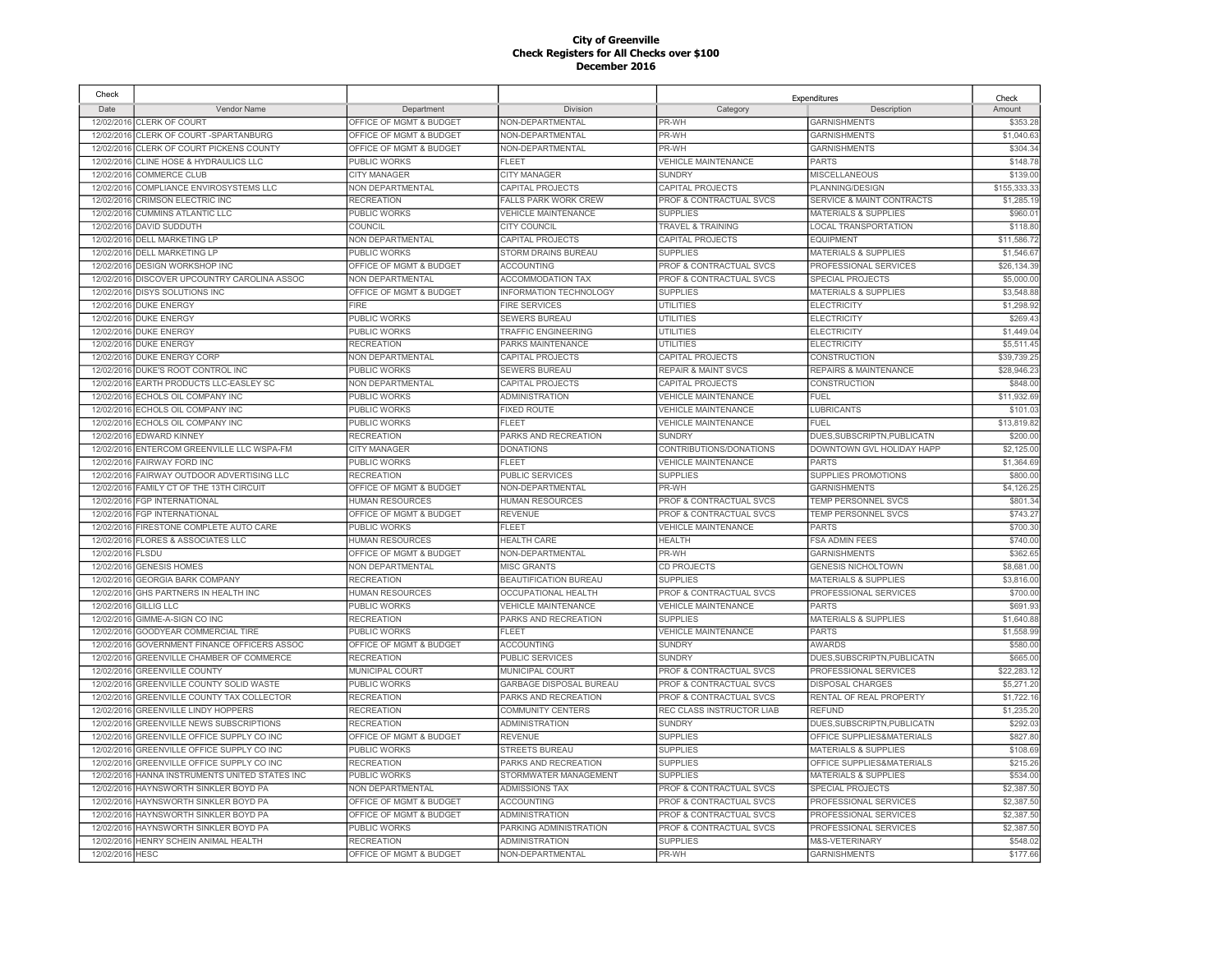| Check      |                                          |                                        |                                           |                                     | Expenditures                     | Check                   |
|------------|------------------------------------------|----------------------------------------|-------------------------------------------|-------------------------------------|----------------------------------|-------------------------|
| Date       | Vendor Name                              | Department                             | Division                                  | Category                            | Description                      | Amount                  |
| 12/02/2016 | HEYWARD INCORPORATED                     | PUBLIC WORKS                           | SEWERS BUREAU                             | TRAVEL & TRAINING                   | TRAVEL & TRAINING                | \$200.00                |
| 12/02/2016 | HOME DEPOT CREDIT SERVICE 3104           | PUBLIC WORKS                           | <b>MAINTENANCE</b>                        | <b>SUPPLIES</b>                     | <b>MATERIALS &amp; SUPPLIES</b>  | \$188.25                |
| 12/02/2016 | HOME DEPOT CREDIT SERVICE 5906           | PUBLIC WORKS                           | <b>BUILDING SERVICE DIVISION</b>          | <b>SUPPLIES</b>                     | <b>MATERIALS &amp; SUPPLIES</b>  | \$248.96                |
| 12/02/2016 | HOME DEPOT CREDIT SERVICE 5922           | <b>RECREATION</b>                      | PARKS MAINTENANCE                         | LIAB-MISCELLANEOUS                  | <b>MATERIALS &amp; SUPPLIES</b>  | \$1,748.07              |
| 12/02/2016 | HOME DEPOT CREDIT SERVICE 5922           | <b>RECREATION</b>                      | PARKS MAINTENANCE                         | <b>SUPPLIES</b>                     | <b>MATERIALS &amp; SUPPLIES</b>  | \$1,834.8               |
| 12/02/2016 | <b>HOUSTON GRADING &amp; HAULING LLC</b> | NON DEPARTMENTAL                       | <b>CAPITAL PROJECTS</b>                   | CAPITAL PROJECTS                    | CONSTRUCTION                     | \$5,000.00              |
| 12/02/2016 | HYDRADYNE LLC                            | PUBLIC WORKS                           | <b>VEHICLE MAINTENANCE</b>                | <b>VEHICLE MAINTENANCE</b>          | <b>PARTS</b>                     | \$378.3                 |
| 12/02/2016 | HYDRAULIC ONSITE EQUIPMENT REPAIR        | PUBLIC WORKS                           | <b>FLEET</b>                              | <b>VEHICLE MAINTENANCE</b>          | <b>PARTS</b>                     | \$376.40                |
| 12/02/2016 | INTERNAL REVENUE SERVICE                 | OFFICE OF MGMT & BUDGET                | NON-DEPARTMENTAL                          | PR-WH                               | <b>GARNISHMENTS</b>              | \$252.5                 |
|            | 12/02/2016 ISA INTERNATIONAL SOCIETY OF  | <b>RECREATION</b>                      | <b>BEAUTIFICATION BUREAU</b>              | <b>TRAVEL &amp; TRAINING</b>        | TRAVEL & TRAINING                | \$130.00                |
| 12/02/2016 | <b>IVEY COMMUNICATIONS INC</b>           | OFFICE OF MGMT & BUDGET                | <b>REVENUE</b>                            | <b>SUPPLIES</b>                     | OFFICE SUPPLIES&MATERIALS        | \$130.0                 |
| 12/02/2016 | JOE CAREY                                | <b>RECREATION</b>                      | <b>COMMUNITY CENTERS</b>                  | REC CLASS INSTRUCTOR LIAB           | <b>REFUND</b>                    | \$250.00                |
| 12/02/2016 | JOHNSTONE SUPPLY OF GREENVILLE           | PUBLIC WORKS                           | <b>BUILDING SERVICE DIVISION</b>          | <b>SUPPLIES</b>                     | <b>MATERIALS &amp; SUPPLIES</b>  | \$228.3                 |
| 12/02/2016 | JOHNSTONE SUPPLY OF GREENVILLE           | <b>RECREATION</b>                      | <b>ADMINISTRATION</b>                     | <b>REPAIR &amp; MAINT SVCS</b>      | REPAIRS & MAINTENANCE            | \$210.9                 |
| 12/02/2016 | <b>JULIA HORTON</b>                      | <b>CITY MANAGER</b>                    | <b>CITY MANAGER</b>                       | <b>SUPPLIES</b>                     | OFFICE SUPPLIES&MATERIALS        | \$120.0                 |
| 12/02/2016 | <b>KEITH BISHOP</b>                      | PUBLIC WORKS                           | <b>SEWERS BUREAU</b>                      | <b>TRAVEL &amp; TRAINING</b>        | <b>TRAVEL &amp; TRAINING</b>     | \$989.0                 |
| 12/02/2016 | KINGS SUNSET NURSERY                     | <b>RECREATION</b>                      | <b>ADMINISTRATION</b>                     | <b>SUPPLIES</b>                     | M&S-GROUNDS                      | \$450.0                 |
| 12/02/2016 | KINGS SUNSET NURSERY                     | <b>RECREATION</b>                      | <b>FALLS PARK WORK CREW</b>               | <b>SUPPLIES</b>                     | <b>MATERIALS &amp; SUPPLIES</b>  | \$125.0                 |
| 12/02/2016 | KT BRAKE & SPRING OF SC INC              | PUBLIC WORKS                           | <b>VEHICLE MAINTENANCE</b>                | <b>VEHICLE MAINTENANCE</b>          | <b>PARTS</b>                     | \$608.4                 |
| 12/02/2016 | L-J INC                                  | NON DEPARTMENTAL                       | CAPITAL PROJECTS                          | CAPITAL PROJECTS                    | <b>CONSTRUCTION</b>              | \$69,196.7              |
| 12/02/201  | <b>LANTERN PRESS LLC</b>                 | <b>RECREATION</b>                      | PUBLIC SERVICES                           | <b>SUPPLIES</b>                     | <b>SALE GIFTS</b>                | \$911.0                 |
| 12/02/2016 | LEVEL 3 COMMUNICATIONS LLC               | <b>OFFICE OF MGMT &amp; BUDGET</b>     | <b>INFORMATION TECHNOLOGY</b>             | COMMUNICATIONS                      | TELECOMMUNICATIONS/WIRELE        | \$1,144.4               |
| 12/02/201  | LEXISNEXIS 1403290                       | ECONOMIC DEVELOPMENT                   | <b>BUILDING &amp; PROPERTY MAINT</b>      | <b>PROF &amp; CONTRACTUAL SVCS</b>  | PROFESSIONAL SERVICES            | \$156.3                 |
| 12/02/2016 | <b>INA</b>                               | HUMAN RESOURCES                        | <b>HEALTH CARE</b>                        | <b>OTHER INSURANCE</b>              | SHORT-TERM DISABILITY            | \$538.2                 |
| 12/02/2016 | <b>LOUIS P BATSON</b>                    | <b>RECREATION</b>                      | PARKS MAINTENANCE                         | <b>SUPPLIES</b>                     | <b>MATERIALS &amp; SUPPLIES</b>  | \$216.5                 |
| 12/02/2016 | LOWES                                    | PUBLIC WORKS                           | <b>STREETS BUREAU</b>                     | <b>SUPPLIES</b>                     | <b>MATERIALS &amp; SUPPLIES</b>  | \$349.4                 |
| 12/02/201  | LOWES                                    | <b>RECREATION</b>                      | <b>ADMINISTRATION</b>                     | <b>REPAIR &amp; MAINT SVCS</b>      | <b>REPAIRS &amp; MAINTENANCE</b> | \$232.74                |
| 12/02/2016 | <b>LYDIA THOMAS</b>                      | <b>RECREATION</b>                      | <b>PUBLIC SERVICES</b>                    | PROF & CONTRACTUAL SVCS             | PROFESSIONAL SERVICES            | \$410.0                 |
| 12/02/2016 | MAC PAPERS INC GREENVILLE                | <b>MUNICIPAL COURT</b>                 | <b>MUNICIPAL COURT</b>                    | <b>SUPPLIES</b>                     | <b>MATERIALS &amp; SUPPLIES</b>  | \$821.5                 |
| 12/02/2016 | <b>MALCOLM GREENIDGE</b>                 | <b>RECREATION</b>                      | <b>COMMUNITY CENTERS</b>                  | REC CLASS INSTRUCTOR LIAB           | <b>REFUND</b>                    | \$179.2                 |
| 12/02/201  | <b>MARATHON STAFFING INC</b>             | <b>PUBLIC SAFETY</b>                   | POLICE-DISPATCH BUREAU                    | PROF & CONTRACTUAL SVCS             | TEMP PERSONNEL SVCS              | \$11,461.5              |
| 12/02/2016 | MARATHON STAFFING INC                    | PUBLIC WORKS                           | NON VEHICLE MAINTENANCE                   | PROF & CONTRACTUAL SVCS             | TEMP PERSONNEL SVCS              | \$410.1                 |
| 12/02/2016 | <b>MARK NELSON</b>                       | PUBLIC SAFETY                          | POLICE-PATROL SVS                         | <b>SUNDRY</b>                       | MISCELLANEOUS                    | \$105.9                 |
| 12/02/2016 | <b>MARK NELSON</b>                       | <b>PUBLIC SAFETY</b>                   | POLICE-PATROL SVS                         | <b>TRAVEL &amp; TRAINING</b>        | <b>TRAVEL &amp; TRAINING</b>     | \$228.0                 |
| 12/02/2016 | MARLBORO BULB CO                         | RECREATION                             | FALLS PARK WORK CREW                      | <b>SUPPLIES</b>                     | <b>MATERIALS &amp; SUPPLIES</b>  | \$2,407.2               |
| 12/02/2016 | MARYLAND CHILD SUPPORT ACCOUNT           | OFFICE OF MGMT & BUDGET                | NON-DEPARTMENTAL                          | PR-WH                               | <b>GARNISHMENTS</b>              | \$129.4                 |
| 12/02/2016 | MCKINNEY LUMBER & HARDWARE LLC           | <b>RECREATION</b>                      | <b>PARKS MAINTENANCE</b>                  | LIAB-MISCELLANEOUS                  | <b>MATERIALS &amp; SUPPLIES</b>  | \$101.5                 |
| 12/02/2016 | METROPOLITAN ARTS COUNCIL                | NON DEPARTMENTAL                       | <b>ACCOMMODATION TAX</b>                  | PROF & CONTRACTUAL SVCS             | SPECIAL PROJECTS                 | \$100,000.0             |
| 12/02/2016 | <b>MICHAEL TIERNEY</b>                   | PUBLIC SAFETY                          | POLICE-PATROL SVS                         | <b>TRAVEL &amp; TRAINING</b>        | <b>TRAVEL &amp; TRAINING</b>     | \$175.00                |
| 12/02/2016 | MIKE'S BODY SHOP                         | PUBLIC WORKS                           | FLEET                                     | <b>VEHICLE MAINTENANCE</b>          | <b>OUTSIDE REPAIRS</b>           | \$3,042.6               |
| 12/02/2016 | MIKE'S BODY SHOP                         | PUBLIC WORKS                           | <b>VEHICLE MAINTENANCE</b>                | <b>VEHICLE MAINTENANCE</b>          | <b>OUTSIDE REPAIRS</b>           | \$1,150.9               |
| 12/02/2016 | <b>MKSK</b>                              | NON DEPARTMENTAL                       | <b>CAPITAL PROJECTS</b>                   | CAPITAL PROJECTS                    | PLANNING/DESIGN                  | \$51,374.1              |
| 12/02/2016 | NANCY WHITWORTH                          | ECONOMIC DEVELOPMENT                   | ECONOMIC DEVELOPMENT                      | <b>TRAVEL &amp; TRAINING</b>        | <b>TRAVEL &amp; TRAINING</b>     | \$1,939.87              |
| 12/02/2016 | NAPA AUTO PARTS                          | PUBLIC WORKS                           | <b>FLEET</b>                              | <b>VEHICLE MAINTENANCE</b>          | <b>PARTS</b>                     | \$963.68                |
| 12/02/2016 | NAPA AUTO PARTS                          | PUBLIC WORKS                           | <b>VEHICLE MAINTENANCE</b>                | VEHICLE MAINTENANCE                 | <b>PARTS</b>                     | \$162.80                |
| 12/02/2016 | <b>NEW FLYER PARTS</b>                   | PUBLIC WORKS                           | <b>VEHICLE MAINTENANCE</b>                | <b>VEHICLE MAINTENANCE</b>          | <b>PARTS</b>                     | \$947.7                 |
| 12/02/2016 | NORRIS SUPPLY CO                         | <b>PUBLIC WORKS</b>                    | <b>FLEET</b>                              | <b>VEHICLE MAINTENANCE</b>          | <b>PARTS</b>                     | \$156.35                |
| 12/02/2016 | NORTHERN TOOL & EQUIPMENT                | PUBLIC WORKS                           | <b>FLEET</b>                              | <b>SUPPLIES</b>                     | <b>MATERIALS &amp; SUPPLIES</b>  | \$3,199.0               |
| 12/02/2016 | O'REILLY AUTO PARTS                      | PUBLIC WORKS                           | <b>FLEET</b>                              | <b>VEHICLE MAINTENANCE</b>          | <b>PARTS</b>                     | \$139.50                |
| 12/02/2016 | OFFICE DEPOT BSD                         | PUBLIC WORKS                           | PARKING ADMINISTRATION                    | <b>SUPPLIES</b>                     | OFFICE SUPPLIES&MATERIALS        | \$199.0                 |
| 12/02/2016 | OFFICE DEPOT BSD                         | PUBLIC WORKS                           | RESIDENTIAL COLL BUREAU                   | <b>SUPPLIES</b>                     | <b>MATERIALS &amp; SUPPLIES</b>  | \$128.5                 |
| 12/02/2016 | OGLETREE DEAKINS NASH SMOAK & STEWA      | FIRE                                   | <b>FIRE</b>                               | PROF & CONTRACTUAL SVCS             | PROFESSIONAL SERVICES            | \$360.0                 |
| 12/02/2016 | OGLETREE DEAKINS NASH SMOAK & STEWA      | <b>HUMAN RESOURCES</b>                 | <b>HUMAN RESOURCES</b>                    | <b>PROF &amp; CONTRACTUAL SVCS</b>  | PROFESSIONAL SERVICES            | \$400.0                 |
| 12/02/2016 | OSBORN CONTRACT SERVICES INC             |                                        |                                           |                                     | <b>CONSTRUCTION</b>              |                         |
| 12/02/2016 | PATTERSON VETERINARY SUPPLY INC          | NON DEPARTMENTAL<br><b>RECREATION</b>  | CAPITAL PROJECTS<br><b>ADMINISTRATION</b> | CAPITAL PROJECTS<br><b>SUPPLIES</b> | M&S-MEDICINE                     | \$148,500.0<br>\$396.90 |
|            |                                          |                                        |                                           |                                     |                                  |                         |
| 12/02/2016 | PATTERSON VETERINARY SUPPLY INC          | <b>RECREATION</b><br><b>RECREATION</b> | <b>ADMINISTRATION</b>                     | <b>SUPPLIES</b>                     | M&S-VETERINARY                   | \$121.7<br>\$233.33     |
|            | 12/02/2016 PECAN PIE PRODUCTIONS         |                                        | PUBLIC SERVICES                           | <b>SUPPLIES</b>                     | SUPPLIES PROMOTIONS              |                         |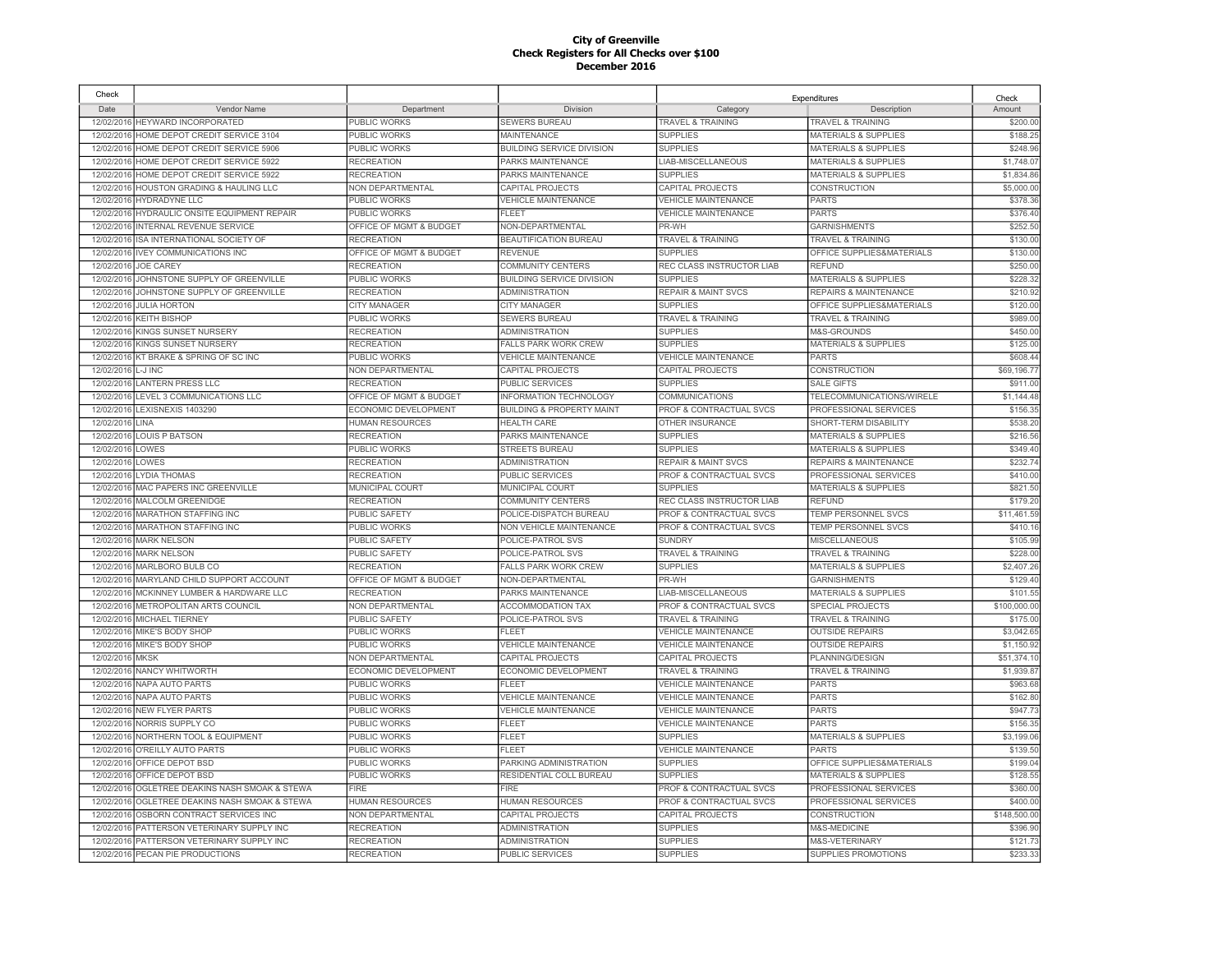| Check      |                                        |                           |                                  |                                    | Expenditures                         | Check        |
|------------|----------------------------------------|---------------------------|----------------------------------|------------------------------------|--------------------------------------|--------------|
| Date       | Vendor Name                            | Department                | Division                         | Category                           | Description                          | Amount       |
| 12/02/2016 | PRECISION DYNAMICS CORP                | <b>RECREATION</b>         | <b>RECREATION</b>                | LIAB-MISCELLANEOUS                 | <b>ICE ON MAIN</b>                   | \$576.76     |
| 12/02/2016 | PRESORT PLUS INC                       | OFFICE OF MGMT & BUDGET   | <b>PURCHASING</b>                | <b>COMMUNICATIONS</b>              | POSTAGE                              | \$4,242.46   |
| 12/02/2016 | PRO AUTO PARTS WAREHOUSE               | PUBLIC WORKS              | <b>FLEET</b>                     | <b>VEHICLE MAINTENANCE</b>         | <b>PARTS</b>                         | \$102.90     |
| 12/02/2016 | PROSOURCE LLC                          | PUBLIC WORKS              | <b>BUILDING SERVICE DIVISION</b> | <b>SUPPLIES</b>                    | <b>MATERIALS &amp; SUPPLIES</b>      | \$165.40     |
| 12/02/2016 | R J SHIRLEY INC                        | <b>RECREATION</b>         | <b>RECREATION</b>                | LIAB-MISCELLANEOUS                 | <b>ICE ON MAIN</b>                   | \$500.00     |
| 12/02/2016 | RED WING SHOE STORE #874               | PUBLIC WORKS              | STORM DRAINS BUREAU              | <b>SUPPLIES</b>                    | <b>CLOTHING &amp; UNIFORMS</b>       | \$143.09     |
| 12/02/2016 | RIVERPLACE DEVELOPMENT II LLC          | NON DEPARTMENTAL          | CAPITAL PROJECTS                 | CAPITAL PROJECTS                   | CONSTRUCTION                         | \$216,609.75 |
| 12/02/2016 | ROBBINS TIRE SERVICE                   | PUBLIC WORKS              | <b>DEMAND RESPONSE</b>           | <b>VEHICLE MAINTENANCE</b>         | <b>TIRES AND TUBES</b>               | \$902.16     |
| 12/02/2016 | S & S WORLDWIDE                        | <b>RECREATION</b>         | <b>COMMUNITY CENTERS</b>         | <b>SUPPLIES</b>                    | <b>MATERIALS &amp; SUPPLIES</b>      | \$343.33     |
| 12/02/2016 | S C DEPARTMENT OF REVENUE              | OFFICE OF MGMT & BUDGET   | NON-DEPARTMENTAL                 | PR-WH                              | <b>GARNISHMENTS</b>                  | \$534.08     |
|            | 12/02/2016 S C RETIREMENT SYSTEM       | OFFICE OF MGMT & BUDGET   | NON-DEPARTMENTAL                 | PR-WH                              | RETIREMENT SVS PURCHASE              | \$680.13     |
|            | 12/02/2016 SAFETY KLEEN                | PUBLIC WORKS              | NON VEHICLE MAINTENANCE          | PROF & CONTRACTUAL SVCS            | SERVICE & MAINT CONTRACTS            | \$150.00     |
|            | 12/02/2016 SAFETY PRODUCTS INC         | PUBLIC WORKS              | <b>BUILDING SERVICE DIVISION</b> | <b>SUPPLIES</b>                    | <b>MATERIALS &amp; SUPPLIES</b>      | \$108.4'     |
|            | 12/02/2016 SAFETY PRODUCTS INC         | PUBLIC WORKS              | STORM DRAINS BUREAU              | <b>SUPPLIES</b>                    | <b>MATERIALS &amp; SUPPLIES</b>      | \$616.92     |
| 12/02/2016 | <b>SAM'S CLUB</b>                      | <b>RECREATION</b>         | PUBLIC SERVICES                  | <b>SUPPLIES</b>                    | SALE CONCESSIONS                     | \$184.36     |
| 12/02/2016 | <b>SCRPA</b>                           | <b>RECREATION</b>         | <b>COMMUNITY CENTERS</b>         | <b>TRAVEL &amp; TRAINING</b>       | TRAVEL & TRAINING                    | \$355.00     |
| 12/02/2016 | <b>SEON SYSTEM SALES INC</b>           | PUBLIC WORKS              | <b>VEHICLE MAINTENANCE</b>       | <b>VEHICLE MAINTENANCE</b>         | <b>PARTS</b>                         | \$868.1      |
| 12/02/2016 | SHEALY ELECTRICAL WHOLESALERS INC      | PUBLIC WORKS              | <b>TRAFFIC ENGINEERING</b>       | <b>SUPPLIES</b>                    | M&S-SIGNALS                          | \$203.5      |
| 12/02/2016 | <b>SHERWIN WILLIAMS</b>                | PUBLIC WORKS              | LIBERTY SQUARE GARAGE            | <b>SUPPLIES</b>                    | <b>MATERIALS &amp; SUPPLIES</b>      | \$130.5      |
| 12/02/2016 | SISTER CITIES INTERNATIONAL            | <b>CITY MANAGER</b>       | <b>CITY MANAGER</b>              | <b>SUNDRY</b>                      | DUES, SUBSCRIPTN, PUBLICATN          | \$780.00     |
| 12/02/2016 | SMG                                    | NON DEPARTMENTAL          | NON DEPARTMENTAL                 | PROF & CONTRACTUAL SVCS            | <b>MANAGEMENT FEES</b>               | \$12,890.2   |
| 12/02/2016 | SNIDER FLEET SOLUTIONS                 | PUBLIC WORKS              | <b>DEMAND RESPONSE</b>           | <b>VEHICLE MAINTENANCE</b>         | <b>TIRES AND TUBES</b>               | \$704.5      |
| 12/02/2016 | SNIDER FLEET SOLUTIONS                 | <b>PUBLIC WORKS</b>       | <b>FLEET</b>                     | <b>VEHICLE MAINTENANCE</b>         | <b>OUTSIDE REPAIRS</b>               | \$1,696.1    |
| 12/02/2016 | SNIDER FLEET SOLUTIONS                 | PUBLIC WORKS              | <b>FLEET</b>                     | <b>VEHICLE MAINTENANCE</b>         | <b>PARTS</b>                         | \$833.05     |
| 12/02/2016 | SOUTHEASTERN JANITORIAL OF SC LLC      | PUBLIC WORKS              | NON VEHICLE MAINTENANCE          | PROF & CONTRACTUAL SVCS            | <b>SERVICE &amp; MAINT CONTRACTS</b> | \$429.0      |
| 12/02/2016 | SOUTHEASTERN PAPER GROUP               | PUBLIC WORKS              | <b>BUILDING SERVICE DIVISION</b> | <b>SUPPLIES</b>                    | <b>JANITORIAL SUPPLIES</b>           | \$600.2      |
| 12/02/2016 | SOUTHEASTERN PAPER GROUP               | <b>RECREATION</b>         | <b>FALLS PARK WORK CREW</b>      | <b>SUPPLIES</b>                    | <b>JANITORIAL SUPPLIES</b>           | \$579.54     |
| 12/02/2016 | SOUTHERN LUBRICANTS                    | <b>PUBLIC WORKS</b>       | <b>FLEET</b>                     | <b>VEHICLE MAINTENANCE</b>         | <b>PARTS</b>                         | \$319.84     |
| 12/02/2016 | SPECIES360                             | <b>RECREATION</b>         | <b>ADMINISTRATION</b>            | <b>SUNDRY</b>                      | DUES, SUBSCRIPTN, PUBLICATN          | \$4,477.98   |
| 12/02/2016 | STERLING INFOSYSTEMS. INC              | <b>HUMAN RESOURCES</b>    | <b>HUMAN RESOURCES</b>           | <b>PROF &amp; CONTRACTUAL SVCS</b> | PROFESSIONAL SERVICES                | \$173.52     |
| 12/02/2016 | STRATEGIC COORDINATING ORGANIZATION    | <b>HUMAN RESOURCES</b>    | <b>HEALTH CARE</b>               | <b>SUNDRY</b>                      | <b>WELLNESS ACTIVITIES</b>           | \$530.00     |
| 12/02/2016 | <b>STUMPY ORIGINALS</b>                | <b>RECREATION</b>         | <b>PUBLIC SERVICES</b>           | <b>SUPPLIES</b>                    | <b>SALE GIFTS</b>                    | \$333.40     |
| 12/02/2016 | T2 SYSTEMS CANADA INC                  | PUBLIC WORKS              | PARKING LOTS                     | <b>COMMUNICATIONS</b>              | <b>WEST END PARK &amp; RIDE</b>      | \$106.00     |
| 12/02/2016 | TALENT MANAGEMENT SOLUTIONS            | OFFICE OF MGMT & BUDGET   | <b>REVENUE</b>                   | <b>PROF &amp; CONTRACTUAL SVCS</b> | <b>TEMP PERSONNEL SVCS</b>           | \$910.47     |
| 12/02/2016 | TALENT MANAGEMENT SOLUTIONS            | <b>PUBLIC SAFETY</b>      | POLICE-DISPATCH BUREAU           | PROF & CONTRACTUAL SVCS            | <b>TEMP PERSONNEL SVCS</b>           | \$804.48     |
| 12/02/2016 | TALENT MANAGEMENT SOLUTIONS            | PUBLIC WORKS              | NON VEHICLE MAINTENANCE          | PROF & CONTRACTUAL SVCS            | TEMP PERSONNEL SVCS                  | \$660.00     |
| 12/02/2016 | TALENT MANAGEMENT SOLUTIONS            | PUBLIC WORKS              | RESIDENTIAL COLL BUREAU          | PROF & CONTRACTUAL SVCS            | TEMP PERSONNEL SVCS                  | \$16,325.90  |
| 12/02/2016 | TALENT MANAGEMENT SOLUTIONS            | PUBLIC WORKS              | STORM DRAINS BUREAU              | PROF & CONTRACTUAL SVCS            | <b>TEMP PERSONNEL SVCS</b>           | \$1,278.75   |
| 12/02/2016 | TALENT MANAGEMENT SOLUTIONS            | <b>PUBLIC WORKS</b>       | <b>VEHICLE MAINTENANCE</b>       | PROF & CONTRACTUAL SVCS            | TEMP PERSONNEL SVCS                  | \$3,089.92   |
| 12/02/2016 | TALENT MANAGEMENT SOLUTIONS            | <b>RECREATION</b>         | <b>COMMUNITY CENTERS</b>         | PROF & CONTRACTUAL SVCS            | TEMP PERSONNEL SVCS                  | \$778.80     |
|            | 12/02/2016 TALENT MANAGEMENT SOLUTIONS | <b>RECREATION</b>         | PARKS MAINTENANCE                | PROF & CONTRACTUAL SVCS            | TEMP PERSONNEL SVCS                  | \$1,256.00   |
| 12/02/2016 | TIERPARK BERLIN-FRIEDRICHSFELDE GMB    | <b>RECREATION</b>         | <b>ADMINISTRATION</b>            | <b>SUPPLIES</b>                    | M&S-ANIMALS                          | \$3,921.22   |
|            | 12/02/2016 TOLEDO TICKET COMPANY       | PUBLIC WORKS              | CHURCH STREET GARAGE             | <b>SUPPLIES</b>                    | <b>MATERIALS &amp; SUPPLIES</b>      | \$219.00     |
|            | 12/02/2016 TONY MULLINAX               | PUBLIC INFORMATION/EVENTS | <b>SPECIAL EVENTS</b>            | PROF & CONTRACTUAL SVCS            | PROFESSIONAL SERVICES                | \$250.00     |
|            | 12/02/2016 TRUCKPRO LLC                | PUBLIC WORKS              | <b>FLEET</b>                     | <b>VEHICLE MAINTENANCE</b>         | <b>PARTS</b>                         | \$109.1      |
| 12/02/2016 | <b>TRUCKPRO LLC</b>                    | <b>PUBLIC WORKS</b>       | NON VEHICLE MAINTENANCE          | <b>SUPPLIES</b>                    | <b>MATERIALS &amp; SUPPLIES</b>      | \$352.99     |
| 12/02/2016 | <b>TRUCKPRO LLC</b>                    | <b>PUBLIC WORKS</b>       | <b>VEHICLE MAINTENANCE</b>       | <b>SUPPLIES</b>                    | <b>MATERIALS &amp; SUPPLIES</b>      | \$167.2      |
| 12/02/2016 | <b>TRUCKPRO LLC</b>                    | <b>PUBLIC WORKS</b>       | <b>VEHICLE MAINTENANCE</b>       | VEHICLE MAINTENANCE                | <b>PARTS</b>                         | \$952.94     |
| 12/02/2016 | <b>TYCO INTEGRATED SECURITY LLC</b>    | PUBLIC WORKS              | <b>NON VEHICLE MAINTENANCE</b>   | PROF & CONTRACTUAL SVCS            | <b>SERVICE &amp; MAINT CONTRACTS</b> | \$225.0      |
| 12/02/2016 | TYCO INTEGRATED SECURITY LLC           | PUBLIC WORKS              | <b>TRAFFIC ENGINEERING</b>       | <b>SUNDRY</b>                      | <b>MISCELLANEOUS</b>                 | \$239.66     |
| 12/02/2016 | U S DEPARTMENT OF EDUCATION            | OFFICE OF MGMT & BUDGET   | NON-DEPARTMENTAL                 | PR-WH                              | <b>GARNISHMENTS</b>                  | \$318.99     |
| 12/02/2016 | UMDC DEPARTMENT OF PATHOLOGY           | <b>RECREATION</b>         | <b>ADMINISTRATION</b>            | PROF & CONTRACTUAL SVCS            | PROFESSIONAL SERVICES                | \$128.00     |
| 12/02/2016 | <b>UNIFIRST</b>                        | PUBLIC WORKS              | <b>VEHICLE MAINTENANCE</b>       | <b>SUPPLIES</b>                    | <b>CLOTHING &amp; UNIFORMS</b>       | \$439.46     |
| 12/02/201  | UNITED WAY OF GREENVILLE COUNTY        | OFFICE OF MGMT & BUDGET   | NON-DEPARTMENTAL                 | PR-WH                              | <b>UNITED WAY</b>                    | \$1,389.22   |
| 12/02/2016 | UPCOUNTRY HISTORY MUSEUM               | NON DEPARTMENTAL          | <b>ACCOMMODATION TAX</b>         | PROF & CONTRACTUAL SVCS            | SPECIAL PROJECTS                     | \$10,000.00  |
| 12/02/2016 | <b>VERIZON WIRELESS</b>                | PUBLIC SAFETY             | POLICE-PATROL SVS                | <b>COMMUNICATIONS</b>              | <b>OTHER</b>                         | \$114.03     |
|            | 12/02/2016 VISITGREENVILLESC           | <b>NON DEPARTMENTAL</b>   | <b>ACCOMMODATION TAX</b>         | <b>PROF &amp; CONTRACTUAL SVCS</b> | <b>SPECIAL PROJECTS</b>              | \$120,750.00 |
|            |                                        |                           |                                  |                                    |                                      |              |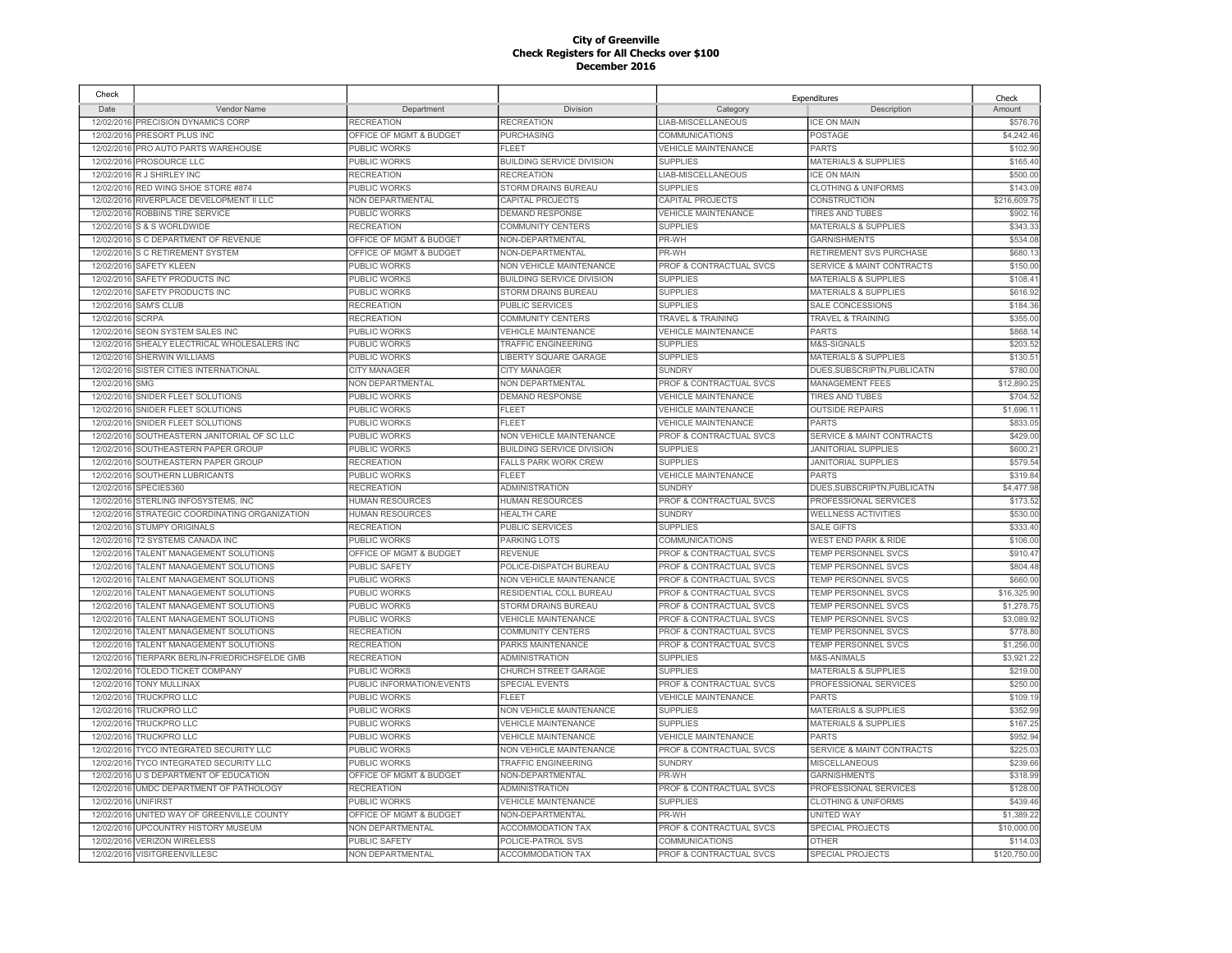| Check      |                                              |                           |                                      |                                    | Expenditures                     | Check       |
|------------|----------------------------------------------|---------------------------|--------------------------------------|------------------------------------|----------------------------------|-------------|
| Date       | Vendor Name                                  | Department                | Division                             | Category                           | Description                      | Amount      |
|            | 12/02/2016 VISITGREENVILLESC                 | NON DEPARTMENTAL          | <b>MISC GRANTS</b>                   | PROF & CONTRACTUAL SVCS            | PROFESSIONAL SERVICES            | \$4,100.00  |
|            | 12/02/2016 W M ROEBUCK INC                   | NON DEPARTMENTAL          | CAPITAL PROJECTS                     | CAPITAL PROJECTS                   | <b>EQUIPMENT</b>                 | \$11,206.90 |
|            | 12/02/2016 W N WATSON-EAST TIRE & AUTOMOTIVE | PUBLIC WORKS              | <b>FLEET</b>                         | <b>VEHICLE MAINTENANCE</b>         | <b>PARTS</b>                     | \$660.76    |
|            | 12/02/2016 WALMART COMMUNITY/RFCSLLC         | <b>RECREATION</b>         | <b>RECREATION</b>                    | LIAB-MISCELLANEOUS                 | <b>ICE ON MAIN</b>               | \$298.41    |
|            | 12/02/2016 WALMART COMMUNITY/RFCSLLC         | <b>RECREATION</b>         | TREE MAINTENANCE BUREAU              | <b>SUPPLIES</b>                    | <b>MATERIALS &amp; SUPPLIES</b>  | \$182.5     |
|            | 12/02/2016 WARM FUZZY TOYS                   | <b>RECREATION</b>         | PUBLIC SERVICES                      | <b>SUPPLIES</b>                    | <b>SALE GIFTS</b>                | \$660.46    |
| 12/02/2016 | WEDGY'S PIZZA DELIVERY                       | <b>RECREATION</b>         | <b>EDUCATION</b>                     | <b>SUPPLIES</b>                    | <b>OVERNIGHTS</b>                | \$143.92    |
| 12/02/2016 | <b>WILD BERRY INCENSE</b>                    | <b>RECREATION</b>         | PUBLIC SERVICES                      | <b>SUPPLIES</b>                    | <b>SALE GIFTS</b>                | \$296.00    |
| 12/02/2016 | WILDLANDS ENGINEERING INC                    | <b>NON DEPARTMENTAL</b>   | <b>CAPITAL PROJECTS</b>              | CAPITAL PROJECTS                   | PLANNING/DESIGN                  | \$3,135.00  |
| 12/02/2016 | <b>XEROX CORP</b>                            | OFFICE OF MGMT & BUDGET   | <b>INFORMATION TECHNOLOGY</b>        | PROF & CONTRACTUAL SVCS            | <b>EQUIPMENT RENTAL</b>          | \$5,344.94  |
| 12/02/2016 | <b>XEROX CORPORATION</b>                     | OFFICE OF MGMT & BUDGET   | INFORMATION TECHNOLOGY               | PROF & CONTRACTUAL SVCS            | <b>EQUIPMENT RENTAL</b>          | \$1,284.19  |
| 12/02/2016 | ZOILA LOPEZ                                  | PUBLIC SAFETY             | POLICE-PATROL SVS                    | <b>TRAVEL &amp; TRAINING</b>       | <b>TRAVEL &amp; TRAINING</b>     | \$412.28    |
| 12/05/2016 | <b>OLITSIA MARSHALL</b>                      | OFFICE OF MGMT & BUDGET   | NON-DEPARTMENTAL                     | PR-WH                              | <b>GARNISHMENTS</b>              | \$196.05    |
| 12/09/2016 | 3D LAND SURVEYING INC                        | NON DEPARTMENTAL          | CAPITAL PROJECTS                     | CAPITAL PROJECTS                   | PLANNING/DESIGN                  | \$2,850.00  |
| 12/09/201  | A'BRIANA FRAZIER                             | <b>MUNICIPAL COURT</b>    | MUNICIPAL COURT                      | <b>COURT LIABILITY</b>             | COURT-RESTITUTION                | \$100.00    |
| 12/09/2016 | <b>ACCO BRANDS</b>                           | <b>PUBLIC WORKS</b>       | <b>STREETS BUREAU</b>                | <b>SUPPLIES</b>                    | <b>MATERIALS &amp; SUPPLIES</b>  | \$147.33    |
| 12/09/2016 | ADT SECURITY SERVICES                        | <b>RECREATION</b>         | <b>COMMUNITY CENTERS</b>             | PROF & CONTRACTUAL SVCS            | PROFESSIONAL SERVICES            | \$180.78    |
| 12/09/2016 | ADVANCED SECURITY CONNECTIONS LLC            | <b>NON DEPARTMENTAL</b>   | <b>CAPITAL PROJECTS</b>              | CAPITAL PROJECTS                   | <b>EQUIPMENT</b>                 | \$1,260.00  |
| 12/09/2016 | <b>ADVERTISING AUTHORITIES</b>               | <b>RECREATION</b>         | <b>EDUCATION</b>                     | <b>SUPPLIES</b>                    | <b>OVERNIGHTS</b>                | \$454.1     |
| 12/09/2016 | AFLAC                                        | OFFICE OF MGMT & BUDGET   | NON-DEPARTMENTAL                     | PR-WH                              | INSURANCE-CANCER                 | \$11,954.62 |
| 12/09/2016 | ALDRIDGE PRODUCE COMPANY                     | <b>RECREATION</b>         | <b>ADMINISTRATION</b>                | <b>SUPPLIES</b>                    | M&S-FOOD                         | \$991.05    |
| 12/09/2016 | AMG PARTS & EQUIPMENT LLC                    | PUBLIC WORKS              | FI FFT                               | <b>VEHICLE MAINTENANCE</b>         | <b>PARTS</b>                     | \$2,691.22  |
| 12/09/2016 | <b>ANGIE PROSSER</b>                         | PUBLIC INFORMATION/EVENTS | <b>SPECIAL EVENTS</b>                | <b>SUPPLIES</b>                    | <b>MATERIALS &amp; SUPPLIES</b>  | \$1,140.23  |
| 12/09/2016 | ANN'S CAKES & CATERING                       | <b>FIRE</b>               | <b>FIRE SERVICES</b>                 | <b>SUPPLIES</b>                    | <b>MATERIALS &amp; SUPPLIES</b>  | \$395.82    |
| 12/09/2016 | <b>ARC3 GASES INC</b>                        | <b>FIRE</b>               | <b>FIRE SUPPRESSION</b>              | <b>SUPPLIES</b>                    | <b>MATERIALS &amp; SUPPLIES</b>  | \$100.44    |
| 12/09/2016 | ASE AUTOMOTIVE SERV EXCELLENCE               | <b>PUBLIC WORKS</b>       | <b>FLEET</b>                         | <b>TRAVEL &amp; TRAINING</b>       | <b>TRAVEL &amp; TRAINING</b>     | \$184.00    |
| 12/09/2016 | ASG LLC                                      | <b>PUBLIC SAFETY</b>      | POLICE-PATROL SVS                    | PROF & CONTRACTUAL SVCS            | PROFESSIONAL SERVICES            | \$4,386.00  |
| 12/09/2016 | AT&T                                         | OFFICE OF MGMT & BUDGET   | <b>INFORMATION TECHNOLOGY</b>        | <b>COMMUNICATIONS</b>              | TELECOMMUNICATIONS/WIRELE        | \$17,857.70 |
| 12/09/2016 | AURORA WORLD INC                             | <b>RECREATION</b>         | <b>PUBLIC SERVICES</b>               | <b>SUPPLIES</b>                    | <b>SALE GIFTS</b>                | \$2,002.90  |
| 12/09/2016 | <b>BARBARA STEELE</b>                        | <b>RECREATION</b>         | <b>COMMUNITY CENTERS</b>             | REC CLASS INSTRUCTOR LIAB          | <b>REFUND</b>                    | \$837.60    |
|            |                                              |                           | FI FFT                               |                                    | <b>PARTS</b>                     |             |
| 12/09/2016 | <b>BARKER PRODUCTS</b>                       | <b>PUBLIC WORKS</b>       |                                      | <b>VEHICLE MAINTENANCE</b>         |                                  | \$2,333.59  |
| 12/09/2016 | BENNETTS' FRAME & ART GALLERY INC            | <b>PUBLIC SAFETY</b>      | POLICE-PATROL SVS                    | <b>SUPPLIES</b>                    | <b>MATERIALS &amp; SUPPLIES</b>  | \$233.26    |
| 12/09/2016 | BEST BEST & KRIEGER LLP                      | <b>CITY ATTORNEY</b>      | <b>CITY ATTORNEY</b>                 | PROF & CONTRACTUAL SVCS            | PROFESSIONAL SERVICES            | \$7,034.32  |
| 12/09/2016 | <b>BG ARCHITECTS LLC</b>                     | ECONOMIC DEVELOPMENT      | ECONOMIC DEVELOPMENT                 | <b>PROF &amp; CONTRACTUAL SVCS</b> | PROFESSIONAL SERVICES            | \$6,801.5   |
| 12/09/2016 | <b>BILL TAYLOR</b>                           | ECONOMIC DEVELOPMENT      | <b>BUILDING &amp; PROPERTY MAINT</b> | <b>TRAVEL &amp; TRAINING</b>       | LOCAL TRANSPORTATION             | \$346.14    |
| 12/09/2016 | BLUBANDOO INCORPORATED                       | <b>RECREATION</b>         | <b>PUBLIC SERVICES</b>               | <b>SUPPLIES</b>                    | <b>SALE GIFTS</b>                | \$281.15    |
| 12/09/2016 | <b>BROWN AND CALDWELL</b>                    | <b>PUBLIC WORKS</b>       | STORMWATER MANAGEMENT                | <b>PROF &amp; CONTRACTUAL SVCS</b> | PROFESSIONAL SERVICES            | \$1,190.00  |
| 12/09/2016 | BURDETTE ENGINEERING, INC.                   | PUBLIC WORKS              | <b>ENGINEERING</b>                   | <b>SALARIES</b>                    | REGULAR, FULL-TIME               | \$600.00    |
| 12/09/2016 | <b>BURLINGTON COAT FACTORY</b>               | MUNICIPAL COURT           | MUNICIPAL COURT                      | <b>COURT LIABILITY</b>             | COURT-RESTITUTION                | \$200.00    |
| 12/09/2016 | CAINS TRANSMISSION INC                       | PUBLIC WORKS              | <b>FLEET</b>                         | <b>VEHICLE MAINTENANCE</b>         | <b>OUTSIDE REPAIRS</b>           | \$2,230.40  |
| 12/09/2016 | CALIBER ENGINEERING CONSULTANTS LLC          | PUBLIC WORKS              | STORMWATER MANAGEMENT                | PROF & CONTRACTUAL SVCS            | PROFESSIONAL SERVICES            | \$3,800.00  |
| 12/09/2016 | CALL ONE INC.                                | <b>PUBLIC SAFETY</b>      | POLICE-PATROL SVS                    | <b>SUPPLIES</b>                    | <b>MATERIALS &amp; SUPPLIES</b>  | \$280.90    |
| 12/09/2016 | CANCER SURVIVORS PARK ALLIANCE               | NON DEPARTMENTAL          | CAPITAL PROJECTS                     | CAPITAL PROJECTS                   | CONSTRUCTION                     | \$75,000.00 |
| 12/09/2016 | CAROLINA CONCRETE COMPANY INC                | NON DEPARTMENTAL          | CAPITAL PROJECTS                     | CAPITAL PROJECTS                   | CONSTRUCTION                     | \$946.05    |
|            | 12/09/2016 CAROLINA CONCRETE COMPANY INC     | PUBLIC WORKS              | CBD TIF CREW                         | <b>SUPPLIES</b>                    | <b>MATERIALS &amp; SUPPLIES</b>  | \$378.42    |
| 12/09/2016 | CAROLINA CONCRETE COMPANY INC                | PUBLIC WORKS              | SEWERS BUREAU                        | <b>SUPPLIES</b>                    | <b>MATERIALS &amp; SUPPLIES</b>  | \$906.30    |
| 12/09/2016 | CAROLINA CONCRETE COMPANY INC                | PUBLIC WORKS              | <b>STREETS BUREAU</b>                | <b>SUPPLIES</b>                    | <b>MATERIALS &amp; SUPPLIES</b>  | \$2,018.24  |
| 12/09/2016 | CAROLINA CONCRETE COMPANY INC                | <b>RECREATION</b>         | <b>ADMINISTRATION</b>                | <b>REPAIR &amp; MAINT SVCS</b>     | <b>REPAIRS &amp; MAINTENANCE</b> | \$1,078.02  |
|            | 12/09/2016 CAROLINA FRESH FARMS              | <b>RECREATION</b>         | BEAUTIFICATION BUREAU                | <b>SUPPLIES</b>                    | <b>MATERIALS &amp; SUPPLIES</b>  | \$3,572.20  |
| 12/09/2016 | CAROLINA LAWN & TRACTOR INC                  | <b>RECREATION</b>         | TREE MAINTENANCE BUREAU              | <b>SUPPLIES</b>                    | <b>MATERIALS &amp; SUPPLIES</b>  | \$300.09    |
| 12/09/2016 | CAROLINA PRO DRIVE                           | PUBLIC WORKS              | <b>FLEET</b>                         | PROF & CONTRACTUAL SVCS            | PROFESSIONAL SERVICES            | \$750.00    |
| 12/09/2016 | CAROLINA SURFACE COATINGS LLC                | NON DEPARTMENTAL          | CAPITAL PROJECTS                     | CAPITAL PROJECTS                   | CONSTRUCTION                     | \$15,494.00 |
| 12/09/2016 | CASEYARD.INC                                 | <b>RECREATION</b>         | PUBLIC SERVICES                      | <b>SUPPLIES</b>                    | <b>SALE GIFTS</b>                | \$1,439.00  |
| 12/09/2016 | CDW/G                                        | OFFICE OF MGMT & BUDGET   | INFORMATION TECHNOLOGY               | <b>MIS PROJECTS</b>                | PCS/UPGRADES                     | \$111.88    |
| 12/09/2016 | CDW/G                                        | <b>RECREATION</b>         | PARKS AND RECREATION                 | <b>SUPPLIES</b>                    | MATERIALS & SUPPLIES             | \$481.73    |
| 12/09/2016 | CINTAS FIRE PROTECTION 636525                | PUBLIC WORKS              | <b>VEHICLE MAINTENANCE</b>           | <b>VEHICLE MAINTENANCE</b>         | <b>PARTS</b>                     | \$314.94    |
|            | 12/09/2016 CITY NURSERY FARM INC             | NON DEPARTMENTAL          | CAPITAL PROJECTS                     | CAPITAL PROJECTS                   | CONSTRUCTION                     | \$803.84    |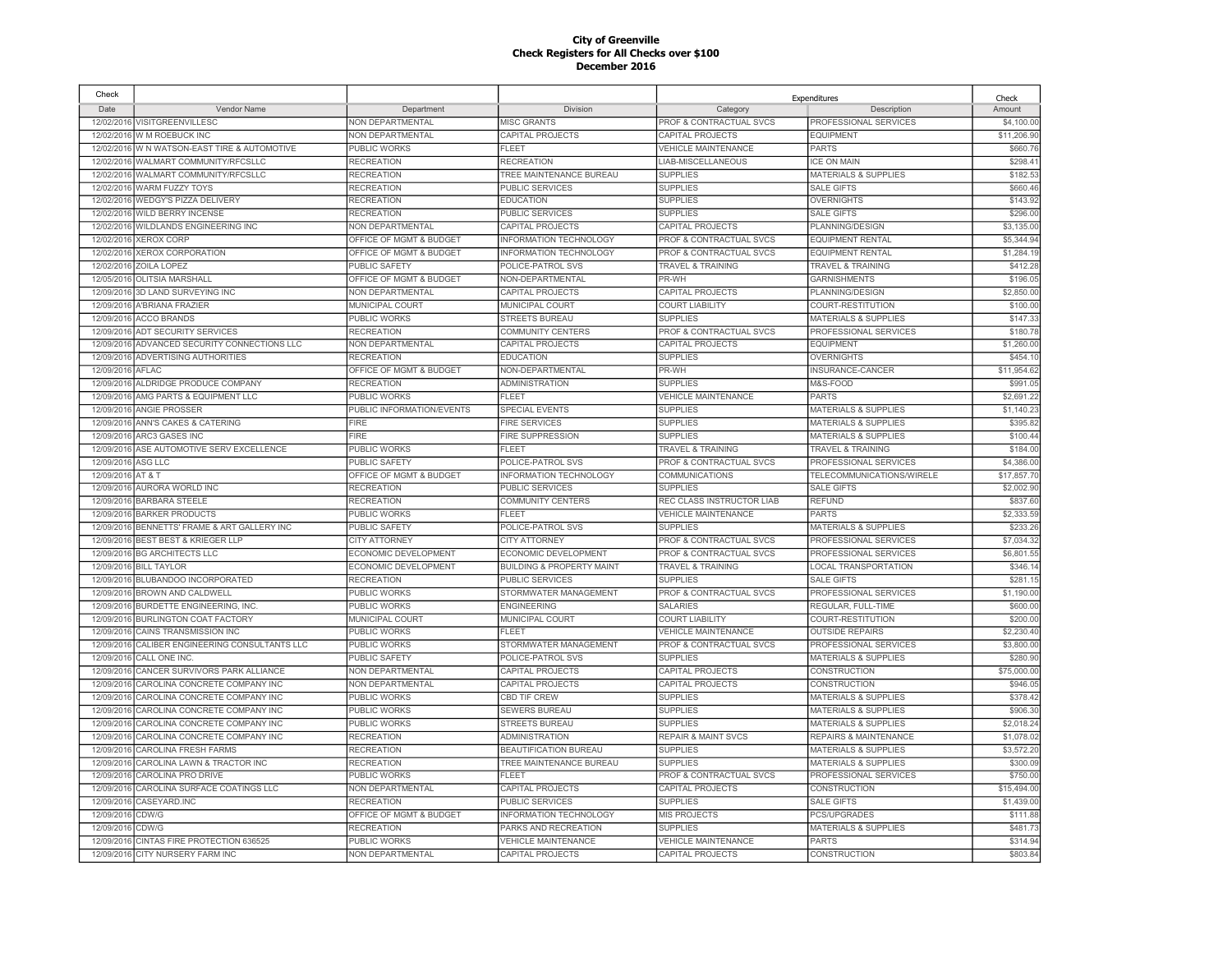| Check      |                                                |                         |                                      |                                    | Expenditures                         | Check       |
|------------|------------------------------------------------|-------------------------|--------------------------------------|------------------------------------|--------------------------------------|-------------|
| Date       | Vendor Name                                    | Department              | Division                             | Category                           | Description                          | Amount      |
| 12/09/2016 | CITY WELDING SERVICE                           | NON DEPARTMENTAL        | <b>CAPITAL PROJECTS</b>              | CAPITAL PROJECTS                   | PROJECT EXPENSE                      | \$1,385.00  |
| 12/09/2016 | COMMUNICATION SERVICE CENTER INC               | FIRE                    | <b>FIRE SERVICES</b>                 | <b>REPAIR &amp; MAINT SVCS</b>     | RADIO MAINTENANCE                    | \$393.00    |
| 12/09/2016 | <b>COMPLETE FITNESS &amp; YOGA</b>             | <b>HUMAN RESOURCES</b>  | <b>HEALTH CARE</b>                   | <b>SUNDRY</b>                      | <b>WELLNESS ACTIVITIES</b>           | \$540.00    |
| 12/09/2016 | CRIMSON ELECTRIC INC                           | <b>RECREATION</b>       | FALLS PARK WORK CREW                 | PROF & CONTRACTUAL SVCS            | <b>SERVICE &amp; MAINT CONTRACTS</b> | \$1,929.20  |
| 12/09/2016 | <b>CRISSIE WOOD</b>                            | OFFICE OF MGMT & BUDGET | <b>ACCOUNTING</b>                    | TRAVEL & TRAINING                  | <b>TRAVEL &amp; TRAINING</b>         | \$330.8     |
| 12/09/2016 | <b>CUMMINS ATLANTIC LLC</b>                    | <b>FIRE</b>             | <b>FIRE SUPPRESSION</b>              | <b>VEHICLE MAINTENANCE</b>         | <b>PARTS</b>                         | \$534.84    |
| 12/09/2016 | <b>CUMMINS ATLANTIC LLC</b>                    | PUBLIC WORKS            | <b>VEHICLE MAINTENANCE</b>           | <b>VEHICLE MAINTENANCE</b>         | <b>PARTS</b>                         | \$5,542.7   |
| 12/09/2016 | <b>DAVID SCOTT WINGO</b>                       | MUNICIPAL COURT         | MUNICIPAL COURT                      | <b>COURT LIABILITY</b>             | COURT-RESTITUTION                    | \$131.00    |
| 12/09/2016 | DEBORAH K LEPOROWSKI PSY. D. LLC               | <b>HUMAN RESOURCES</b>  | <b>HUMAN RESOURCES</b>               | <b>PROF &amp; CONTRACTUAL SVCS</b> | PROFESSIONAL SERVICES                | \$2,550.0   |
| 12/09/2016 | <b>DELL MARKETING LP</b>                       | PUBLIC WORKS            | <b>FLEET</b>                         | <b>VEHICLE MAINTENANCE</b>         | <b>PARTS</b>                         | \$314.48    |
| 12/09/2016 | <b>DESIGNLAB INC</b>                           | PUBLIC SAFETY           | POLICE-PATROL SVS                    | <b>SUPPLIES</b>                    | <b>CLOTHING &amp; UNIFORMS</b>       | \$1,552.2   |
| 12/09/2016 | <b>DISYS SOLUTIONS INC</b>                     | OFFICE OF MGMT & BUDGET | INFORMATION TECHNOLOGY               | PROF & CONTRACTUAL SVCS            | <b>EQUIPMENT RENTAL</b>              | \$1,060.42  |
| 12/09/2016 | DITCH WITCH OF THE CAROLINAS                   | <b>RECREATION</b>       | <b>BEAUTIFICATION BUREAU</b>         | <b>SUPPLIES</b>                    | <b>MATERIALS &amp; SUPPLIES</b>      | \$2,929.8   |
| 12/09/2016 | <b>DUCK COMPANY</b>                            | <b>RECREATION</b>       | <b>PUBLIC SERVICES</b>               | <b>SUPPLIES</b>                    | <b>SALE GIFTS</b>                    | \$2,947.7   |
| 12/09/2016 | <b>DUKE ENERGY</b>                             | C. D. DIVISION          | <b>CDBG PROJECTS</b>                 | CD PROJECTS                        | PUBLIC SERVICES (GENERAL)            | \$150.8     |
| 12/09/2016 | <b>DUKE ENERGY</b>                             | <b>PUBLIC SAFETY</b>    | POLICE-PATROL SVS                    | UTILITIES                          | <b>ELECTRICITY</b>                   | \$270.46    |
| 12/09/2016 | <b>DUKE ENERGY</b>                             | PUBLIC WORKS            | RIVERPLACE GARAGE                    | UTILITIES                          | <b>ELECTRICITY</b>                   | \$1,428.2   |
| 12/09/2016 | <b>DUKE ENERGY</b>                             | PUBLIC WORKS            | <b>TRAFFIC ENGINEERING</b>           | <b>UTILITIES</b>                   | <b>ELECTRICITY</b>                   | \$100,394.8 |
| 12/09/2016 | <b>DUKE ENERGY</b>                             | <b>RECREATION</b>       | <b>COMMUNITY CENTERS</b>             | UTILITIES                          | <b>ELECTRICITY</b>                   | \$1,447.0   |
| 12/09/2016 | <b>DUKE ENERGY</b>                             | <b>RECREATION</b>       | PARKS MAINTENANCE                    | UTILITIES                          | <b>ELECTRICITY</b>                   | \$2,787.0   |
| 12/09/2016 | <b>DUKE ENERGY CORP</b>                        | PUBLIC WORKS            | UTILITY UNDERGROUNDING FU            | <b>SUNDRY</b>                      | UNDERGROUNDING COMMERCIAL            | \$17,522.0  |
| 12/09/2016 | <b>DUKE ENERGY CORP</b>                        | PUBLIC WORKS            | UTILITY UNDERGROUNDING FU            | <b>SUNDRY</b>                      | UNDERGROUNDING EXPEND                | \$36,619.9  |
|            |                                                |                         |                                      |                                    |                                      |             |
| 12/09/2016 | ECHOLS OIL COMPANY INC                         | PUBLIC WORKS            | <b>FLEET</b>                         | <b>VEHICLE MAINTENANCE</b>         | <b>FUEL</b>                          | \$42,764.0  |
| 12/09/2016 | <b>EMPLOYMENT SCREENING RESOURCES</b>          | HUMAN RESOURCES         | <b>HUMAN RESOURCES</b>               | <b>PROF &amp; CONTRACTUAL SVCS</b> | PROFESSIONAL SERVICES                | \$756.7     |
| 12/09/2016 | ENTERCOM GREENVILLE LLC WSPA-FM                | PUBLIC WORKS            | <b>RECYCLING</b>                     | <b>PROF &amp; CONTRACTUAL SVCS</b> | <b>ADVERTISING EXPENSE</b>           | \$1,008.0   |
| 12/09/2016 | <b>FAIRWAY FORD INC</b>                        | FIRE                    | <b>FIRE SUPPRESSION</b>              | <b>VEHICLE MAINTENANCE</b>         | <b>OUTSIDE REPAIRS</b>               | \$1,337.7   |
| 12/09/2016 | FERGUSON ENTERPRISES INC                       | <b>RECREATION</b>       | PARKS MAINTENANCE                    | <b>REPAIR &amp; MAINT SVCS</b>     | <b>REPAIRS &amp; MAINTENANCE</b>     | \$847.5     |
| 12/09/2016 | <b>FGP INTERNATIONAL</b>                       | <b>HUMAN RESOURCES</b>  | <b>HUMAN RESOURCES</b>               | <b>PROF &amp; CONTRACTUAL SVCS</b> | <b>TEMP PERSONNEL SVCS</b>           | \$480.8     |
| 12/09/2016 | <b>FGP INTERNATIONAL</b>                       | OFFICE OF MGMT & BUDGET | <b>REVENUE</b>                       | PROF & CONTRACTUAL SVCS            | TEMP PERSONNEL SVCS                  | \$469.4     |
| 12/09/2016 | FLIGELS UNIFORM CO INC                         | PUBLIC WORKS            | <b>FIXED ROUTE</b>                   | <b>SUPPLIES</b>                    | <b>CLOTHING &amp; UNIFORMS</b>       | \$720.4     |
| 12/09/2016 | FLIGELS UNIFORM CO INC                         | PUBLIC WORKS            | TROLLEY                              | <b>SUPPLIES</b>                    | <b>CLOTHING &amp; UNIFORMS</b>       | \$154.6     |
| 12/09/2016 | <b>FUN EXPRESS LLC</b>                         | <b>RECREATION</b>       | COMMUNITY CENTERS                    | <b>SUPPLIES</b>                    | <b>MATERIALS &amp; SUPPLIES</b>      | \$127.8     |
| 12/09/2016 | <b>G &amp; C APPRAISALS</b>                    | C. D. DIVISION          | <b>CDBG PROJECTS</b>                 | CD PROJECTS                        | <b>LAND ACQUISITION</b>              | \$400.0     |
| 12/09/2016 | <b>GILLIG LLC</b>                              | PUBLIC WORKS            | <b>VEHICLE MAINTENANCE</b>           | <b>VEHICLE MAINTENANCE</b>         | <b>PARTS</b>                         | \$1,368.3   |
| 12/09/2016 | GIMME-A-SIGN CO INC                            | ECONOMIC DEVELOPMENT    | ECONOMIC DEVELOPMENT                 | <b>SUNDRY</b>                      | <b>MISCELLANEOUS</b>                 | \$108.12    |
| 12/09/2016 | GOOD LIFE CATERING CO LLC                      | <b>HUMAN RESOURCES</b>  | <b>HUMAN RESOURCES</b>               | TRAVEL & TRAINING                  | TRAINING/CITY WIDE                   | \$378.0     |
| 12/09/2016 | <b>GOODYEAR COMMERCIAL TIRE</b>                | PUBLIC WORKS            | <b>FLEET</b>                         | <b>VEHICLE MAINTENANCE</b>         | <b>PARTS</b>                         | \$2,892.3   |
| 12/09/2016 | GOSSETT CONCRETE PIPE CO INC                   | PUBLIC WORKS            | STORM DRAINS BUREAU                  | <b>SUPPLIES</b>                    | <b>CONSTRUCTION &amp; REPAIR</b>     | \$222.6     |
| 12/09/2016 | GRAINGER 803858935                             | <b>FIRE</b>             | <b>FIRE SUPPRESSION</b>              | <b>SUPPLIES</b>                    | <b>MATERIALS &amp; SUPPLIES</b>      | \$637.80    |
| 12/09/2016 | GRAINGER 803858935                             | PUBLIC WORKS            | STORM DRAINS BUREAU                  | <b>SUPPLIES</b>                    | MATERIALS & SUPPLIES                 | \$267.6     |
| 12/09/2016 | GREENE FINNEY & HORTON LLP                     | OFFICE OF MGMT & BUDGET | <b>ACCOUNTING</b>                    | PROF & CONTRACTUAL SVCS            | PROFESSIONAL SERVICES                | \$5,000.00  |
| 12/09/2016 | <b>GREENVILLE COUNTY</b>                       | MUNICIPAL COURT         | MUNICIPAL COURT                      | COURT LIAB-CLAIMS/JUDGMNT          | LEC-CONFISCATED MONIES               | \$998.9     |
| 12/09/2016 | <b>GREENVILLE COUNTY</b>                       | OFFICE OF MGMT & BUDGET | <b>REVENUE</b>                       | MISCELLANEOUS REVENUE              | MISCELLANEOUS CHGS & FEES            | \$1,580.98  |
| 12/09/2016 | <b>GREENVILLE COUNTY ROD OFFICE</b>            | ECONOMIC DEVELOPMENT    | <b>BUILDING &amp; PROPERTY MAINT</b> | PROF & CONTRACTUAL SVCS            | PROFESSIONAL SERVICES                | \$115.0     |
| 12/09/2016 | GREENVILLE COUNTY SOLID WASTE                  | PUBLIC WORKS            | GARBAGE DISPOSAL BUREAU              | PROF & CONTRACTUAL SVCS            | <b>DISPOSAL CHARGES</b>              | \$15,534.46 |
| 12/09/2016 | <b>GREENVILLE NEWS</b>                         | OFFICE OF MGMT & BUDGET | <b>PURCHASING</b>                    | PROF & CONTRACTUAL SVCS            | <b>ADVERTISING EXPENSE</b>           | \$353.1     |
| 12/09/2016 | GREENVILLE OFFICE SUPPLY CO INC                | <b>HUMAN RESOURCES</b>  | OCCUPATIONAL HEALTH                  | <b>SUPPLIES</b>                    | <b>MATERIALS &amp; SUPPLIES</b>      | \$148.5     |
| 12/09/2016 | GREENVILLE OFFICE SUPPLY CO INC                | <b>PUBLIC SAFETY</b>    | POLICE-PATROL SVS                    | <b>SUPPLIES</b>                    | <b>MATERIALS &amp; SUPPLIES</b>      | \$593.5     |
| 12/09/2016 | GREENVILLE OFFICE SUPPLY CO INC                | PUBLIC WORKS            | FLEET                                | <b>SUPPLIES</b>                    | <b>MATERIALS &amp; SUPPLIES</b>      | \$142.1     |
| 12/09/201  | GREENVILLE OFFICE SUPPLY CO INC                | <b>RECREATION</b>       | <b>COMMUNITY CENTERS</b>             | <b>SUPPLIES</b>                    | JANITORIAL SUPPLIES                  | \$176.4     |
| 12/09/2016 | GREENVILLE OFFICE SUPPLY CO INC                | <b>RECREATION</b>       | PARKS AND RECREATION                 | <b>SUPPLIES</b>                    | OFFICE SUPPLIES&MATERIALS            | \$128.5     |
| 12/09/2016 | GREENVILLE OFFICE SUPPLY CO INC                | <b>RECREATION</b>       | <b>PUBLIC SERVICES</b>               | <b>SUPPLIES</b>                    | OFFICE SUPPLIES&MATERIALS            | \$105.6     |
| 12/09/2016 | <b>GREENVILLE ROAD WARRIORS</b>                | <b>CITY MANAGER</b>     | NON-DEPARTMENTAL                     | <b>SUNDRY</b>                      | <b>MISCELLANEOUS</b>                 | \$2,500.0   |
| 12/09/201  | <b>GREENVILLE TURF &amp; TRACTOR</b>           | PUBLIC WORKS            | <b>CBD TIF CREW</b>                  | <b>SUPPLIES</b>                    | <b>MATERIALS &amp; SUPPLIES</b>      | \$1,806.9   |
| 12/09/2016 | <b>GREENWORKS RECYLING INC</b>                 | PUBLIC WORKS            | <b>GARBAGE DISPOSAL BUREAU</b>       | PROF & CONTRACTUAL SVCS            | <b>DISPOSAL CHARGES</b>              | \$1,120.00  |
| 12/09/2016 | <b>HAT TRICK FARM</b>                          | <b>RECREATION</b>       | <b>ADMINISTRATION</b>                | <b>SUPPLIES</b>                    | M&S-FOOD                             | \$384.0     |
|            | 12/09/2016 HATCHER ROOFING & MAINTENANCE CO IN | <b>PUBLIC WORKS</b>     | <b>BUILDING SERVICE DIVISION</b>     | <b>REPAIR &amp; MAINT SVCS</b>     | <b>REPAIRS &amp; MAINTENANCE</b>     | \$1.434.28  |
|            |                                                |                         |                                      |                                    |                                      |             |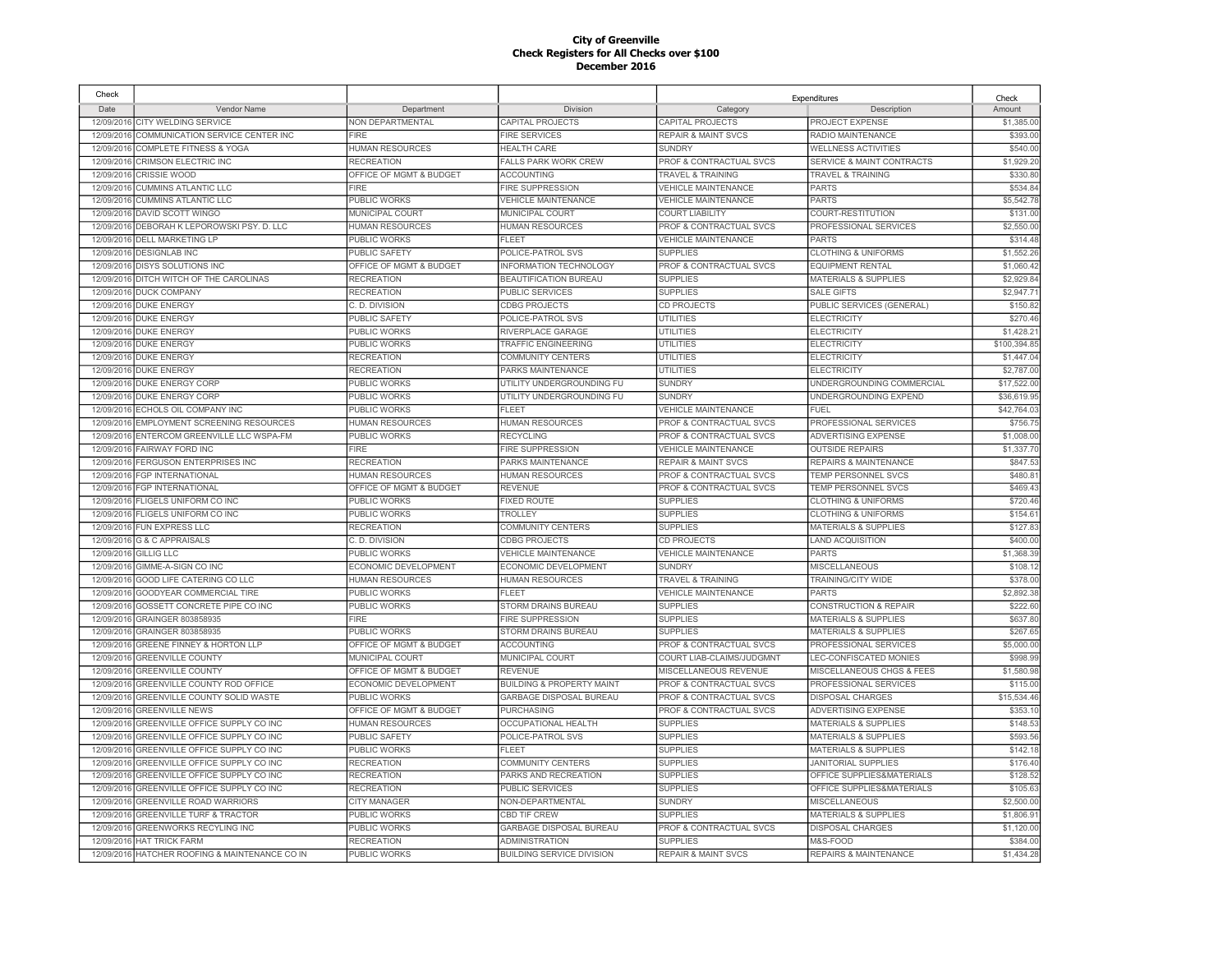| Check      |                                              |                             |                                      |                                    | Expenditures                         | Check        |
|------------|----------------------------------------------|-----------------------------|--------------------------------------|------------------------------------|--------------------------------------|--------------|
| Date       | Vendor Name                                  | Department                  | Division                             | Category                           | Description                          | Amount       |
| 12/09/2016 | <b>HEIDI HINSDALE</b>                        | MUNICIPAL COURT             | MUNICIPAL COURT                      | <b>COURT LIABILITY</b>             | COURT-RESTITUTION                    | \$300.00     |
| 12/09/2016 | HENRY SCHEIN ANIMAL HEALTH                   | <b>RECREATION</b>           | <b>ADMINISTRATION</b>                | <b>REPAIR &amp; MAINT SVCS</b>     | REPAIRS & MAINTENANCE                | \$351.10     |
| 12/09/2016 | HILTON DEVELOPMENT GROUP INC                 | <b>PUBLIC SAFETY</b>        | POLICE-PATROL SVS                    | <b>SUNDRY</b>                      | MISCELLANEOUS                        | \$119.70     |
| 12/09/2016 | HOGAN CONSTRUCTION GROUP LLC                 | NON DEPARTMENTAL            | CAPITAL PROJECTS                     | CAPITAL PROJECTS                   | CONSTRUCTION                         | \$410,014.52 |
| 12/09/201  | HOLDER ELECTRIC SUPPLY INC                   | <b>PUBLIC WORKS</b>         | <b>BUILDING SERVICE DIVISION</b>     | <b>SUPPLIES</b>                    | <b>MATERIALS &amp; SUPPLIES</b>      | \$183.17     |
| 12/09/2016 | HOME DEPOT CREDIT SERVICE 0239               | <b>PUBLIC WORKS</b>         | RESIDENTIAL COLL BUREAU              | <b>SUPPLIES</b>                    | <b>MATERIALS &amp; SUPPLIES</b>      | \$175.48     |
| 12/09/2016 | HOME DEPOT CREDIT SERVICE 0978               | PUBLIC WORKS                | <b>TROLLEY</b>                       | <b>SUPPLIES</b>                    | <b>MATERIALS &amp; SUPPLIES</b>      | \$117.48     |
| 12/09/2016 | HOME DEPOT CREDIT SERVICE 4123               | PUBLIC WORKS                | <b>CBD TIF CREW</b>                  | <b>SUPPLIES</b>                    | <b>MATERIALS &amp; SUPPLIES</b>      | \$102.0      |
| 12/09/2016 | HOME DEPOT CREDIT SERVICE 4123               | PUBLIC WORKS                | STORM DRAINS BUREAU                  | <b>SUPPLIES</b>                    | <b>CONSTRUCTION &amp; REPAIR</b>     | \$481.25     |
| 12/09/2016 | HOME DEPOT CREDIT SERVICE 5906               | <b>PUBLIC WORKS</b>         | <b>BUILDING SERVICE DIVISION</b>     | <b>SUPPLIES</b>                    | <b>MATERIALS &amp; SUPPLIES</b>      | \$431.27     |
| 12/09/2016 | HOME DEPOT CREDIT SERVICE 5922               | <b>RECREATION</b>           | PARKS MAINTENANCE                    | <b>SUPPLIES</b>                    | <b>MATERIALS &amp; SUPPLIES</b>      | \$308.46     |
| 12/09/2016 | <b>HOMES URBAN LLC</b>                       | PUBLIC WORKS                | PARKING ADMINISTRATION               | PARKING DEPOSITS                   | PKG DEPOSITS-S, SPRING ST            | \$144.00     |
| 12/09/2016 | HYDRAULIC ONSITE EQUIPMENT REPAIR            | <b>PUBLIC WORKS</b>         | <b>FLEET</b>                         | <b>VEHICLE MAINTENANCE</b>         | <b>OUTSIDE REPAIRS</b>               | \$205.40     |
| 12/09/2016 | <b>IPSWITCH INC</b>                          | OFFICE OF MGMT & BUDGET     | <b>INFORMATION TECHNOLOGY</b>        | <b>PROF &amp; CONTRACTUAL SVCS</b> | <b>SERVICE &amp; MAINT CONTRACTS</b> | \$270.00     |
| 12/09/2016 | <b>IRON MOUNTAIN 27128</b>                   | <b>PUBLIC SAFETY</b>        | POLICE-PATROL SVS                    | PROF & CONTRACTUAL SVCS            | <b>SERVICE &amp; MAINT CONTRACTS</b> | \$303.45     |
| 12/09/2016 | <b>IVEY COMMUNICATIONS INC</b>               | <b>NON DEPARTMENTAL</b>     | <b>CAPITAL PROJECTS</b>              | CAPITAL PROJECTS                   | <b>EQUIPMENT</b>                     | \$4,134.43   |
| 12/09/2016 | <b>IVEY COMMUNICATIONS INC</b>               | OFFICE OF MGMT & BUDGET     | INFORMATION TECHNOLOGY               | <b>REPAIR &amp; MAINT SVCS</b>     | REPAIRS & MAINTENANCE                | \$486.40     |
| 12/09/2016 | <b>IVEY COMMUNICATIONS INC</b>               | PUBLIC WORKS                | FI FFT                               | COMMUNICATIONS                     | <b>CABLE TELEVISION/INTERNET</b>     | \$296.56     |
| 12/09/2016 | JARED LOPEZ                                  | OFFICE OF MGMT & BUDGET     | <b>INFORMATION TECHNOLOGY</b>        | <b>TRAVEL &amp; TRAINING</b>       | <b>LOCAL TRANSPORTATION</b>          | \$143.80     |
| 12/09/2016 | JEFFREY A BOWMAN                             | OFFICE OF MGMT & BUDGET     | <b>REVENUE</b>                       | <b>TRAVEL &amp; TRAINING</b>       | <b>LOCAL TRANSPORTATION</b>          | \$115.02     |
| 12/09/2016 | JET-VAC SEWER EQUIPMENT CO                   | PUBLIC WORKS                | SEWERS BUREAU                        | <b>SUPPLIES</b>                    | <b>MATERIALS &amp; SUPPLIES</b>      | \$564.45     |
| 12/09/2016 | <b>JOEL PATTERSON</b>                        | ECONOMIC DEVELOPMENT        | <b>BUILDING &amp; PROPERTY MAINT</b> | <b>TRAVEL &amp; TRAINING</b>       | <b>LOCAL TRANSPORTATION</b>          | \$448.20     |
| 12/09/2016 | <b>JOHN GARZA</b>                            | <b>CITY ATTORNEY</b>        | <b>CITY ATTORNEY</b>                 | <b>TRAVEL &amp; TRAINING</b>       | TRAVEL & TRAINING                    | \$108.00     |
| 12/09/2016 | JOHN WHALEN SALES                            | <b>RECREATION</b>           | <b>PUBLIC SERVICES</b>               | <b>SUPPLIES</b>                    | <b>SALE GIFTS</b>                    | \$322.55     |
| 12/09/2016 | JOHNSTONE SUPPLY OF GREENVILLE               | PUBLIC WORKS                | <b>BUILDING SERVICE DIVISION</b>     | <b>SUPPLIES</b>                    | <b>MATERIALS &amp; SUPPLIES</b>      | \$237.30     |
| 12/09/2016 | <b>K-MART STORE 4016</b>                     | PUBLIC WORKS                | PUBLIC WORKS                         | <b>SUPPLIES</b>                    | <b>MATERIALS &amp; SUPPLIES</b>      | \$126.2      |
| 12/09/2016 | <b>K-MART STORE 4016</b>                     | PUBLIC WORKS                | RESIDENTIAL COLL BUREAU              | <b>SUPPLIES</b>                    | <b>MATERIALS &amp; SUPPLIES</b>      | \$174.30     |
| 12/09/2016 | KATHRYN E MCDANIEL                           | MUNICIPAL COURT             | MUNICIPAL COURT                      | COURT LIABILITY                    | COURT-RESTITUTION                    | \$300.00     |
| 12/09/2016 | <b>KEITH CHISM</b>                           | <b>RECREATION</b>           | <b>ADMINISTRATION</b>                | <b>RECREATION FEES</b>             | REC FEES-FALLS PARK                  | \$150.00     |
| 12/09/2016 | <b>KEVIN HUGHES</b>                          | ECONOMIC DEVELOPMENT        | <b>BUILDING &amp; PROPERTY MAINT</b> | <b>TRAVEL &amp; TRAINING</b>       | <b>LOCAL TRANSPORTATION</b>          | \$332.64     |
| 12/09/2016 | KIMBALLER ADAMS                              | MUNICIPAL COURT             | MUNICIPAL COURT                      | <b>COURT LIABILITY</b>             | COURT-RESTITUTION                    | \$230.00     |
| 12/09/2016 | KINGS SUNSET NURSERY                         | NON DEPARTMENTAL            | CAPITAL PROJECTS                     | CAPITAL PROJECTS                   | CONSTRUCTION                         | \$800.00     |
| 12/09/2016 | KINGS SUNSET NURSERY                         | <b>RECREATION</b>           | TREE MAINTENANCE BUREAU              | <b>SUPPLIES</b>                    | <b>MATERIALS &amp; SUPPLIES</b>      | \$200.00     |
| 12/09/2016 | <b>KROC CENTER GREENVILLE</b>                | NON DEPARTMENTAL            | <b>MISC GRANTS</b>                   | <b>SUPPLIES</b>                    | <b>MATERIALS &amp; SUPPLIES</b>      | \$250.00     |
| 12/09/2016 | LARK & ASSOCIATES POLYGRAPH SERVICE          | <b>HUMAN RESOURCES</b>      | <b>HUMAN RESOURCES</b>               | PROF & CONTRACTUAL SVCS            | PROFESSIONAL SERVICES                | \$450.00     |
| 12/09/2016 | <b>LARRY CLEVENSTINE</b>                     | <b>RECREATION</b>           | <b>COMMUNITY CENTERS</b>             | REC CLASS INSTRUCTOR LIAB          | <b>REFUND</b>                        | \$1,859.80   |
| 12/09/2016 | LAWMEN'S SAFETY SUPPLY                       | <b>PUBLIC SAFETY</b>        | POLICE-PATROL SVS                    | <b>SUPPLIES</b>                    | <b>CLOTHING &amp; UNIFORMS</b>       | \$3,653.30   |
| 12/09/2016 | LIGHT-N-UP                                   | <b>PUBLIC SAFETY</b>        | POLICE-PATROL SVS                    | <b>VEHICLE MAINTENANCE</b>         | POLICE CAR UPFITS                    | \$2,913.20   |
| 12/09/2016 | LINDBERG MANUFACTURING                       | <b>RECREATION</b>           | PUBLIC SERVICES                      | <b>SUPPLIES</b>                    | <b>SALE GIFTS</b>                    | \$3,800.00   |
| 12/09/2016 | LOWES                                        | FIRE                        | <b>FIRE SERVICES</b>                 | <b>SUPPLIES</b>                    | <b>MATERIALS &amp; SUPPLIES</b>      | \$527.49     |
| 12/09/2016 | LOWES                                        | <b>FIRE</b>                 | <b>FIRE SUPPRESSION</b>              | <b>SUPPLIES</b>                    | <b>MATERIALS &amp; SUPPLIES</b>      | \$218.25     |
| 12/09/2016 | LUCAI JRIDO                                  | MUNICIPAL COURT             | MUNICIPAL COURT                      | <b>COURT LIABILITY</b>             | COURT-RESTITUTION                    | \$250.00     |
| 12/09/2016 | LYDIA THOMAS                                 | <b>RECREATION</b>           | PUBLIC SERVICES                      | PROF & CONTRACTUAL SVCS            | PROFESSIONAL SERVICES                | \$410.00     |
| 12/09/2016 | <b>LYNN WATKINS</b>                          | <b>RECREATION</b>           | <b>EDUCATION</b>                     | <b>TRAVEL &amp; TRAINING</b>       | <b>TRAVEL &amp; TRAINING</b>         | \$439.5      |
| 12/09/2016 | YNNSTAR CONSTRUCTION CO INC                  | NON DEPARTMENTAL            | CAPITAL PROJECTS                     | CAPITAL PROJECTS                   | CONSTRUCTION                         | \$40,756.68  |
| 12/09/2016 | MARATHON STAFFING INC                        | <b>PUBLIC SAFETY</b>        | POLICE-DISPATCH BUREAU               | PROF & CONTRACTUAL SVCS            | TEMP PERSONNEL SVCS                  | \$6,405.0    |
| 12/09/2016 | <b>MARY MARTIN</b>                           | MUNICIPAL COURT             | MUNICIPAL COURT                      | <b>COURT LIABILITY</b>             | COURT-RESTITUTION                    | \$280.00     |
| 12/09/2016 | MCCALL'S SUPPLY INC                          | <b>RECREATION</b>           | <b>ADMINISTRATION</b>                | <b>REPAIR &amp; MAINT SVCS</b>     | <b>REPAIRS &amp; MAINTENANCE</b>     | \$105.9      |
| 12/09/2016 | MICHAEL DEAN                                 | <b>PUBLIC SAFETY</b>        | POLICE-PATROL SVS                    | <b>TRAVEL &amp; TRAINING</b>       | <b>TRAVEL &amp; TRAINING</b>         | \$542.1      |
| 12/09/2016 | MICHAEL DOLES                                | ECONOMIC DEVELOPMENT        | <b>BUILDING &amp; PROPERTY MAINT</b> | <b>SUPPLIES</b>                    | <b>CLOTHING &amp; UNIFORMS</b>       | \$127.1      |
| 12/09/2016 | MICHAEL DOLES                                | ECONOMIC DEVELOPMENT        | <b>BUILDING &amp; PROPERTY MAINT</b> | <b>TRAVEL &amp; TRAINING</b>       | <b>LOCAL TRANSPORTATION</b>          | \$405.00     |
| 12/09/2016 | <b>MINUTEMAN PRESS</b>                       | OFFICE OF MGMT & BUDGET     | <b>ACCOUNTING</b>                    | <b>PRINTING</b>                    | PRINTING & BINDING                   | \$507.5      |
| 12/09/2016 | <b>MKSK</b>                                  | <b>ECONOMIC DEVELOPMENT</b> | ECONOMIC DEVELOPMENT                 | <b>PROF &amp; CONTRACTUAL SVCS</b> | PROFESSIONAL SERVICES                | \$920.00     |
| 12/09/201  | MOORE AND BALLIEW OIL COMPANY INC            | PUBLIC WORKS                | <b>CU-ICAR SHUTTLE</b>               | <b>VEHICLE MAINTENANCE</b>         | <b>LUBRICANTS</b>                    | \$269.70     |
| 12/09/2016 | MOORE AND BALLIEW OIL COMPANY INC            | <b>PUBLIC WORKS</b>         | <b>DEMAND RESPONSE</b>               | <b>VEHICLE MAINTENANCE</b>         | <b>LUBRICANTS</b>                    | \$359.60     |
| 12/09/2016 | MOORE AND BALLIEW OIL COMPANY INC            | PUBLIC WORKS                | <b>FIXED ROUTE</b>                   | <b>VEHICLE MAINTENANCE</b>         | <b>LUBRICANTS</b>                    | \$719.20     |
|            | 12/09/2016 MOORE AND BALLIEW OIL COMPANY INC | <b>PUBLIC WORKS</b>         | MAULDIN/SIMPSONVILLE ROUT            | <b>VEHICLE MAINTENANCE</b>         | <b>LUBRICANTS</b>                    | \$359.60     |
|            |                                              |                             |                                      |                                    |                                      |              |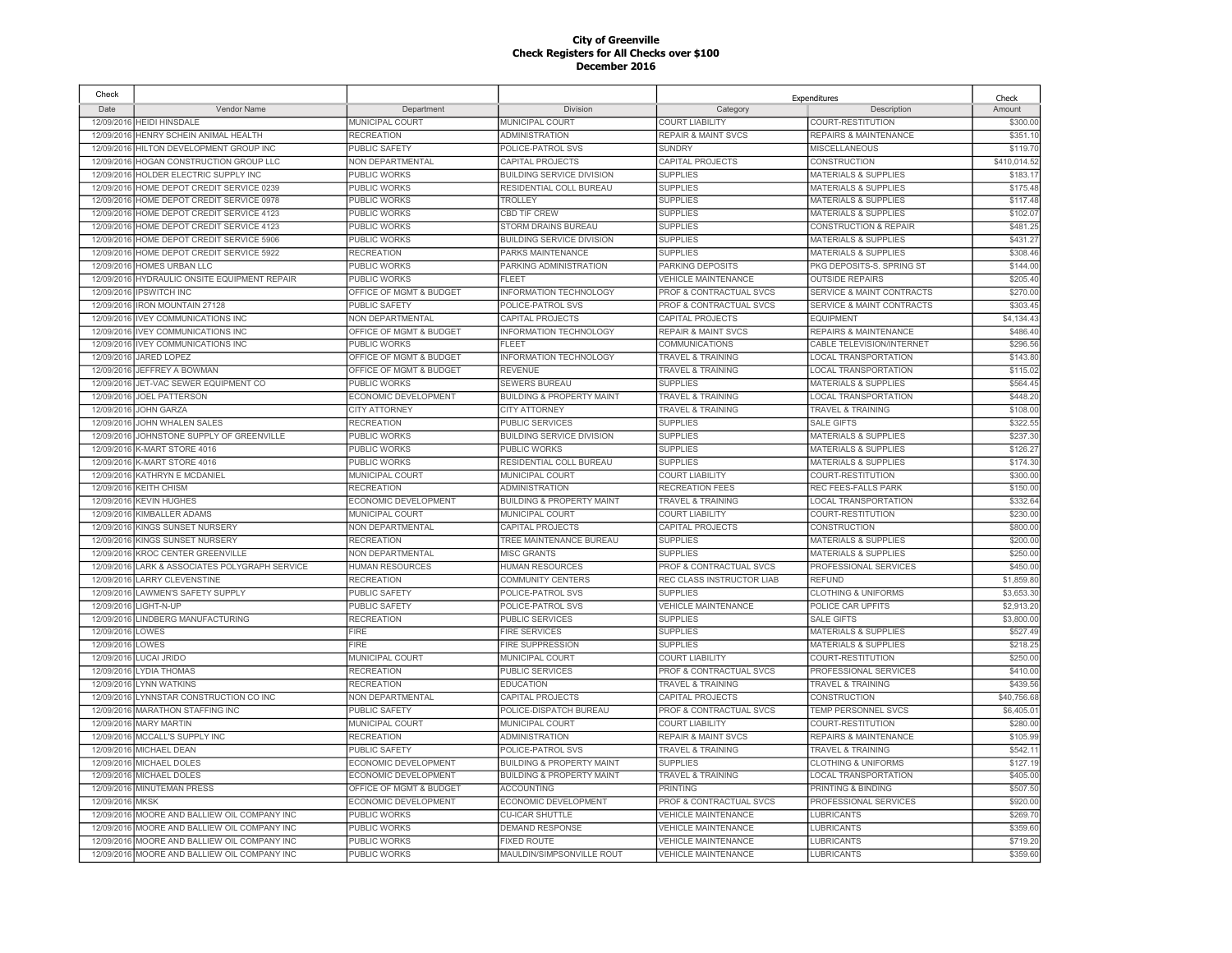| Check      |                                              |                           |                                      |                                    | Expenditures                         | Check      |
|------------|----------------------------------------------|---------------------------|--------------------------------------|------------------------------------|--------------------------------------|------------|
| Date       | Vendor Name                                  | Department                | Division                             | Category                           | Description                          | Amount     |
| 12/09/2016 | MOORE MEDICAL CORP                           | <b>FIRE</b>               | FIRE SUPPRESSION                     | <b>SUPPLIES</b>                    | OTHER MEDICAL SUPPLIES               | \$798.07   |
| 12/09/2016 | MOTOROLA SOLUTIONS                           | PUBLIC SAFETY             | POLICE-PATROL SVS                    | <b>SUPPLIES</b>                    | <b>MATERIALS &amp; SUPPLIES</b>      | \$102.03   |
| 12/09/2016 | NAPA AUTO PARTS                              | <b>FIRE</b>               | FIRE SUPPRESSION                     | <b>VEHICLE MAINTENANCE</b>         | <b>PARTS</b>                         | \$772.5    |
| 12/09/2016 | NAPA AUTO PARTS                              | PUBLIC WORKS              | <b>FLEET</b>                         | <b>VEHICLE MAINTENANCE</b>         | <b>PARTS</b>                         | \$285.55   |
| 12/09/2016 | NEW SOUTH CONSTRUCTION SUPPLY LLC            | NON DEPARTMENTAL          | CAPITAL PROJECTS                     | CAPITAL PROJECTS                   | CONSTRUCTION                         | \$2,909.7  |
| 12/09/2016 | NEW SOUTH CONSTRUCTION SUPPLY LLC            | <b>RECREATION</b>         | <b>ADMINISTRATION</b>                | <b>REPAIR &amp; MAINT SVCS</b>     | <b>REPAIRS &amp; MAINTENANCE</b>     | \$508.8    |
| 12/09/2016 | <b>NEWEGG BUSINESS INC</b>                   | OFFICE OF MGMT & BUDGET   | INFORMATION TECHNOLOGY               | MIS PROJECTS                       | PCS/UPGRADES                         | \$303.9    |
| 12/09/2016 | <b>NGLIC</b>                                 | <b>HUMAN RESOURCES</b>    | <b>HEALTH CARE</b>                   | OTHER INSURANCE                    | VISION - SUPERIOR                    | \$9,103.19 |
| 12/09/2016 | OHIOPYLE PRINTS INC                          | <b>RECREATION</b>         | PUBLIC SERVICES                      | <b>SUPPLIES</b>                    | <b>SALE GIFTS</b>                    | \$420.8    |
| 12/09/2016 | OZONE COLLISION CENTER LLC                   | PUBLIC WORKS              | <b>FLEET</b>                         | <b>VEHICLE MAINTENANCE</b>         | <b>OUTSIDE REPAIRS</b>               | \$6,049.5  |
| 12/09/2016 | PALMETTO UTILITY PROTECTION INC              | PUBLIC WORKS              | SEWERS BUREAU                        | PROF & CONTRACTUAL SVCS            | PROFESSIONAL SERVICES                | \$1,027.6  |
| 12/09/2016 | <b>PATRICK TIMMS</b>                         | ECONOMIC DEVELOPMENT      | <b>BUILDING &amp; PROPERTY MAINT</b> | <b>TRAVEL &amp; TRAINING</b>       | <b>LOCAL TRANSPORTATION</b>          | \$329.40   |
| 12/09/2016 | PATTERSON VETERINARY SUPPLY INC              | <b>RECREATION</b>         | <b>ADMINISTRATION</b>                | <b>SUPPLIES</b>                    | M&S-VETERINARY                       | \$126.9    |
| 12/09/2016 | PERFECT DELIVERY INC                         | CITY MANAGER              | <b>DONATIONS</b>                     | CONTRIBUTIONS/DONATIONS            | POLICE SAFE NEIGHBORHOODS            | \$320.7    |
| 12/09/201  | PIEDMONT ELECTRICAL DISTRIBUTORS             | NON DEPARTMENTAL          | CAPITAL PROJECTS                     | CAPITAL PROJECTS                   | CONSTRUCTION                         | \$1,218.6  |
| 12/09/2016 | <b>PREMIER EAP LLC</b>                       | <b>HUMAN RESOURCES</b>    | <b>OCCUPATIONAL HEALTH</b>           | <b>PROF &amp; CONTRACTUAL SVCS</b> | PROFESSIONAL SERVICES                | \$2,772.00 |
| 12/09/201  | PRO AUTO PARTS WAREHOUSE                     | PUBLIC WORKS              | FLEET                                | <b>TRAVEL &amp; TRAINING</b>       | <b>TRAVEL &amp; TRAINING</b>         | \$390.0    |
| 12/09/2016 | <b>PROFORMA</b>                              | PUBLIC INFORMATION/EVENTS | <b>SPECIAL EVENTS</b>                | PRINTING                           | PRINTING & BINDING                   | \$143.1    |
| 12/09/2016 | PROFORMA                                     | <b>RECREATION</b>         | <b>PUBLIC SERVICES</b>               | <b>PRINTING</b>                    | PRINTING & BINDING                   | \$1,028.1  |
| 12/09/2016 | PTM DOCUMENT SYSTEMS                         | <b>HUMAN RESOURCES</b>    | <b>HUMAN RESOURCES</b>               | <b>SUPPLIES</b>                    | <b>MATERIALS &amp; SUPPLIES</b>      | \$388.2    |
| 12/09/2016 | PTM DOCUMENT SYSTEMS                         | OFFICE OF MGMT & BUDGET   | <b>ACCOUNTING</b>                    | <b>SUPPLIES</b>                    | OFFICE SUPPLIES&MATERIALS            | \$541.6    |
| 12/09/2016 | READ'S UNIFORMS INC                          | <b>FIRE</b>               | <b>FIRE SUPPRESSION</b>              | <b>SUPPLIES</b>                    | <b>CLOTHING &amp; UNIFORMS</b>       | \$1,465.5  |
|            |                                              | FIRE                      |                                      |                                    |                                      |            |
| 12/09/2016 | RED WING SHOE STORE #874                     |                           | <b>FIRE SUPPRESSION</b>              | <b>SUPPLIES</b>                    | <b>CLOTHING &amp; UNIFORMS</b>       | \$560.0    |
| 12/09/2016 | RENEWABLE WATER RESOURCES                    | OFFICE OF MGMT & BUDGET   | <b>REVENUE</b>                       | LIAB-REWA                          | <b>REWA FEES</b>                     | \$19,000.0 |
| 12/09/2016 | <b>RICKY TRIPP</b>                           | <b>FIRE</b>               | <b>FIRE SUPPRESSION</b>              | <b>TRAVEL &amp; TRAINING</b>       | TRAVEL & TRAINING                    | \$501.0    |
| 12/09/2016 | RODENT PRO.COM LLC                           | <b>RECREATION</b>         | <b>ADMINISTRATION</b>                | <b>SUPPLIES</b>                    | M&S-FOOD                             | \$615.00   |
| 12/09/2016 | RON POWELL                                   | OFFICE OF MGMT & BUDGET   | <b>REVENUE</b>                       | TRAVEL & TRAINING                  | <b>LOCAL TRANSPORTATION</b>          | \$104.54   |
| 12/09/2016 | S & ME, INC.                                 | NON DEPARTMENTAL          | CAPITAL PROJECTS                     | CAPITAL PROJECTS                   | PLANNING/DESIGN                      | \$1,976.00 |
| 12/09/2016 | S & S CAFETERIA                              | MUNICIPAL COURT           | MUNICIPAL COURT                      | <b>COURT LIABILITY</b>             | COURT-RESTITUTION                    | \$191.3    |
| 12/09/2016 | S C BAR                                      | <b>CITY ATTORNEY</b>      | <b>CITY ATTORNEY</b>                 | <b>SUNDRY</b>                      | DUES, SUBSCRIPTN, PUBLICATN          | \$1,755.00 |
| 12/09/2016 | S C BAR                                      | MUNICIPAL COURT           | MUNICIPAL COURT                      | <b>SUNDRY</b>                      | MISCELLANEOUS                        | \$665.00   |
|            | 12/09/2016 S C DEPARTMENT OF REVENUE         | <b>RECREATION</b>         | PUBLIC SERVICES                      | <b>TAX LIABILITIES</b>             | <b>ADMISSION TAXES</b>               | \$3,276.9  |
|            | 12/09/2016 S C DEPARTMENT OF REVENUE         | <b>RECREATION</b>         | PUBLIC SERVICES                      | <b>TAX LIABILITIES</b>             | <b>SALES TAXES</b>                   | \$1,463.1  |
| 12/09/2016 | S C STATE HOUSING FINANCE &                  | C. D. DIVISION            | <b>CDBG PROJECTS</b>                 | <b>PRINTING</b>                    | PRINTING & BINDING                   | \$177.8    |
| 12/09/2016 | <b>SAFE INDUSTRIES</b>                       | <b>FIRE</b>               | <b>FIRE SUPPRESSION</b>              | <b>SUPPLIES</b>                    | <b>MATERIALS &amp; SUPPLIES</b>      | \$2,232.3  |
| 12/09/2016 | <b>SAM'S CLUB</b>                            | <b>RECREATION</b>         | <b>PUBLIC SERVICES</b>               | <b>SUPPLIES</b>                    | SALE CONCESSIONS                     | \$180.9    |
| 12/09/2016 | SANDRA TEMPLETON PETTY CASH                  | <b>CITY ATTORNEY</b>      | <b>CITY ATTORNEY</b>                 | <b>SUNDRY</b>                      | <b>COURT COSTS</b>                   | \$103.0    |
| 12/09/2016 | SCCCMA                                       | <b>CITY MANAGER</b>       | CITY MANAGER                         | TRAVEL & TRAINING                  | <b>TRAVEL &amp; TRAINING</b>         | \$160.0    |
| 12/09/2016 | <b>SCOTT JACKSON</b>                         | <b>FIRE</b>               | <b>FIRE SUPPRESSION</b>              | <b>TRAVEL &amp; TRAINING</b>       | <b>TRAVEL &amp; TRAINING</b>         | \$501.0    |
| 12/09/2016 | SHEALY ELECTRICAL WHOLESALERS INC            | NON DEPARTMENTAL          | CAPITAL PROJECTS                     | CAPITAL PROJECTS                   | <b>CONSTRUCTION</b>                  | \$146.9    |
| 12/09/2016 | <b>SHELLEY JACKSON</b>                       | MUNICIPAL COURT           | <b>MUNICIPAL COURT</b>               | <b>COURT LIABILITY</b>             | COURT-RESTITUTION                    | \$150.0    |
| 12/09/2016 | SHERWIN WILLIAMS                             | PUBLIC WORKS              | <b>CBD TIF CREW</b>                  | <b>SUPPLIES</b>                    | <b>MATERIALS &amp; SUPPLIES</b>      | \$130.6    |
| 12/09/2016 | <b>SHERWIN WILLIAMS</b>                      | <b>RECREATION</b>         | <b>ADMINISTRATION</b>                | <b>SUPPLIES</b>                    | M&S-MAINTENANCE                      | \$116.27   |
| 12/09/2016 | SITE DESIGN INC                              | C. D. DIVISION            | <b>CDBG PROJECTS</b>                 | CD PROJECTS                        | <b>LAND ACQUISITION</b>              | \$475.0    |
| 12/09/2016 | SITE DESIGN INC                              | NON DEPARTMENTAL          | CAPITAL PROJECTS                     | CAPITAL PROJECTS                   | PLANNING/DESIGN                      | \$310.0    |
| 12/09/2016 | SNIDER FLEET SOLUTIONS                       | PUBLIC WORKS              | FLEET                                | VEHICLE MAINTENANCE                | <b>OUTSIDE REPAIRS</b>               | \$1,217.06 |
| 12/09/2016 | SOUND-EKLIN                                  | <b>RECREATION</b>         | <b>ADMINISTRATION</b>                | PROF & CONTRACTUAL SVCS            | <b>SERVICE &amp; MAINT CONTRACTS</b> | \$309.1    |
| 12/09/2016 | SOUTHEASTERN JANITORIAL OF SC LLC            | FIRE                      | <b>FIRE SERVICES</b>                 | PROF & CONTRACTUAL SVCS            | <b>SERVICE &amp; MAINT CONTRACTS</b> | \$749.7    |
| 12/09/2016 | SOUTHEASTERN JANITORIAL OF SC LLC            | MUNICIPAL COURT           | <b>MUNICIPAL COURT</b>               | PROF & CONTRACTUAL SVCS            | <b>SERVICE &amp; MAINT CONTRACTS</b> | \$1,400.0  |
| 12/09/2016 | SOUTHEASTERN JANITORIAL OF SC LLC            | PUBLIC WORKS              | <b>BUILDING SERVICE DIVISION</b>     | PROF & CONTRACTUAL SVCS            | SERVICE & MAINT CONTRACTS            | \$5,998.1  |
| 12/09/2016 | SOUTHEASTERN JANITORIAL OF SC LLC            | PUBLIC WORKS              | FLEET                                | <b>PROF &amp; CONTRACTUAL SVCS</b> | <b>SERVICE &amp; MAINT CONTRACTS</b> | \$364.26   |
| 12/09/2016 | SOUTHEASTERN JANITORIAL OF SC LLC            | PUBLIC WORKS              | PUBLIC WORKS                         | PROF & CONTRACTUAL SVCS            | SERVICE & MAINT CONTRACTS            | \$160.3    |
| 12/09/2016 | SOUTHEASTERN JANITORIAL OF SC LLC            | PUBLIC WORKS              | RESIDENTIAL COLL BUREAU              | PROF & CONTRACTUAL SVCS            | MAINTENANCE CONTRACTS                | \$160.3    |
| 12/09/2016 | SOUTHEASTERN JANITORIAL OF SC LLC            | PUBLIC WORKS              | SEWERS BUREAU                        | <b>PROF &amp; CONTRACTUAL SVCS</b> | MAINTENANCE CONTRACTS                | \$160.39   |
| 12/09/2016 | SOUTHEASTERN JANITORIAL OF SC LLC            | PUBLIC WORKS              | STORM DRAINS BUREAU                  | <b>PROF &amp; CONTRACTUAL SVCS</b> | <b>SERVICE &amp; MAINT CONTRACTS</b> | \$160.3    |
| 12/09/2016 | SOUTHEASTERN JANITORIAL OF SC LLC            | PUBLIC WORKS              | <b>STREETS BUREAU</b>                | PROF & CONTRACTUAL SVCS            | SERVICE & MAINT CONTRACTS            | \$160.39   |
|            | 12/09/2016 SOUTHEASTERN JANITORIAL OF SC LLC | <b>PUBLIC WORKS</b>       | <b>TRAFFIC ENGINEERING</b>           | PROF & CONTRACTUAL SVCS            | <b>SERVICE &amp; MAINT CONTRACTS</b> | \$347.83   |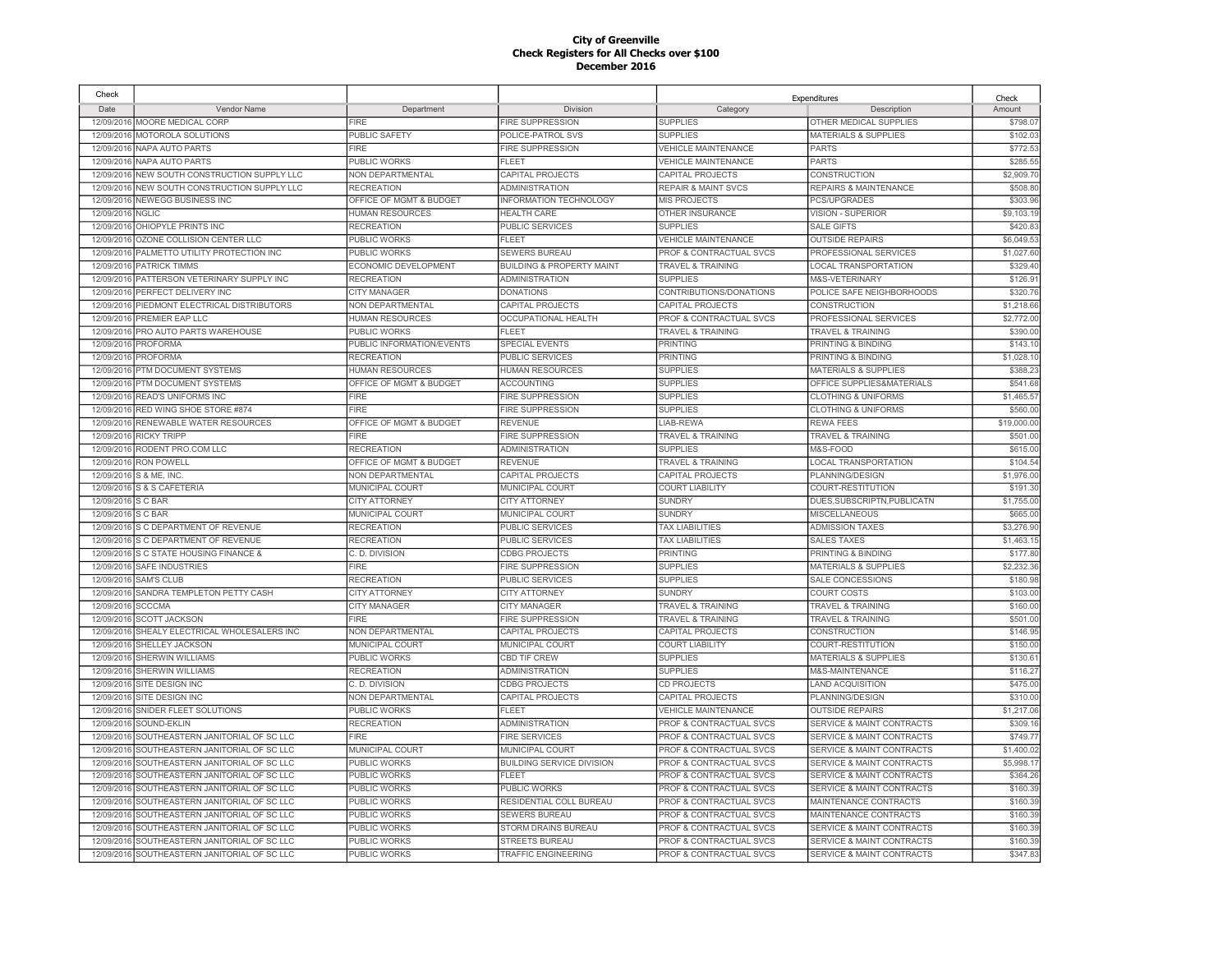| Check      |                                              |                         |                                      |                                    | Expenditures                         | Check      |
|------------|----------------------------------------------|-------------------------|--------------------------------------|------------------------------------|--------------------------------------|------------|
| Date       | Vendor Name                                  | Department              | Division                             | Category                           | Description                          | Amount     |
| 12/09/2016 | SOUTHEASTERN JANITORIAL OF SC LLC            | <b>RECREATION</b>       | FALLS PARK WORK CREW                 | PROF & CONTRACTUAL SVCS            | SERVICE & MAINT CONTRACTS            | \$4,445.50 |
| 12/09/2016 | SOUTHEASTERN JANITORIAL OF SC LLC            | <b>RECREATION</b>       | PARKS AND RECREATION                 | PROF & CONTRACTUAL SVCS            | <b>SERVICE &amp; MAINT CONTRACTS</b> | \$889.10   |
| 12/09/2016 | SOUTHEASTERN PAPER GROUP                     | PUBLIC WORKS            | <b>BUILDING SERVICE DIVISION</b>     | <b>SUPPLIES</b>                    | <b>JANITORIAL SUPPLIES</b>           | \$389.1    |
| 12/09/2016 | SOUTHERN SALES INC                           | <b>RECREATION</b>       | PARKS MAINTENANCE                    | <b>SUPPLIES</b>                    | <b>MATERIALS &amp; SUPPLIES</b>      | \$3,450.30 |
| 12/09/2016 | SPRING SERVICE GREENVILLE                    | PUBLIC WORKS            | <b>VEHICLE MAINTENANCE</b>           | VEHICLE MAINTENANCE                | <b>OUTSIDE REPAIRS</b>               | \$460.7    |
|            | 12/09/2016 STAPLES ADVANTAGE                 | OFFICE OF MGMT & BUDGET | INFORMATION TECHNOLOGY               | <b>SUPPLIES</b>                    | <b>MATERIALS &amp; SUPPLIES</b>      | \$148.43   |
| 12/09/2016 | STATE BUDGET AND CONTROL BOARD               | PUBLIC SAFETY           | POLICE-PATROL SVS                    | PROF & CONTRACTUAL SVCS            | <b>SERVICE &amp; MAINT CONTRACTS</b> | \$112.00   |
| 12/09/2016 | <b>STATE TREASURER</b>                       | MUNICIPAL COURT         | MUNICIPAL COURT                      | COURT LIAB-CLAIMS/JUDGMNT          | LEC-CONFISCATED MONIES               | \$150.00   |
| 12/09/2016 | <b>STATE TREASURER</b>                       | MUNICIPAL COURT         | MUNICIPAL COURT                      | <b>COURT LIABILITY</b>             | COURT-DRUG SURCHARGE                 | \$2,199.1  |
| 12/09/2016 | <b>STATE TREASURER</b>                       | MUNICIPAL COURT         | MUNICIPAL COURT                      | <b>COURT LIABILITY</b>             | COURT-DUI ASSESSMENT                 | \$111.6    |
| 12/09/2016 | <b>STATE TREASURER</b>                       | MUNICIPAL COURT         | MUNICIPAL COURT                      | <b>COURT LIABILITY</b>             | COURT-DUI HWY PATRL SURCH            | \$624.9    |
| 12/09/2016 | <b>STATE TREASURER</b>                       | MUNICIPAL COURT         | MUNICIPAL COURT                      | <b>COURT LIABILITY</b>             | COURT-DUI SPINAL CORD SUR            | \$930.29   |
| 12/09/2016 | <b>STATE TREASURER</b>                       | MUNICIPAL COURT         | MUNICIPAL COURT                      | <b>COURT LIABILITY</b>             | COURT-STATE ASSESSMENT               | \$14,841.3 |
| 12/09/2016 | <b>STATE TREASURER</b>                       | <b>MUNICIPAL COURT</b>  | <b>MUNICIPAL COURT</b>               | <b>COURT LIABILITY</b>             | COURT-TRAFFIC SURCHARGE              | \$8,325.7  |
| 12/09/2016 | STATE TREASURER                              | MUNICIPAL COURT         | MUNICIPAL COURT                      | <b>COURT LIABILITY</b>             | DUI/DUAC BRTHLZR TST SLED            | \$232.5    |
| 12/09/2016 | <b>STATE TREASURER</b>                       | MUNICIPAL COURT         | MUNICIPAL COURT                      | <b>COURT LIABILITY</b>             | <b>DUS HWY PATROL</b>                | \$583.6    |
| 12/09/2016 | <b>STATE TREASURER</b>                       | MUNICIPAL COURT         | MUNICIPAL COURT                      | <b>COURT LIABILITY</b>             | SC CRIMINAL JUSTICE ACADE            | \$280.1    |
| 12/09/2016 | <b>STEVEN GALLANT</b>                        | ECONOMIC DEVELOPMENT    | <b>BUILDING &amp; PROPERTY MAINT</b> | <b>TRAVEL &amp; TRAINING</b>       | <b>LOCAL TRANSPORTATION</b>          | \$355.8    |
| 12/09/2016 | STRATUS BUILDING SOLUTIONS                   | <b>PUBLIC SAFETY</b>    | POLICE-PATROL SVS                    | PROF & CONTRACTUAL SVCS            | <b>SERVICE &amp; MAINT CONTRACTS</b> | \$651.0    |
| 12/09/2016 | SUMMIT MEDIA LLC                             | PUBLIC WORKS            | <b>RECYCLING</b>                     | PROF & CONTRACTUAL SVCS            | <b>ADVERTISING EXPENSE</b>           | \$1,100.00 |
| 12/09/201  | <b>SUPPLYWORKS</b>                           | PUBLIC WORKS            | <b>VEHICLE MAINTENANCE</b>           | <b>SUPPLIES</b>                    | <b>MATERIALS &amp; SUPPLIES</b>      | \$666.7    |
| 12/09/2016 | TALENT MANAGEMENT SOLUTIONS                  | <b>CITY MANAGER</b>     | <b>CITY MANAGER</b>                  | PROF & CONTRACTUAL SVCS            | TEMP PERSONNEL SVCS                  | \$551.2    |
| 12/09/2016 | TALENT MANAGEMENT SOLUTIONS                  | OFFICE OF MGMT & BUDGET | <b>REVENUE</b>                       | <b>PROF &amp; CONTRACTUAL SVCS</b> | <b>TEMP PERSONNEL SVCS</b>           | \$593.34   |
| 12/09/2016 | TALENT MANAGEMENT SOLUTIONS                  | PUBLIC WORKS            | <b>MAINTENANCE</b>                   | <b>PROF &amp; CONTRACTUAL SVCS</b> | <b>TEMP PERSONNEL SVCS</b>           | \$1,351.7  |
| 12/09/2016 | TALENT MANAGEMENT SOLUTIONS                  | PUBLIC WORKS            | NON VEHICLE MAINTENANCE              | PROF & CONTRACTUAL SVCS            | <b>TEMP PERSONNEL SVCS</b>           | \$528.0    |
| 12/09/2016 | TALENT MANAGEMENT SOLUTIONS                  | PUBLIC WORKS            | RESIDENTIAL COLL BUREAU              | <b>PROF &amp; CONTRACTUAL SVCS</b> | <b>TEMP PERSONNEL SVCS</b>           | \$14,791.9 |
| 12/09/2016 | TALENT MANAGEMENT SOLUTIONS                  | PUBLIC WORKS            | STORM DRAINS BUREAU                  | PROF & CONTRACTUAL SVCS            | <b>TEMP PERSONNEL SVCS</b>           | \$660.0    |
| 12/09/2016 | TALENT MANAGEMENT SOLUTIONS                  | <b>PUBLIC WORKS</b>     | <b>VEHICLE MAINTENANCE</b>           | <b>PROF &amp; CONTRACTUAL SVCS</b> | <b>TEMP PERSONNEL SVCS</b>           | \$2,194.22 |
| 12/09/2016 | TALENT MANAGEMENT SOLUTIONS                  | <b>RECREATION</b>       | <b>COMMUNITY CENTERS</b>             | PROF & CONTRACTUAL SVCS            | <b>TEMP PERSONNEL SVCS</b>           | \$190.0    |
| 12/09/2016 | TALENT MANAGEMENT SOLUTIONS                  | <b>RECREATION</b>       | PARKS MAINTENANCE                    | <b>PROF &amp; CONTRACTUAL SVCS</b> | <b>TEMP PERSONNEL SVCS</b>           | \$753.60   |
| 12/09/2016 | TAYLOR ENTERPRISES INC                       | PUBLIC WORKS            | <b>CU-ICAR SHUTTLE</b>               | <b>VEHICLE MAINTENANCE</b>         | <b>LUBRICANTS</b>                    | \$239.25   |
| 12/09/2016 | <b>TAYLOR ENTERPRISES INC</b>                | PUBLIC WORKS            | <b>DEMAND RESPONSE</b>               | <b>VEHICLE MAINTENANCE</b>         | <b>LUBRICANTS</b>                    | \$319.0    |
| 12/09/2016 | TAYLOR ENTERPRISES INC                       | <b>PUBLIC WORKS</b>     | <b>FIXED ROUTE</b>                   | <b>VEHICLE MAINTENANCE</b>         | <b>LUBRICANTS</b>                    | \$638.00   |
| 12/09/2016 | TAYLOR ENTERPRISES INC                       | PUBLIC WORKS            | MAULDIN/SIMPSONVILLE ROUT            | <b>VEHICLE MAINTENANCE</b>         | <b>LUBRICANTS</b>                    | \$319.0    |
| 12/09/2016 | <b>TD CARD SERVICES</b>                      | PUBLIC WORKS            | <b>FIXED ROUTE</b>                   | <b>SUPPLIES</b>                    | <b>MATERIALS &amp; SUPPLIES</b>      | \$229.89   |
| 12/09/2016 | TD CARD SERVICES                             | PUBLIC WORKS            | <b>VEHICLE MAINTENANCE</b>           | <b>VEHICLE MAINTENANCE</b>         | <b>PARTS</b>                         | \$541.94   |
| 12/09/2016 | TMS SOUTH INC                                | <b>PUBLIC WORKS</b>     | <b>BUILDING SERVICE DIVISION</b>     | <b>SUPPLIES</b>                    | <b>MATERIALS &amp; SUPPLIES</b>      | \$111.98   |
| 12/09/2016 | TNJ TRAILERS INC                             | PUBLIC WORKS            | <b>STREETS BUREAU</b>                | <b>SUPPLIES</b>                    | <b>MATERIALS &amp; SUPPLIES</b>      | \$2,093.5  |
| 12/09/2016 | TRAVELERS REST FEED & SEED INC               | <b>RECREATION</b>       | ADMINISTRATION                       | <b>SUPPLIES</b>                    | M&S-FOOD                             | \$1,947.31 |
|            | 12/09/2016 TREE FREE GREETINGS               | <b>RECREATION</b>       | PUBLIC SERVICES                      | <b>SUPPLIES</b>                    | <b>SALE GIFTS</b>                    | \$236.1    |
|            | 12/09/2016 TRUCKPRO LLC                      | PUBLIC WORKS            | <b>FLEET</b>                         | <b>VEHICLE MAINTENANCE</b>         | <b>PARTS</b>                         | \$321.30   |
| 12/09/2016 | <b>TRUCKPRO LLC</b>                          | PUBLIC WORKS            | <b>VEHICLE MAINTENANCE</b>           | <b>VEHICLE MAINTENANCE</b>         | <b>PARTS</b>                         | \$1,419.5  |
| 12/09/2016 | U S POSTAL SERVICE                           | OFFICE OF MGMT & BUDGET | PURCHASING                           | <b>COMMUNICATIONS</b>              | POSTAGE                              | \$832.00   |
| 12/09/2016 | <b>UNIFIRST</b>                              | PUBLIC WORKS            | <b>VEHICLE MAINTENANCE</b>           | <b>SUPPLIES</b>                    | <b>CLOTHING &amp; UNIFORMS</b>       | \$222.1    |
| 12/09/2016 | UNITED ELECTRICAL DISTRIBUTORS INC           | NON DEPARTMENTAL        | CAPITAL PROJECTS                     | CAPITAL PROJECTS                   | CONSTRUCTION                         | \$117.5    |
| 12/09/2016 | UNITED LABORATORIES INC                      | PUBLIC SAFETY           | POLICE-PATROL SVS                    | <b>SUPPLIES</b>                    | <b>MATERIALS &amp; SUPPLIES</b>      | \$406.2    |
| 12/09/2016 | UNITED REFRIGERATION INC                     | PUBLIC WORKS            | <b>BUILDING SERVICE DIVISION</b>     | <b>SUPPLIES</b>                    | <b>MATERIALS &amp; SUPPLIES</b>      | \$3,598.2  |
| 12/09/2016 | UPSTATE MATERIALS INC                        | <b>RECREATION</b>       | PARKS MAINTENANCE                    | <b>SUPPLIES</b>                    | <b>MATERIALS &amp; SUPPLIES</b>      | \$1,587.0  |
| 12/09/2016 | <b>VANESSA GARRISON</b>                      | <b>MUNICIPAL COURT</b>  | <b>MUNICIPAL COURT</b>               | <b>COURT LIABILITY</b>             | COURT-RESTITUTION                    | \$300.0    |
| 12/09/2016 | <b>VAUGHN AND MELTON</b>                     | NON DEPARTMENTAL        | CAPITAL PROJECTS                     | CAPITAL PROJECTS                   | PLANNING/DESIGN                      | \$4,000.0  |
| 12/09/2016 | <b>VERIZON WIRELESS</b>                      | PUBLIC SAFETY           | POLICE-PATROL SVS                    | <b>COMMUNICATIONS</b>              | <b>OTHER</b>                         | \$304.0    |
| 12/09/2016 | <b>VERNE CASSADAY</b>                        | MUNICIPAL COURT         | MUNICIPAL COURT                      | <b>COURT LIABILITY</b>             | COURT-RESTITUTION                    | \$200.0    |
| 12/09/2016 | VIEVU                                        | PUBLIC SAFETY           | POLICE-PATROL SVS                    | <b>SUPPLIES</b>                    | <b>MATERIALS &amp; SUPPLIES</b>      | \$916.0    |
| 12/09/201  | <b>VULCAN SAFETY SHOES</b>                   | <b>FIRE</b>             | <b>FIRE PREVENTION</b>               | <b>SUPPLIES</b>                    | <b>CLOTHING &amp; UNIFORMS</b>       | \$100.0    |
| 12/09/2016 | <b>VULCAN SAFETY SHOES</b>                   | FIRE                    | <b>FIRE SUPPRESSION</b>              | <b>SUPPLIES</b>                    | <b>CLOTHING &amp; UNIFORMS</b>       | \$382.1    |
| 12/09/2016 | W N WATSON-EAST TIRE & AUTOMOTIVE            | <b>FIRE</b>             | <b>FIRE SUPPRESSION</b>              | <b>VEHICLE MAINTENANCE</b>         | <b>OUTSIDE REPAIRS</b>               | \$1,702.4  |
|            | 12/09/2016 W N WATSON-WEST TIRE & AUTOMOTIVE | <b>PUBLIC WORKS</b>     | <b>FLEET</b>                         | <b>VEHICLE MAINTENANCE</b>         | <b>PARTS</b>                         | \$734.86   |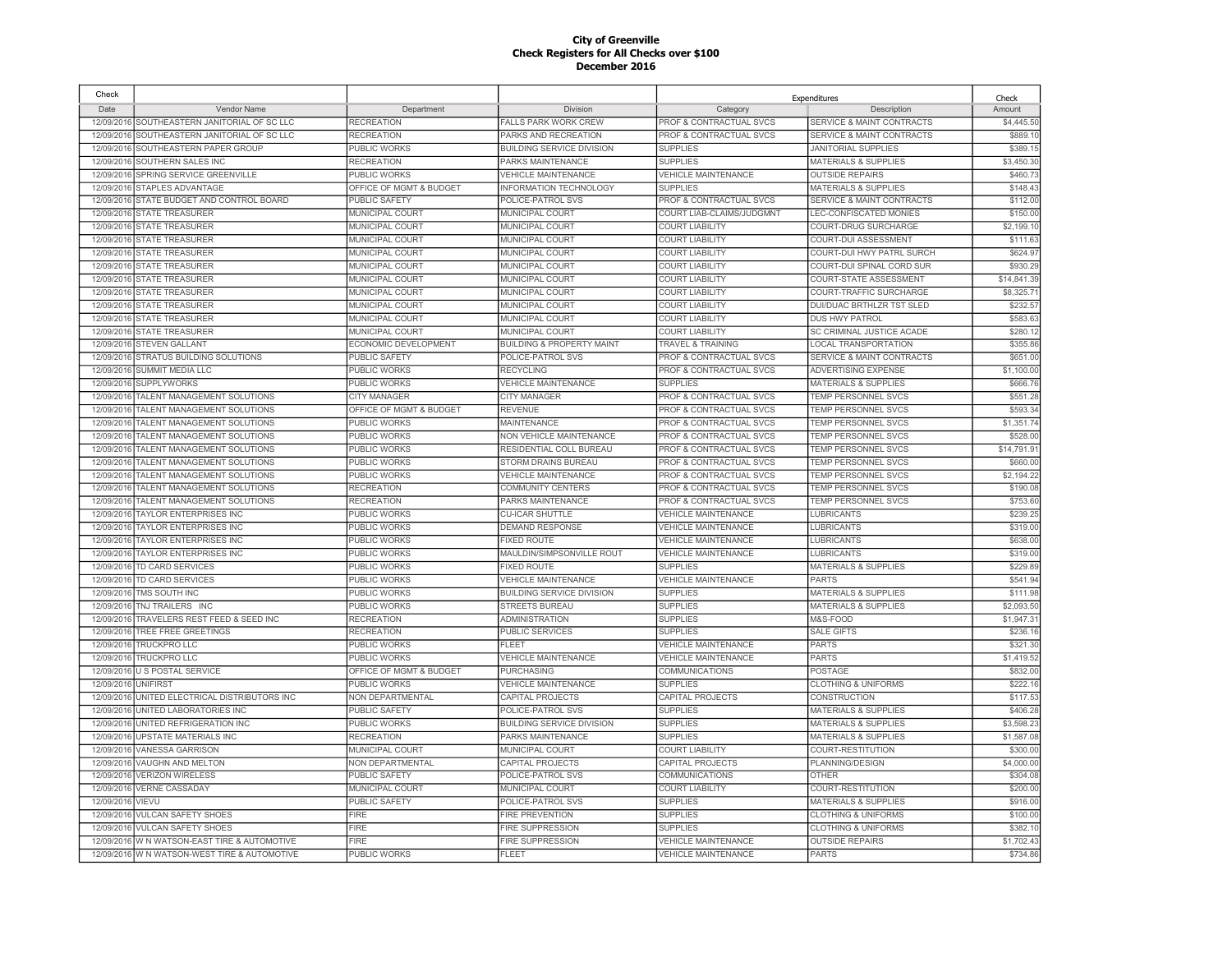| Check      |                                         |                           |                                      | Expenditures                       |                                      | Check       |
|------------|-----------------------------------------|---------------------------|--------------------------------------|------------------------------------|--------------------------------------|-------------|
| Date       | Vendor Name                             | Department                | Division                             | Category                           | Description                          | Amount      |
|            | 12/09/2016 W W WILLIAMS                 | <b>FIRE</b>               | <b>FIRE SUPPRESSION</b>              | <b>VEHICLE MAINTENANCE</b>         | <b>PARTS</b>                         | \$443.67    |
|            | 12/09/2016 W W WILLIAMS                 | PUBLIC WORKS              | FI FFT                               | <b>VEHICLE MAINTENANCE</b>         | <b>OUTSIDE REPAIRS</b>               | \$2,225.96  |
|            | 12/09/2016 WALMART COMMUNITY/RFCSLLC    | <b>CITY MANAGER</b>       | <b>DONATIONS</b>                     | CONTRIBUTIONS/DONATIONS            | POLICE SAFE NEIGHBORHOODS            | \$138.6'    |
| 12/09/2016 | WALMART COMMUNITY/RFCSLLC               | PUBLIC SAFETY             | POLICE-PATROL SVS                    | <b>SUPPLIES</b>                    | <b>MATERIALS &amp; SUPPLIES</b>      | \$710.55    |
| 12/09/2016 | WELLS FARGO INSURANCE SERVICE USA       | <b>HUMAN RESOURCES</b>    | <b>HUMAN RESOURCES</b>               | PROF & CONTRACTUAL SVCS            | PROFESSIONAL SERVICES                | \$6,000.00  |
|            | 12/09/2016 WHITE HORSE PACKAGING CO     | <b>RECREATION</b>         | <b>ADMINISTRATION</b>                | <b>SUPPLIES</b>                    | <b>JANITORIAL SUPPLIES</b>           | \$299.39    |
| 12/09/2016 | WILLIS OF SOUTH CAROLINA INC            | OFFICE OF MGMT & BUDGET   | <b>RISK MANAGEMENT</b>               | <b>SERVICE FEES</b>                | PREMIUM AUTO LIAB                    | \$24,203.8  |
| 12/09/2016 | WILLIS OF SOUTH CAROLINA INC            | OFFICE OF MGMT & BUDGET   | <b>RISK MANAGEMENT</b>               | <b>SERVICE FEES</b>                | PREMIUM GENERAL LIAB                 | \$55,867.00 |
| 12/09/2016 | <b>WILLIS OF SOUTH CAROLINA INC</b>     | OFFICE OF MGMT & BUDGET   | <b>RISK MANAGEMENT</b>               | <b>SERVICE FEES</b>                | PREMIUM LAW ENFORCEMENT              | \$35,262.50 |
|            | 12/09/2016 WILLIS OF SOUTH CAROLINA INC | OFFICE OF MGMT & BUDGET   | <b>RISK MANAGEMENT</b>               | <b>SERVICE FEES</b>                | PREMIUM PUBLIC OFFICIALS             | \$10,839.50 |
| 12/09/2016 | WILLIS OF SOUTH CAROLINA INC            | OFFICE OF MGMT & BUDGET   | <b>RISK MANAGEMENT</b>               | <b>SERVICE FEES</b>                | PREMIUM VEHICLE PROPERTY             | \$6,284.20  |
| 12/09/2016 | WINDOWS INCORPORATED                    | PUBLIC WORKS              | <b>BUILDING SERVICE DIVISION</b>     | <b>SUPPLIES</b>                    | <b>MATERIALS &amp; SUPPLIES</b>      | \$200.00    |
| 12/09/2016 | <b>XEROX CORPORATION</b>                | OFFICE OF MGMT & BUDGET   | INFORMATION TECHNOLOGY               | PROF & CONTRACTUAL SVCS            | <b>EQUIPMENT RENTAL</b>              | \$1,284.5   |
| 12/09/2016 | ZACHARY OGLESBY                         | <b>PUBLIC SAFETY</b>      | POLICE-PATROL SVS                    | <b>SUPPLIES</b>                    | <b>CLOTHING &amp; UNIFORMS</b>       | \$106.00    |
| 12/16/2016 | A & H LAWN MAINTENANCE                  | <b>RECREATION</b>         | PARKS MAINTENANCE                    | PROF & CONTRACTUAL SVCS            | SERVICE & MAINT CONTRACTS            | \$2,100.00  |
| 12/16/2016 | ADVANCED DOOR SYSTEMS INC               | PUBLIC WORKS              | <b>BUILDING SERVICE DIVISION</b>     | <b>REPAIR &amp; MAINT SVCS</b>     | REPAIRS & MAINTENANCE                | \$225.00    |
| 12/16/2016 | ALDRIDGE PRODUCE COMPANY                | <b>RECREATION</b>         | <b>ADMINISTRATION</b>                | <b>SUPPLIES</b>                    | M&S-FOOD                             | \$545.97    |
| 12/16/2016 | ALWAYS DONE RIGHT GLASS CO INC          | PUBLIC WORKS              | <b>VEHICLE MAINTENANCE</b>           | <b>VEHICLE MAINTENANCE</b>         | <b>OUTSIDE REPAIRS</b>               | \$450.00    |
| 12/16/2016 | AMERICAN ALUMINUM ACESSORIES INC        | <b>PUBLIC SAFETY</b>      | POLICE-PATROL SVS                    | <b>VEHICLE MAINTENANCE</b>         | POLICE CAR UPFITS                    | \$1,097.48  |
| 12/16/2016 | AMERICAN RED CROSS OF UPSTATE SC        | <b>RECREATION</b>         | PARKS MAINTENANCE                    | <b>TRAVEL &amp; TRAINING</b>       | TRAVEL & TRAINING                    | \$108.00    |
| 12/16/2016 | AMG PARTS & EQUIPMENT LLC               | PUBLIC WORKS              | <b>FLEET</b>                         | <b>VEHICLE MAINTENANCE</b>         | <b>OUTSIDE REPAIRS</b>               | \$1,298.5   |
| 12/16/2016 | <b>ANDREW DAVIS</b>                     | <b>CITY MANAGER</b>       | <b>DONATIONS</b>                     | CONTRIBUTIONS/DONATIONS            | DOWNTOWN GVL HOLIDAY HAPP            | \$150.00    |
| 12/16/2016 | ANN'S CAKES & CATERING                  | <b>FIRE</b>               | <b>FIRE SERVICES</b>                 | <b>SUPPLIES</b>                    | <b>MATERIALS &amp; SUPPLIES</b>      | \$577.2     |
| 12/16/2016 | ASG LLC                                 | <b>RECREATION</b>         | <b>ADMINISTRATION</b>                | PROF & CONTRACTUAL SVCS            | <b>SERVICE &amp; MAINT CONTRACTS</b> | \$2.764.1   |
| 12/16/2016 | ASSA ABLOY ENTRANCE SYSTEMS GREENVI     | PUBLIC WORKS              | <b>BUILDING SERVICE DIVISION</b>     | <b>REPAIR &amp; MAINT SVCS</b>     | <b>REPAIRS &amp; MAINTENANCE</b>     | \$757.90    |
| 12/16/2016 | AT&T                                    | OFFICE OF MGMT & BUDGET   | <b>INFORMATION TECHNOLOGY</b>        | <b>COMMUNICATIONS</b>              | TELECOMMUNICATIONS/WIRELE            | \$442.84    |
| 12/16/2016 |                                         | <b>FIRE</b>               | <b>FIRE SUPPRESSION</b>              | <b>SUPPLIES</b>                    | <b>MATERIALS &amp; SUPPLIES</b>      | \$200.27    |
|            | AUDIO SOLUTIONS INC                     |                           |                                      |                                    |                                      |             |
| 12/16/2016 | <b>AURORA WORLD INC</b>                 | <b>RECREATION</b>         | <b>PUBLIC SERVICES</b>               | <b>SUPPLIES</b>                    | <b>SALE GIFTS</b>                    | \$120.00    |
| 12/16/2016 | <b>BAGATELLE CATERERS</b>               | PUBLIC SAFETY             | POLICE-PATROL SVS                    | <b>SUPPLIES</b>                    | <b>MATERIALS &amp; SUPPLIES</b>      | \$422.94    |
| 12/16/2016 | <b>BANK OF NEW YORK MELLON</b>          | PUBLIC WORKS              | PARKING ADMINISTRATION               | <b>FISCAL AGENT</b>                | <b>FISCAL AGENT FEES</b>             | \$2,750.00  |
| 12/16/2016 | <b>BARKER PRODUCTS</b>                  | PUBLIC WORKS              | <b>FLEET</b>                         | <b>VEHICLE MAINTENANCE</b>         | <b>PARTS</b>                         | \$2,333.59  |
| 12/16/2016 | <b>BEN COOPER</b>                       | <b>RECREATION</b>         | <b>ADMINISTRATION</b>                | <b>SUPPLIES</b>                    | <b>CLOTHING &amp; UNIFORMS</b>       | \$116.60    |
| 12/16/2016 | BEST BEST & KRIEGER LLP                 | <b>CITY ATTORNEY</b>      | <b>CITY ATTORNEY</b>                 | PROF & CONTRACTUAL SVCS            | PROFESSIONAL SERVICES                | \$3,752.38  |
| 12/16/2016 | BLANCHARD MACHINERY CO                  | PUBLIC INFORMATION/EVENTS | SPECIAL EVENTS                       | <b>PROF &amp; CONTRACTUAL SVCS</b> | <b>EQUIPMENT RENTAL</b>              | \$477.00    |
| 12/16/2016 | BLANCHARD MACHINERY CO                  | PUBLIC WORKS              | FI FFT                               | <b>VEHICLE MAINTENANCE</b>         | <b>PARTS</b>                         | \$2,168.62  |
| 12/16/2016 | <b>BLINDS AMERICA</b>                   | OFFICE OF MGMT & BUDGET   | INFORMATION TECHNOLOGY               | <b>REPAIR &amp; MAINT SVCS</b>     | <b>REPAIRS &amp; MAINTENANCE</b>     | \$1,795.00  |
| 12/16/2016 | <b>BOB JONES ACADEMY</b>                | <b>CITY MANAGER</b>       | <b>DONATIONS</b>                     | CONTRIBUTIONS/DONATIONS            | DOWNTOWN GVL HOLIDAY HAPP            | \$350.00    |
| 12/16/2016 | <b>BOB JONES UNIVERSITY</b>             | <b>CITY MANAGER</b>       | <b>DONATIONS</b>                     | CONTRIBUTIONS/DONATIONS            | DOWNTOWN GVL HOLIDAY HAPP            | \$200.00    |
| 12/16/2016 | <b>BRAD CUTTINO</b>                     | <b>CITY MANAGER</b>       | NON-DEPARTMENTAL                     | <b>SUNDRY</b>                      | <b>MISCELLANEOUS</b>                 | \$935.42    |
|            | 12/16/2016 BRANDSTICKITY                | <b>RECREATION</b>         | PARKS MAINTENANCE                    | <b>SUPPLIES</b>                    | <b>CLOTHING &amp; UNIFORMS</b>       | \$1,409.80  |
|            | 12/16/2016 BREANNA JEAN                 | <b>CITY MANAGER</b>       | <b>DONATIONS</b>                     | CONTRIBUTIONS/DONATIONS            | DOWNTOWN GVL HOLIDAY HAPP            | \$200.00    |
| 12/16/2016 | <b>BREATHING AIR SYSTEMS</b>            | <b>FIRE</b>               | <b>FIRE SERVICES</b>                 | <b>SUPPLIES</b>                    | MATERIALS & SUPPLIES                 | \$524.87    |
| 12/16/2016 | CAMILLA PITMAN                          | <b>CITY MANAGER</b>       | <b>CITY CLERK</b>                    | <b>TRAVEL &amp; TRAINING</b>       | <b>TRAVEL &amp; TRAINING</b>         | \$111.24    |
| 12/16/2016 | CAMPBELL-BROWN INC                      | <b>PUBLIC SAFETY</b>      | POLICE-PATROL SVS                    | <b>VEHICLE MAINTENANCE</b>         | POLICE CAR UPFITS                    | \$760.02    |
| 12/16/2016 | CAROLINA ENVIRONMENTAL SYSTEMS INC      | PUBLIC WORKS              | <b>FLEET</b>                         | <b>VEHICLE MAINTENANCE</b>         | <b>PARTS</b>                         | \$6,979.27  |
| 12/16/2016 | <b>CC&amp;I SERVICES LLC</b>            | ECONOMIC DEVELOPMENT      | <b>BUILDING &amp; PROPERTY MAINT</b> | PROF & CONTRACTUAL SVCS            | <b>TEMP PERSONNEL SVCS</b>           | \$5,104.00  |
| 12/16/2016 | CELTIC ECHOES                           | CITY MANAGER              | <b>DONATIONS</b>                     | CONTRIBUTIONS/DONATIONS            | DOWNTOWN GVL HOLIDAY HAPP            | \$200.00    |
| 12/16/2016 | CHARLES MCDANIEL                        | <b>CITY MANAGER</b>       | <b>DONATIONS</b>                     | CONTRIBUTIONS/DONATIONS            | DOWNTOWN GVL HOLIDAY HAPP            | \$800.00    |
| 12/16/2016 | CHARTER COMMUNICATIONS                  | OFFICE OF MGMT & BUDGET   | <b>INFORMATION TECHNOLOGY</b>        | COMMUNICATIONS                     | TELECOMMUNICATIONS/WIRELE            | \$9,713.98  |
| 12/16/2016 | CHARTER COMMUNICATIONS                  | PUBLIC WORKS              | PARKING LOTS                         | <b>COMMUNICATIONS</b>              | <b>BSWA</b>                          | \$118.43    |
| 12/16/2016 | CHARTER COMMUNICATIONS                  | <b>PUBLIC WORKS</b>       | <b>PARKING LOTS</b>                  | <b>COMMUNICATIONS</b>              | <b>WEST END PARK &amp; RIDE</b>      | \$138.69    |
| 12/16/2016 | <b>CINCINNATI SYSTEMS INC</b>           | PUBLIC WORKS              | LIBERTY SQUARE GARAGE                | <b>SUPPLIES</b>                    | <b>MATERIALS &amp; SUPPLIES</b>      | \$1,648.30  |
| 12/16/2016 | <b>CINTAS</b>                           | <b>UBLIC SAFETY</b>       | POLICE-PATROL SVS                    | <b>SUNDRY</b>                      | <b>MISCELLANEOUS</b>                 | \$171.72    |
| 12/16/2016 | CITY WELDING SERVICE                    | <b>RECREATION</b>         | <b>FALLS PARK WORK CREW</b>          | <b>REPAIR &amp; MAINT SVCS</b>     | <b>REPAIRS &amp; MAINTENANCE</b>     | \$186.75    |
| 12/16/2016 | <b>CLEMSON UNIVERSITY</b>               | C. D. DIVISION            | <b>CDBG PROJECTS</b>                 | PROF & CONTRACTUAL SVCS            | TEMP PERSONNEL SVCS                  | \$1,521.75  |
| 12/16/2016 | <b>CLERK OF COURT</b>                   | OFFICE OF MGMT & BUDGET   | NON-DEPARTMENTAL                     | PR-WH                              | <b>GARNISHMENTS</b>                  | \$353.28    |
|            | 12/16/2016 CLERK OF COURT-SPARTANBURG   | OFFICE OF MGMT & BUDGET   | NON-DEPARTMENTAL                     | PR-WH                              | <b>GARNISHMENTS</b>                  | \$1,040.63  |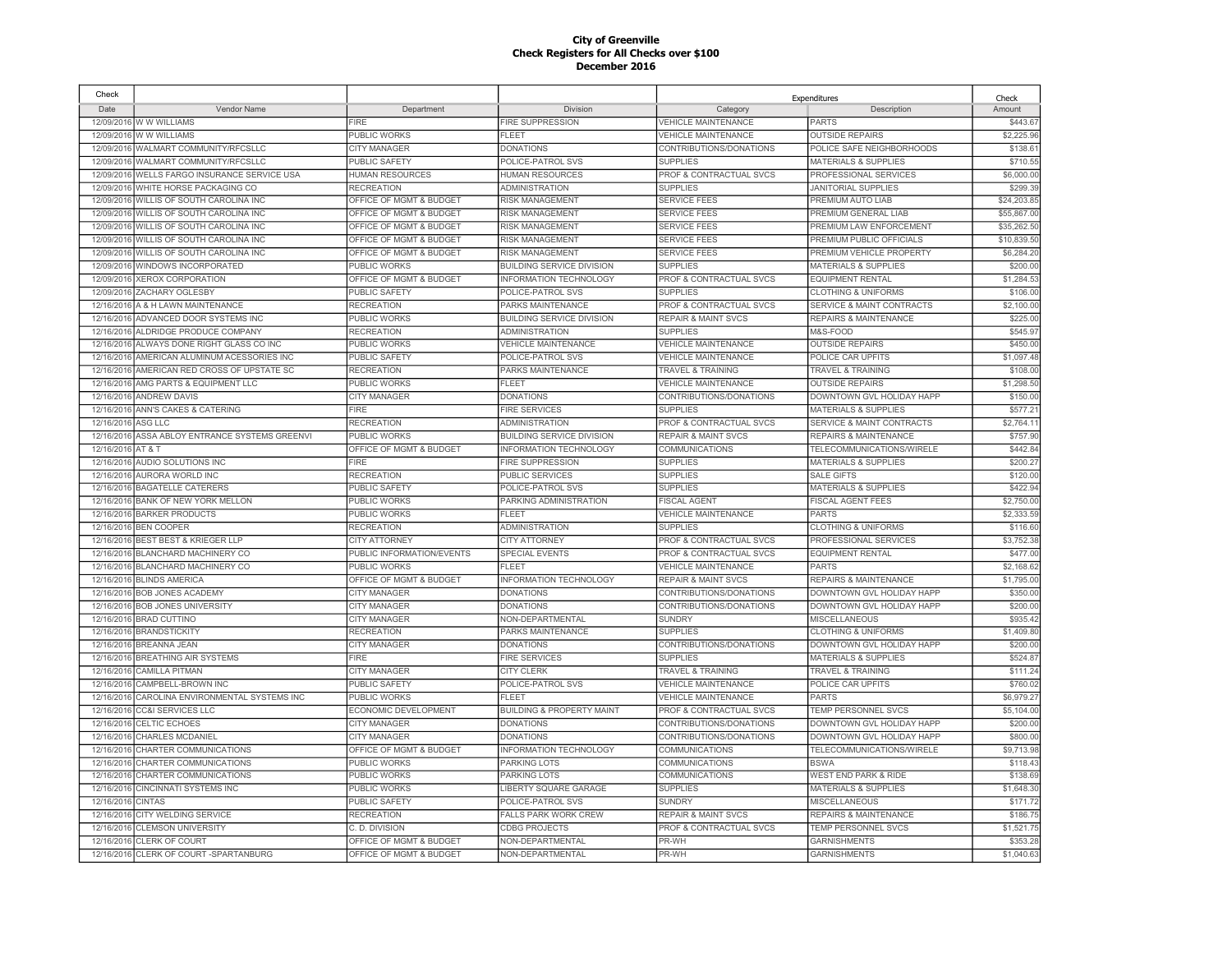| Check            |                                                                  |                             |                                                  |                                | Expenditures                     | Check                   |
|------------------|------------------------------------------------------------------|-----------------------------|--------------------------------------------------|--------------------------------|----------------------------------|-------------------------|
| Date             | Vendor Name                                                      | Department                  | Division                                         | Category                       | Description                      | Amount                  |
|                  | 12/16/2016 CLERK OF COURT PICKENS COUNTY                         | OFFICE OF MGMT & BUDGET     | NON-DEPARTMENTAL                                 | PR-WH                          | <b>GARNISHMENTS</b>              | \$304.34                |
|                  | 12/16/2016 COLLEGE OF CHARLESTON                                 | <b>HUMAN RESOURCES</b>      | <b>HUMAN RESOURCES</b>                           | <b>TRAVEL &amp; TRAINING</b>   | TRAINING/CITY WIDE               | \$1,400.00              |
|                  | 12/16/2016 COMMUNICATION SERVICE CENTER INC                      | PUBLIC SAFETY               | POLICE-PATROL SVS                                | <b>REPAIR &amp; MAINT SVCS</b> | <b>REPAIRS &amp; MAINTENANCE</b> | \$786.00                |
|                  | 12/16/2016 COMTECH COMMUNICATIONS                                | NON DEPARTMENTAL            | CAPITAL PROJECTS                                 | CAPITAL PROJECTS               | <b>EQUIPMENT</b>                 | \$29,735.52             |
|                  | 12/16/2016 CONCRETE SUPPLY COMPANY LLC                           | PUBLIC WORKS                | <b>STREETS BUREAU</b>                            | <b>SUPPLIES</b>                | <b>MATERIALS &amp; SUPPLIES</b>  | \$187.57                |
|                  | 12/16/2016 CORBIN TURF & ORNAMENTAL SUPPLY INC                   | <b>RECREATION</b>           | <b>FALLS PARK WORK CREW</b>                      | <b>SUPPLIES</b>                | <b>MATERIALS &amp; SUPPLIES</b>  | \$289.38                |
|                  | 12/16/2016 CRIMSON ELECTRIC INC                                  | <b>RECREATION</b>           | <b>FALLS PARK WORK CREW</b>                      | PROF & CONTRACTUAL SVCS        | SERVICE & MAINT CONTRACTS        | \$817.8                 |
| 12/16/2016       | <b>CUMMINS ATLANTIC LLC</b>                                      | PUBLIC WORKS                | <b>VEHICLE MAINTENANCE</b>                       | <b>VEHICLE MAINTENANCE</b>     | <b>PARTS</b>                     | \$7,451.69              |
|                  | 12/16/2016 DARLENE SPARKMAN                                      | PUBLIC WORKS                | UTILITY UNDERGROUNDING FU                        | <b>SUNDRY</b>                  | METER BOX CONVERSIONS            | \$300.00                |
|                  | 12/16/2016 DAVIDSON FARMS INC                                    | <b>NON DEPARTMENTAL</b>     | CAPITAL PROJECTS                                 | CAPITAL PROJECTS               | <b>CONSTRUCTION</b>              | \$350.00                |
| 12/16/2016       | <b>DESIGN DEVELOPMENT LLC</b>                                    | <b>RECREATION</b>           | PARKS AND RECREATION                             | PROF & CONTRACTUAL SVCS        | RENTAL OF REAL PROPERTY          | \$3,131.93              |
| 12/16/2016       | <b>DESIGNLAB INC</b>                                             | PUBLIC SAFETY               | POLICE-PATROL SVS                                | <b>SUPPLIES</b>                | <b>CLOTHING &amp; UNIFORMS</b>   | \$3,033.49              |
|                  | 12/16/2016 DIVERSIFIED ELECTRONICS INC                           | <b>PUBLIC SAFETY</b>        | POLICE-PATROL SVS                                | <b>REPAIR &amp; MAINT SVCS</b> | <b>REPAIRS &amp; MAINTENANCE</b> | \$108.46                |
| 12/16/2016       | DIXIE RUBBER & PLASTICS INC                                      | <b>FIRE</b>                 | <b>FIRE SUPPRESSION</b>                          | VEHICLE MAINTENANCE            | <b>PARTS</b>                     | \$128.26                |
|                  | 12/16/2016 DOUG YOUNG                                            | CITY MANAGER                | <b>DONATIONS</b>                                 | CONTRIBUTIONS/DONATIONS        | DOWNTOWN GVL HOLIDAY HAPP        | \$275.00                |
|                  | 12/16/2016 DP3 ARCHITECTS, LTD                                   | NON DEPARTMENTAL            | CAPITAL PROJECTS                                 | CAPITAL PROJECTS               | PLANNING/DESIGN                  | \$27,694.7              |
|                  | 12/16/2016 DUCK COMPANY                                          | <b>RECREATION</b>           | PUBLIC SERVICES                                  | <b>SUPPLIES</b>                | <b>SALE GIFTS</b>                | \$280.66                |
|                  | 12/16/2016 DUKE ENERGY                                           | PUBLIC WORKS                | <b>BUILDING SERVICE DIVISION</b>                 | UTILITIES                      | <b>ELECTRICITY</b>               | \$13,178.5              |
|                  | 12/16/2016 DUKE ENERGY                                           | PUBLIC WORKS                | <b>CHURCH STREET GARAGE</b>                      | UTILITIES                      | <b>ELECTRICITY</b>               | \$1,904.6               |
|                  | 12/16/2016 DUKE ENERGY                                           | PUBLIC WORKS                | RIVERPLACE GARAGE                                | <b>UTILITIES</b>               | <b>ELECTRICITY</b>               | \$1,626.52              |
|                  | 12/16/2016 DUKE ENERGY                                           | PUBLIC WORKS                | <b>TRAFFIC ENGINEERING</b>                       | UTILITIES                      | <b>ELECTRICITY</b>               | \$113.35                |
|                  | 12/16/2016 DUKE ENERGY                                           | <b>RECREATION</b>           | <b>ADMINISTRATION</b>                            | UTILITIES                      | <b>ELECTRICITY</b>               | \$3,250.2               |
| 12/16/2016       | <b>DUKE ENERGY</b>                                               | <b>RECREATION</b>           | <b>COMMUNITY CENTERS</b>                         | <b>UTILITIES</b>               | <b>ELECTRICITY</b>               | \$659.29                |
|                  | 12/16/2016 DUKE ENERGY                                           | <b>RECREATION</b>           | PARKS AND RECREATION                             | UTILITIES                      | <b>ELECTRICITY</b>               | \$664.1                 |
|                  | 12/16/2016 DUKE ENERGY                                           | <b>RECREATION</b>           | PARKS MAINTENANCE                                | <b>UTILITIES</b>               | <b>ELECTRICITY</b>               | \$5,408.46              |
|                  | 12/16/2016 ECHOLS OIL COMPANY INC                                | <b>PUBLIC WORKS</b>         | <b>ADMINISTRATION</b>                            | <b>VEHICLE MAINTENANCE</b>     | <b>FUEL</b>                      | \$11,618.28             |
|                  |                                                                  | <b>PUBLIC WORKS</b>         | <b>FIXED ROUTE</b>                               | <b>VEHICLE MAINTENANCE</b>     |                                  |                         |
| 12/16/2016       | ECHOLS OIL COMPANY INC                                           |                             |                                                  |                                | <b>LUBRICANTS</b><br><b>FUEL</b> | \$104.52<br>\$13,703.83 |
|                  | 12/16/2016 ECHOLS OIL COMPANY INC<br>12/16/2016 EDWARD MYERS III | PUBLIC WORKS                | FLEET                                            | <b>VEHICLE MAINTENANCE</b>     | <b>TRAVEL &amp; TRAINING</b>     | \$267.99                |
|                  |                                                                  | PUBLIC WORKS                | <b>BUILDING SERVICE DIVISION</b><br><b>FLEET</b> | <b>TRAVEL &amp; TRAINING</b>   |                                  |                         |
| 12/16/2016       | <b>EMEDCO</b>                                                    | PUBLIC WORKS                |                                                  | <b>SUPPLIES</b>                | <b>MATERIALS &amp; SUPPLIES</b>  | \$1.004.45              |
| 12/16/2016       | FAMILY CT OF THE 13TH CIRCUIT                                    | OFFICE OF MGMT & BUDGET     | NON-DEPARTMENTAL                                 | PR-WH                          | <b>GARNISHMENTS</b>              | \$4,126.25              |
|                  | 12/16/2016 FANT REICHART & FOGLEMAN INC                          | PUBLIC WORKS                | STORMWATER MANAGEMENT                            | PROF & CONTRACTUAL SVCS        | PROFESSIONAL SERVICES            | \$4,500.00              |
|                  | 12/16/2016 FGP INTERNATIONAL                                     | <b>HUMAN RESOURCES</b>      | <b>HUMAN RESOURCES</b>                           | PROF & CONTRACTUAL SVCS        | <b>TEMP PERSONNEL SVCS</b>       | \$801.34                |
|                  | 12/16/2016 FGP INTERNATIONAL                                     | OFFICE OF MGMT & BUDGET     | <b>REVENUE</b>                                   | PROF & CONTRACTUAL SVCS        | TEMP PERSONNEL SVCS              | \$743.2                 |
| 12/16/2016 FLSDU |                                                                  | OFFICE OF MGMT & BUDGET     | NON-DEPARTMENTAL                                 | PR-WH                          | <b>GARNISHMENTS</b>              | \$362.65                |
|                  | 12/16/2016 G B SHOES OF GREENVILLE                               | <b>RECREATION</b>           | PARKS AND RECREATION                             | <b>SUPPLIES</b>                | <b>CLOTHING &amp; UNIFORMS</b>   | \$140.00                |
|                  | 12/16/2016 GARY SHEPARD                                          | PUBLIC WORKS                | <b>ADMINISTRATION</b>                            | TRAVEL & TRAINING              | <b>TRAVEL &amp; TRAINING</b>     | \$158.22                |
|                  | 12/16/2016 GEORGE COLEMAN FORD INC                               | PUBLIC WORKS                | <b>VEHICLE MAINTENANCE</b>                       | <b>VEHICLE MAINTENANCE</b>     | <b>PARTS</b>                     | \$1,157.18              |
|                  | 12/16/2016 GILLIG LLC                                            | <b>PUBLIC WORKS</b>         | <b>VEHICLE MAINTENANCE</b>                       | <b>SUPPLIES</b>                | <b>MATERIALS &amp; SUPPLIES</b>  | \$680.00                |
|                  | 12/16/2016 GILLIG LLC                                            | PUBLIC WORKS                | <b>VEHICLE MAINTENANCE</b>                       | <b>VEHICLE MAINTENANCE</b>     | <b>PARTS</b>                     | \$291.02                |
|                  | 12/16/2016 GOODYEAR COMMERCIAL TIRE                              | FIRE                        | <b>FIRE SUPPRESSION</b>                          | <b>VEHICLE MAINTENANCE</b>     | <b>PARTS</b>                     | \$3,176.79              |
|                  | 12/16/2016 GOODYEAR COMMERCIAL TIRE                              | PUBLIC WORKS                | <b>FLEET</b>                                     | <b>VEHICLE MAINTENANCE</b>     | <b>PARTS</b>                     | \$1,551.36              |
| 12/16/2016       | GRAFFITI ZOO GOURMET CHOCOLATE COMP                              | <b>RECREATION</b>           | <b>PUBLIC SERVICES</b>                           | <b>SUPPLIES</b>                | <b>SALE GIFTS</b>                | \$209.33                |
|                  | 12/16/2016 GREENVILLE COUNTY SOLID WASTE                         | PUBLIC WORKS                | GARBAGE DISPOSAL BUREAU                          | PROF & CONTRACTUAL SVCS        | <b>DISPOSAL CHARGES</b>          | \$2,123.16              |
|                  | 12/16/2016 GREENVILLE COUNTY TAX COLLECTOR                       | C. D. DIVISION              | <b>CDBG PROJECTS</b>                             | CD PROJECTS                    | <b>LAND ACQUISITION</b>          | \$1,057.09              |
| 12/16/2016       | GREENVILLE COUNTY TAX COLLECTOR                                  | NON DEPARTMENTAL            | CAPITAL PROJECTS                                 | CAPITAL PROJECTS               | R/O/W & SITE ACQUISITION         | \$960.17                |
| 12/16/2016       | GREENVILLE COUNTY TAX COLLECTOR                                  | PUBLIC WORKS                | PARKING LOTS                                     | <b>SUNDRY</b>                  | <b>TAXES</b>                     | \$1,733.28              |
| 12/16/2016       | <b>GREENVILLE FENCE SALES INC</b>                                | <b>PUBLIC SAFETY</b>        | POLICE-PATROL SVS                                | <b>SUNDRY</b>                  | <b>MISCELLANEOUS</b>             | \$281.00                |
| 12/16/2016       | <b>GREENVILLE NEWS</b>                                           | <b>ECONOMIC DEVELOPMENT</b> | PLANNING AND ZONING                              | PROF & CONTRACTUAL SVCS        | ADVERTISING EXPENSE              | \$178.20                |
| 12/16/2016       | <b>GREENVILLE NEWS SUBSCRIPTIONS</b>                             | C. D. DIVISION              | <b>CDBG PROJECTS</b>                             | <b>SUNDRY</b>                  | <b>MISCELLANEOUS</b>             | \$152.98                |
| 12/16/2016       | GREENVILLE OFFICE SUPPLY CO INC                                  | <b>CITY ATTORNEY</b>        | <b>CITY ATTORNEY</b>                             | <b>SUPPLIES</b>                | <b>MATERIALS &amp; SUPPLIES</b>  | \$794.47                |
| 12/16/2016       | GREENVILLE OFFICE SUPPLY CO INC                                  | MUNICIPAL COURT             | MUNICIPAL COURT                                  | <b>SUPPLIES</b>                | <b>MATERIALS &amp; SUPPLIES</b>  | \$430.55                |
| 12/16/2016       | GREENVILLE OFFICE SUPPLY CO INC                                  | PUBLIC SAFETY               | POLICE-PATROL SVS                                | <b>SUPPLIES</b>                | <b>MATERIALS &amp; SUPPLIES</b>  | \$281.78                |
| 12/16/2016       | GREENVILLE OFFICE SUPPLY CO INC                                  | RECREATION                  | PUBLIC SERVICES                                  | <b>SUPPLIES</b>                | OFFICE SUPPLIES&MATERIALS        | \$112.12                |
| 12/16/2016       | <b>GREENVILLE WATER</b>                                          | PUBLIC WORKS                | <b>BUILDING SERVICE DIVISION</b>                 | <b>UTILITIES</b>               | <b>OTHER</b>                     | \$631.66                |
|                  | 12/16/2016 GREG SMITH OR TIM CONROY VICE FUND                    | PUBLIC SAFETY               | POLICE-PATROL SVS                                | <b>SUNDRY</b>                  | <b>MISCELLANEOUS</b>             | \$3,535.00              |
|                  | 12/16/2016 H & E EQUIPMENT SERVICES INC                          | <b>PUBLIC WORKS</b>         | <b>BUILDING SERVICE DIVISION</b>                 | <b>SUPPLIES</b>                | <b>MATERIALS &amp; SUPPLIES</b>  | \$491.19                |
|                  |                                                                  |                             |                                                  |                                |                                  |                         |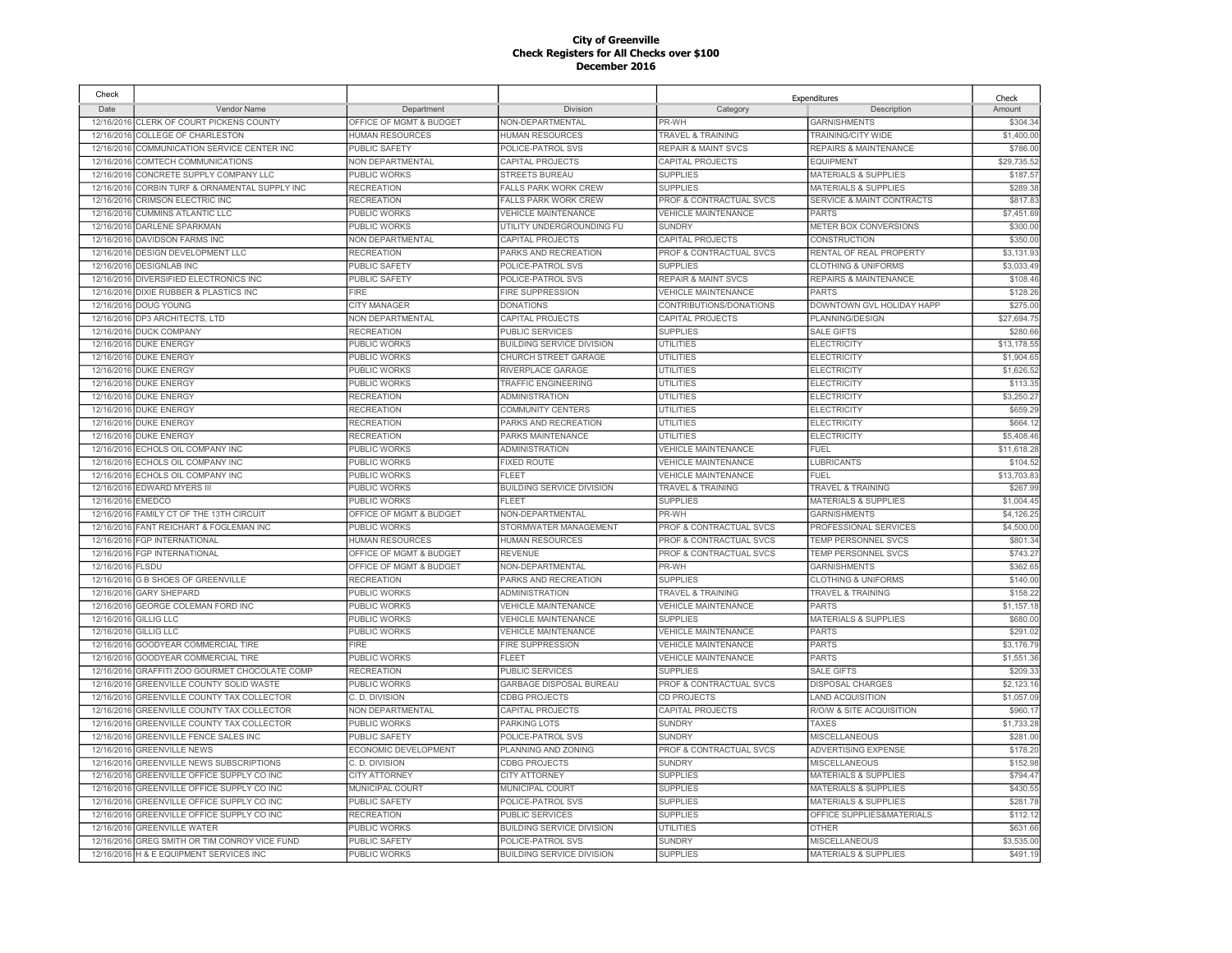| Check            |                                                      |                                             |                                      |                                                  | Expenditures                                    | Check         |
|------------------|------------------------------------------------------|---------------------------------------------|--------------------------------------|--------------------------------------------------|-------------------------------------------------|---------------|
| Date             | Vendor Name                                          | Department                                  | Division                             | Category                                         | Description                                     | Amount        |
|                  | 12/16/2016 H & E EQUIPMENT SERVICES INC              | PUBLIC WORKS                                | FLEET                                | <b>SUPPLIES</b>                                  | <b>MATERIALS &amp; SUPPLIES</b>                 | \$491.1       |
|                  | 12/16/2016 H & E EQUIPMENT SERVICES INC              | PUBLIC WORKS                                | RESIDENTIAL COLL BUREAU              | <b>SUPPLIES</b>                                  | <b>MATERIALS &amp; SUPPLIES</b>                 | \$491.19      |
|                  | 12/16/2016 H & E EQUIPMENT SERVICES INC              | PUBLIC WORKS                                | SEWERS BUREAU                        | <b>SUPPLIES</b>                                  | <b>MATERIALS &amp; SUPPLIES</b>                 | \$490.6       |
|                  | 12/16/2016 H & E EQUIPMENT SERVICES INC              | PUBLIC WORKS                                | STORM DRAINS BUREAU                  | <b>SUPPLIES</b>                                  | <b>MATERIALS &amp; SUPPLIES</b>                 | \$491.19      |
|                  | 12/16/2016 H & E EQUIPMENT SERVICES INC              | PUBLIC WORKS                                | <b>STREETS BUREAU</b>                | <b>SUPPLIES</b>                                  | <b>MATERIALS &amp; SUPPLIES</b>                 | \$491.1       |
|                  | 12/16/2016 HARPER CORPORATION                        | <b>NON DEPARTMENTAL</b>                     | CAPITAL PROJECTS                     | <b>CAPITAL PROJECTS</b>                          | <b>CONSTRUCTION</b>                             | \$1,358,294.9 |
|                  | 12/16/2016 HARRISON'S WORKWEAR                       | PUBLIC WORKS                                | <b>STREETS BUREAU</b>                | <b>SUPPLIES</b>                                  | <b>CLOTHING &amp; UNIFORMS</b>                  | \$164.2       |
|                  | 12/16/2016 HAT TRICK FARM                            | <b>RECREATION</b>                           | <b>ADMINISTRATION</b>                | <b>SUPPLIES</b>                                  | M&S-FOOD                                        | \$150.00      |
|                  | 12/16/2016 HAYNSWORTH SINKLER BOYD PA                | <b>CITY ATTORNEY</b>                        | <b>CITY ATTORNEY</b>                 | PROF & CONTRACTUAL SVCS                          | PROFESSIONAL SERVICES                           | \$390.0       |
|                  | 12/16/2016 HAYWOOD MALL                              | <b>RECREATION</b>                           | <b>PUBLIC SERVICES</b>               | <b>SUPPLIES</b>                                  | <b>SUPPLIES PROMOTIONS</b>                      | \$1,000.0     |
| 12/16/2016       | <b>HEATH HAYWOOD</b>                                 | <b>FIRE</b>                                 | <b>FIRE SUPPRESSION</b>              | <b>SUPPLIES</b>                                  | <b>MATERIALS &amp; SUPPLIES</b>                 | \$134.0       |
| 12/16/2016       | <b>HEATH HAYWOOD</b>                                 | <b>FIRE</b>                                 | FIRE SUPPRESSION                     | <b>TRAVEL &amp; TRAINING</b>                     | <b>TRAVEL &amp; TRAINING</b>                    | \$108.0       |
| 12/16/2016       | HENRY SCHEIN ANIMAL HEALTH                           | <b>RECREATION</b>                           | <b>ADMINISTRATION</b>                | <b>SUPPLIES</b>                                  | M&S-MEDICINE                                    | \$364.3       |
| 12/16/2016       | <b>HESC</b>                                          | OFFICE OF MGMT & BUDGET                     | NON-DEPARTMENTAL                     | PR-WH                                            | <b>GARNISHMENTS</b>                             | \$177.6       |
| 12/16/2016       | HOLDER ELECTRIC SUPPLY INC                           | <b>FIRE</b>                                 | <b>FIRE SUPPRESSION</b>              | <b>VEHICLE MAINTENANCE</b>                       | <b>PARTS</b>                                    | \$157.1       |
| 12/16/2016       | HOME DEPOT CREDIT SERVICE 5898                       | <b>FIRE</b>                                 | <b>FIRE SERVICES</b>                 | <b>SUPPLIES</b>                                  | <b>MATERIALS &amp; SUPPLIES</b>                 | \$309.7       |
|                  | 12/16/2016 HOME DEPOT CREDIT SERVICE 5906            | <b>CITY MANAGER</b>                         | NON-DEPARTMENTAL                     | <b>SUNDRY</b>                                    | <b>MISCELLANEOUS</b>                            | \$406.3       |
|                  | 12/16/2016 HOME DEPOT CREDIT SERVICE 5906            | PUBLIC WORKS                                | <b>BUILDING SERVICE DIVISION</b>     | <b>SUPPLIES</b>                                  | <b>MATERIALS &amp; SUPPLIES</b>                 | \$718.0       |
|                  | 12/16/2016 HOUSES AND THEN SOME                      | C. D. DIVISION                              | <b>CDBG PROJECTS</b>                 | CD PROJECTS                                      | <b>LAND ACQUISITION</b>                         | \$607.2       |
|                  | 12/16/2016 HULSEY MCCORMICK & WALLACE                | PUBLIC WORKS                                | <b>SEWERS BUREAU</b>                 | <b>REPAIR &amp; MAINT SVCS</b>                   | <b>REPAIRS &amp; MAINTENANCE</b>                | \$4,050.00    |
| 12/16/2016       | <b>IAN MULLINS</b>                                   | RECREATION                                  | TREE MAINTENANCE BUREAU              | <b>TRAVEL &amp; TRAINING</b>                     | TRAVEL & TRAINING                               | \$106.0       |
| 12/16/2016       | INTERNAL REVENUE SERVICE                             | OFFICE OF MGMT & BUDGET                     | NON-DEPARTMENTAL                     | PR-WH                                            | <b>GARNISHMENTS</b>                             | \$252.5       |
| 12/16/2016       | <b>IRON MOUNTAIN 27129</b>                           | OFFICE OF MGMT & BUDGET                     | <b>INFORMATION TECHNOLOGY</b>        | PROF & CONTRACTUAL SVCS                          | <b>SERVICE &amp; MAINT CONTRACTS</b>            | \$670.28      |
| 12/16/2016       | <b>ISGETT DISTRIBUTORS, INC</b>                      | <b>FIRE</b>                                 | <b>FIRE SUPPRESSION</b>              | <b>VEHICLE MAINTENANCE</b>                       | <b>PARTS</b>                                    | \$765.1       |
| 12/16/2016       | <b>IVEY COMMUNICATIONS INC</b>                       | PUBLIC WORKS                                | <b>CONSTRUCTION &amp; INSPECTION</b> | <b>SUPPLIES</b>                                  | OFFICE SUPPLIES&MATERIALS                       | \$268.8       |
| 12/16/2016       | <b>IVEY COMMUNICATIONS INC</b>                       | <b>PUBLIC WORKS</b>                         | RICHARDSON STREET GARAGE             | PROF & CONTRACTUAL SVCS                          | <b>SERVICE &amp; MAINT CONTRACTS</b>            | \$1.834.8     |
| 12/16/2016       | <b>J JAY BERTHUME</b>                                | <b>CITY MANAGER</b>                         | <b>DONATIONS</b>                     | CONTRIBUTIONS/DONATIONS                          | DOWNTOWN GVL HOLIDAY HAPP                       | \$200.00      |
|                  |                                                      |                                             |                                      |                                                  |                                                 | \$1,275.60    |
| 12/16/2016       | <b>JAVIERE BENSON</b>                                | C.D. DIVISION                               | <b>CDBG PROJECTS</b>                 | <b>CD PROJECTS</b>                               | <b>LAND ACQUISITION</b>                         | \$16,189.2    |
| 12/16/2016       | JEFF LYNCH APPLIANCE & TV CTR<br><b>JEFF MCLEROY</b> | NON DEPARTMENTAL<br>OFFICE OF MGMT & BUDGET | CAPITAL PROJECTS<br>GIS              | CAPITAL PROJECTS<br><b>TRAVEL &amp; TRAINING</b> | PROJECT EXPENSE<br><b>TRAVEL &amp; TRAINING</b> | \$303.4       |
| 12/16/2016       |                                                      |                                             |                                      |                                                  |                                                 |               |
| 12/16/2016       | <b>JEREMY OTERO</b>                                  | <b>CITY MANAGER</b>                         | <b>DONATIONS</b>                     | CONTRIBUTIONS/DONATIONS                          | DOWNTOWN GVL HOLIDAY HAPP                       | \$600.00      |
| 12/16/2016       | <b>JOHN RYAN</b>                                     | <b>CITY MANAGER</b>                         | <b>DONATIONS</b>                     | CONTRIBUTIONS/DONATIONS                          | DOWNTOWN GVL HOLIDAY HAPP                       | \$400.0       |
| 12/16/2016       | JOHNSTONE SUPPLY OF GREENVILLE                       | PUBLIC WORKS                                | <b>BUILDING SERVICE DIVISION</b>     | <b>SUPPLIES</b>                                  | <b>MATERIALS &amp; SUPPLIES</b>                 | \$263.7       |
| 12/16/2016       | JOSEPHINE CURETON TRUST                              | PUBLIC WORKS                                | PARKING LOTS                         | PROF & CONTRACTUAL SVCS                          | PARKING-LEASES                                  | \$912.5       |
|                  | 12/16/2016 LABORATORY CORPORATION OF AMERICA         | <b>HUMAN RESOURCES</b>                      | OCCUPATIONAL HEALTH                  | PROF & CONTRACTUAL SVCS                          | PROFESSIONAL SERVICES                           | \$2,948.85    |
|                  | 12/16/2016 LANDSCAPERS SUPPLY                        | <b>FIRE</b>                                 | <b>FIRE SERVICES</b>                 | <b>SUPPLIES</b>                                  | <b>MATERIALS &amp; SUPPLIES</b>                 | \$265.1       |
|                  | 12/16/2016 LANDSCAPERS SUPPLY                        | <b>RECREATION</b>                           | PARKS AND RECREATION                 | <b>REPAIR &amp; MAINT SVCS</b>                   | REPAIRS & MAINTENANCE                           | \$335.26      |
|                  | 12/16/2016 LEE TRANSPORT EQUIPMENT                   | PUBLIC WORKS                                | <b>VEHICLE MAINTENANCE</b>           | <b>SUPPLIES</b>                                  | <b>MATERIALS &amp; SUPPLIES</b>                 | \$136.0       |
|                  | 12/16/2016 LEXISNEXIS 1239194                        | PUBLIC SAFETY                               | POLICE-PATROL SVS                    | PROF & CONTRACTUAL SVCS                          | PROFESSIONAL SERVICES                           | \$636.00      |
|                  | 12/16/2016 LOUIS P BATSON                            | <b>RECREATION</b>                           | PARKS MAINTENANCE                    | <b>SUPPLIES</b>                                  | <b>MATERIALS &amp; SUPPLIES</b>                 | \$118.62      |
| 12/16/2016 LOWES |                                                      | <b>FIRE</b>                                 | FIRE SERVICES                        | <b>SUPPLIES</b>                                  | <b>MATERIALS &amp; SUPPLIES</b>                 | \$265.7       |
| 12/16/2016 LOWES |                                                      | PUBLIC WORKS                                | <b>BUILDING SERVICE DIVISION</b>     | <b>SUPPLIES</b>                                  | <b>MATERIALS &amp; SUPPLIES</b>                 | \$129.9       |
|                  | 12/16/2016 LYDIA THOMAS                              | <b>RECREATION</b>                           | <b>PUBLIC SERVICES</b>               | <b>PROF &amp; CONTRACTUAL SVCS</b>               | PROFESSIONAL SERVICES                           | \$260.0       |
|                  | 12/16/2016 MARATHON STAFFING INC                     | PUBLIC SAFETY                               | POLICE-DISPATCH BUREAU               | PROF & CONTRACTUAL SVCS                          | TEMP PERSONNEL SVCS                             | \$5,996.7     |
|                  | 12/16/2016 MARYLAND CHILD SUPPORT ACCOUNT            | OFFICE OF MGMT & BUDGET                     | NON-DEPARTMENTAL                     | PR-WH                                            | <b>GARNISHMENTS</b>                             | \$129.40      |
| 12/16/2016 MASC  |                                                      | OFFICE OF MGMT & BUDGET                     | <b>REVENUE</b>                       | <b>PRINTING</b>                                  | PRINTING & BINDING                              | \$888.3       |
|                  | 12/16/2016 MATHEW MUNGER                             | <b>CITY MANAGER</b>                         | <b>DONATIONS</b>                     | CONTRIBUTIONS/DONATIONS                          | DOWNTOWN GVL HOLIDAY HAPP                       | \$300.00      |
|                  | 12/16/2016 MICHAEL PITTS                             | <b>CITY ATTORNEY</b>                        | <b>CITY ATTORNEY</b>                 | TRAVEL & TRAINING                                | <b>TRAVEL &amp; TRAINING</b>                    | \$413.2       |
| 12/16/2016       | <b>MICHAEL TIERNEY</b>                               | PUBLIC SAFETY                               | POLICE-PATROL SVS                    | <b>TRAVEL &amp; TRAINING</b>                     | TRAVEL & TRAINING                               | \$100.0       |
| 12/16/2016       | MID-ATLANTIC ASSOCIATES INC                          | NON DEPARTMENTAL                            | <b>MISC GRANTS</b>                   | CAPITAL PROJECTS                                 | PROJECT EXPENSE                                 | \$4,673.2     |
| 12/16/2016       | MIKE'S BODY SHOP                                     | PUBLIC WORKS                                | <b>VEHICLE MAINTENANCE</b>           | <b>VEHICLE MAINTENANCE</b>                       | <b>OUTSIDE REPAIRS</b>                          | \$225.0       |
| 12/16/2016       | MOTOROLA SOLUTIONS                                   | PUBLIC SAFETY                               | POLICE-DISPATCH BUREAU               | <b>REPAIR &amp; MAINT SVCS</b>                   | RADIO MAINTENANCE                               | \$3,726.8     |
| 12/16/2016       | NAPA AUTO PARTS                                      | FIRE                                        | <b>FIRE SUPPRESSION</b>              | <b>VEHICLE MAINTENANCE</b>                       | <b>PARTS</b>                                    | \$186.7       |
|                  | 12/16/2016 NAPA AUTO PARTS                           | PUBLIC WORKS                                | <b>VEHICLE MAINTENANCE</b>           | <b>VEHICLE MAINTENANCE</b>                       | <b>PARTS</b>                                    | \$191.4       |
| 12/16/2016       | <b>NATHAN STOUFFER</b>                               | CITY MANAGER                                | DONATIONS                            | CONTRIBUTIONS/DONATIONS                          | DOWNTOWN GVL HOLIDAY HAPP                       | \$200.0       |
|                  | 12/16/2016 NEW SOUTH CONSTRUCTION SUPPLY LLC         | PUBLIC WORKS                                | BUILDING SERVICE DIVISION            | <b>SUPPLIES</b>                                  | <b>MATERIALS &amp; SUPPLIES</b>                 | \$115.0       |
|                  | 12/16/2016 O'REILLY AUTO PARTS                       | <b>RECREATION</b>                           | PARKS AND RECREATION                 | <b>SUPPLIES</b>                                  | <b>MATERIALS &amp; SUPPLIES</b>                 | \$215.46      |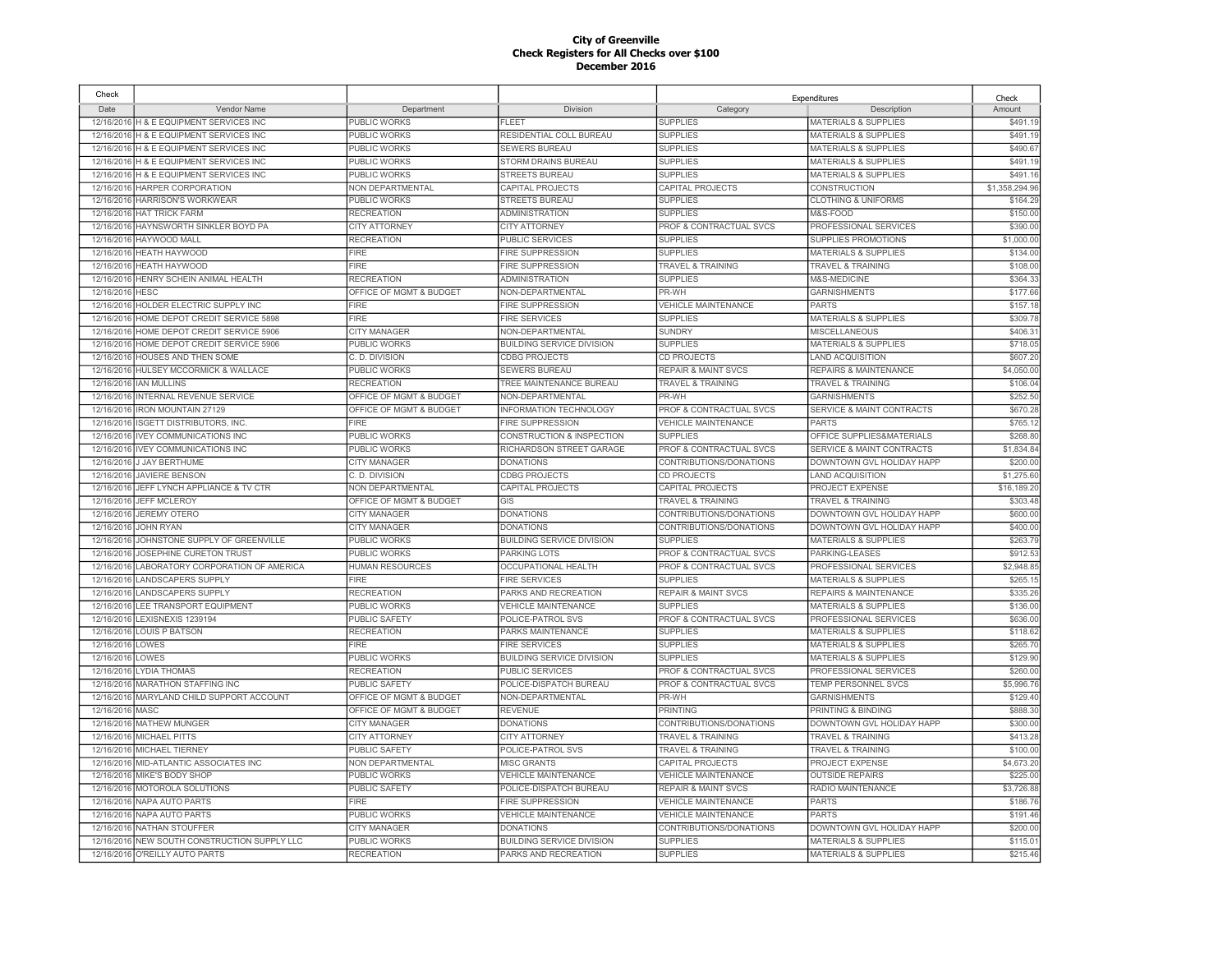| Check      |                                        |                           |                                      |                                    | Expenditures                    | Check       |
|------------|----------------------------------------|---------------------------|--------------------------------------|------------------------------------|---------------------------------|-------------|
| Date       | Vendor Name                            | Department                | Division                             | Category                           | Description                     | Amount      |
|            | 12/16/2016 OLD DOMINION BRUSH CO INC   | PUBLIC WORKS              | <b>FLEET</b>                         | <b>VEHICLE MAINTENANCE</b>         | <b>PARTS</b>                    | \$3,740.43  |
|            | 12/16/2016 ONTARIO INVESTMENTS INC     | ECONOMIC DEVELOPMENT      | PLANNING AND ZONING                  | <b>PRINTING</b>                    | <b>COPYING</b>                  | \$226.74    |
| 12/16/2016 | PALMETTO STATESMEN                     | <b>CITY MANAGER</b>       | <b>DONATIONS</b>                     | CONTRIBUTIONS/DONATIONS            | DOWNTOWN GVL HOLIDAY HAPP       | \$700.00    |
| 12/16/2016 | PANAGAKOS ASPHALT PAVING INC           | PUBLIC WORKS              | SEWERS BUREAU                        | <b>SUPPLIES</b>                    | <b>MATERIALS &amp; SUPPLIES</b> | \$151.66    |
| 12/16/2016 | PANAGAKOS ASPHALT PAVING INC           | PUBLIC WORKS              | STORM DRAINS BUREAU                  | <b>SUPPLIES</b>                    | <b>MATERIALS &amp; SUPPLIES</b> | \$151.66    |
| 12/16/2016 | PANAGAKOS ASPHALT PAVING INC           | PUBLIC WORKS              | <b>STREETS BUREAU</b>                | <b>SUPPLIES</b>                    | <b>MATERIALS &amp; SUPPLIES</b> | \$303.27    |
| 12/16/2016 | PIEDMONT ELECTRICAL DISTRIBUTORS       | <b>PUBLIC WORKS</b>       | <b>BUILDING SERVICE DIVISION</b>     | <b>SUPPLIES</b>                    | <b>MATERIALS &amp; SUPPLIES</b> | \$759.89    |
| 12/16/2016 | PIEDMONT NATURAL GAS CO                | <b>RECREATION</b>         | PARKS AND RECREATION                 | <b>UTILITIES</b>                   | GAS                             | \$261.42    |
| 12/16/2016 | PITCH HITTERS                          | <b>CITY MANAGER</b>       | <b>DONATIONS</b>                     | CONTRIBUTIONS/DONATIONS            | DOWNTOWN GVL HOLIDAY HAPP       | \$550.00    |
| 12/16/2016 | PRESORT PLUS INC                       | OFFICE OF MGMT & BUDGET   | PURCHASING                           | <b>COMMUNICATIONS</b>              | POSTAGE                         | \$4,128.26  |
| 12/16/2016 | PRESORT PLUS INC                       | <b>RECREATION</b>         | <b>PUBLIC SERVICES</b>               | <b>PRINTING</b>                    | PRINTING & BINDING              | \$446.96    |
| 12/16/2016 | PROFESSIONAL PARTY RENTALS INC         | PUBLIC INFORMATION/EVENTS | SPECIAL EVENTS                       | PROF & CONTRACTUAL SVCS            | <b>EQUIPMENT RENTAL</b>         | \$214.99    |
| 12/16/2016 | PROVIDENT LIFE & ACCIDENT INS CO       | <b>HUMAN RESOURCES</b>    | <b>HEALTH CARE</b>                   | <b>OTHER INSURANCE</b>             | <b>LIFE INSURANCE</b>           | \$2.041.80  |
| 12/16/2016 | PUMP IT UP                             | <b>RECREATION</b>         | <b>COMMUNITY CENTERS</b>             | <b>SUPPLIES</b>                    | <b>MATERIALS &amp; SUPPLIES</b> | \$105.00    |
| 12/16/2016 | R E MICHEL COMPANY LLC                 | <b>PUBLIC WORKS</b>       | <b>BUILDING SERVICE DIVISION</b>     | <b>SUPPLIES</b>                    | <b>MATERIALS &amp; SUPPLIES</b> | \$147.42    |
| 12/16/2016 | <b>RAE SYSTEMS INC</b>                 | <b>FIRE</b>               | <b>FIRE SUPPRESSION</b>              | MACHINERY AND EQUIPMENT            | MACHINERY AND EQUIPMENT         | \$19,536.00 |
| 12/16/2016 | RHODE ISLAND NOVELTY INC               | <b>RECREATION</b>         | PUBLIC SERVICES                      | <b>SUPPLIES</b>                    | <b>SALE GIFTS</b>               | \$1,828.20  |
| 12/16/2016 | RILEY POPE & LANEY, LLC                | <b>CITY MANAGER</b>       | <b>CITY MANAGER</b>                  | <b>PROF &amp; CONTRACTUAL SVCS</b> | PROFESSIONAL SERVICES           | \$5,750.00  |
| 12/16/2016 | <b>RUSH LITTLE III</b>                 | <b>CITY MANAGER</b>       | <b>DONATIONS</b>                     | CONTRIBUTIONS/DONATIONS            | DOWNTOWN GVL HOLIDAY HAPP       | \$200.00    |
| 12/16/2016 | S C DEPARTMENT OF REVENUE              | OFFICE OF MGMT & BUDGET   | NON-DEPARTMENTAL                     | PR-WH                              | <b>GARNISHMENTS</b>             | \$1,636.29  |
| 12/16/2016 | S C DEPARTMENT OF REVENUE              | <b>CITY MANAGER</b>       | NON-DEPARTMENTAL                     | <b>SUNDRY</b>                      | <b>TAXES</b>                    | \$1,810.24  |
|            | 12/16/2016 S C RETIREMENT SYSTEM       | OFFICE OF MGMT & BUDGET   | NON-DEPARTMENTAL                     | PR-WH                              | RETIREMENT SVS PURCHASE         | \$680.1     |
| 12/16/2016 | <b>SAFE INDUSTRIES</b>                 | <b>FIRE</b>               | <b>FIRE SUPPRESSION</b>              | <b>SUPPLIES</b>                    | <b>CLOTHING &amp; UNIFORMS</b>  | \$2,141.20  |
| 12/16/2016 | <b>SAFE INDUSTRIES</b>                 | FIRE                      | <b>FIRE SUPPRESSION</b>              | <b>SUPPLIES</b>                    | <b>MATERIALS &amp; SUPPLIES</b> | \$4,622.2   |
| 12/16/2016 | <b>SAFETY KLEEN</b>                    | PUBLIC WORKS              | NON VEHICLE MAINTENANCE              | PROF & CONTRACTUAL SVCS            | SERVICE & MAINT CONTRACTS       | \$474.00    |
| 12/16/2016 | <b>SAM'S CLUB</b>                      | <b>FIRE</b>               | <b>FIRE SERVICES</b>                 | <b>SUPPLIES</b>                    | <b>MATERIALS &amp; SUPPLIES</b> | \$245.35    |
| 12/16/2016 | <b>SAM'S CLUB</b>                      | FIRE                      | <b>FIRE SUPPRESSION</b>              | <b>SUPPLIES</b>                    | <b>MATERIALS &amp; SUPPLIES</b> | \$2,079.13  |
| 12/16/2016 | <b>SCHNEIDER TREE CARE</b>             | <b>RECREATION</b>         | BEAUTIFICATION BUREAU                | <b>SUPPLIES</b>                    | <b>MATERIALS &amp; SUPPLIES</b> | \$1,017.60  |
| 12/16/2016 | <b>SCHNEIDER TREE CARE</b>             | <b>RECREATION</b>         | PARKS MAINTENANCE                    | <b>SUPPLIES</b>                    | <b>MATERIALS &amp; SUPPLIES</b> | \$1,017.60  |
| 12/16/2016 | <b>SCLTA</b>                           | <b>RECREATION</b>         | PARKS MAINTENANCE                    | <b>TRAVEL &amp; TRAINING</b>       | <b>TRAVEL &amp; TRAINING</b>    | \$180.00    |
| 12/16/2016 | SHELLEY JACKSON                        | MUNICIPAL COURT           | MUNICIPAL COURT                      | <b>COURT LIABILITY</b>             | COURT-RESTITUTION               | \$1,050.00  |
| 12/16/2016 | SIEGEL OIL COMPANY                     | PUBLIC WORKS              | <b>VEHICLE MAINTENANCE</b>           | <b>SUPPLIES</b>                    | <b>MATERIALS &amp; SUPPLIES</b> | \$418.80    |
| 12/16/2016 | <b>SNAP ON INDUSTRIAL</b>              | <b>FIRE</b>               | <b>FIRE SERVICES</b>                 | <b>SUPPLIES</b>                    | <b>MATERIALS &amp; SUPPLIES</b> | \$309.25    |
| 12/16/2016 | SNIDER FLEET SOLUTIONS                 | PUBLIC WORKS              | <b>DEMAND RESPONSE</b>               | <b>VEHICLE MAINTENANCE</b>         | <b>TIRES AND TUBES</b>          | \$143.56    |
| 12/16/2016 | SNIDER FLEET SOLUTIONS                 | PUBLIC WORKS              | FLEET                                | <b>VEHICLE MAINTENANCE</b>         | <b>PARTS</b>                    | \$2,065.5   |
| 12/16/2016 | SOUTHEASTERN PAPER GROUP               | PUBLIC WORKS              | <b>BUILDING SERVICE DIVISION</b>     | <b>SUPPLIES</b>                    | <b>JANITORIAL SUPPLIES</b>      | \$237.59    |
|            | 12/16/2016 SOUTHEASTERN PAPER GROUP    | <b>RECREATION</b>         | <b>FALLS PARK WORK CREW</b>          | <b>SUPPLIES</b>                    | <b>JANITORIAL SUPPLIES</b>      | \$156.50    |
| 12/16/2016 | SOUTHERNSIDE COMMUNITY CENTER          | <b>RECREATION</b>         | <b>COMMUNITY CENTERS</b>             | PROF & CONTRACTUAL SVCS            | PROFESSIONAL SERVICES           | \$2,916.66  |
| 12/16/2016 | SPECIALTY VEHICLES                     | PUBLIC WORKS              | <b>TROLLEY</b>                       | <b>VEHICLE MAINTENANCE</b>         | <b>PARTS</b>                    | \$350.19    |
|            | 12/16/2016 SQUIRE BOONE VILLAGE        | <b>RECREATION</b>         | PUBLIC SERVICES                      | <b>SUPPLIES</b>                    | <b>SALE GIFTS</b>               | \$265.86    |
| 12/16/2016 | SQUIRE PATTON BOGGS LLP                | <b>CITY MANAGER</b>       | <b>CITY MANAGER</b>                  | PROF & CONTRACTUAL SVCS            | PROFESSIONAL SERVICES           | \$5,000.00  |
| 12/16/2016 | STAPLES ADVANTAGE                      | PUBLIC WORKS              | CONSTRUCTION & INSPECTION            | <b>SUPPLIES</b>                    | <b>MATERIALS &amp; SUPPLIES</b> | \$375.97    |
| 12/16/2016 | <b>STATE TREASURER</b>                 | MUNICIPAL COURT           | MUNICIPAL COURT                      | <b>COURT LIABILITY</b>             | COURT-DUI SPINAL CORD SUR       | \$100.00    |
| 12/16/2016 | <b>STEVE EAGER</b>                     | <b>CITY MANAGER</b>       | <b>DONATIONS</b>                     | CONTRIBUTIONS/DONATIONS            | DOWNTOWN GVL HOLIDAY HAPP       | \$200.00    |
| 12/16/2016 | STOCKMAN OIL TWO INC                   | PUBLIC WORKS              | <b>FLEET</b>                         | <b>VEHICLE MAINTENANCE</b>         | <b>PARTS</b>                    | \$1,586.82  |
| 12/16/2016 | <b>SUPPLYWORKS</b>                     | PUBLIC WORKS              | NON VEHICLE MAINTENANCE              | <b>SUPPLIES</b>                    | <b>MATERIALS &amp; SUPPLIES</b> | \$249.85    |
| 12/16/2016 | <b>SWANA</b>                           | PUBLIC WORKS              | RESIDENTIAL COLL BUREAU              | <b>TRAVEL &amp; TRAINING</b>       | <b>TRAVEL &amp; TRAINING</b>    | \$843.00    |
| 12/16/2016 | SWANK MOTION PICTURES INC              | PUBLIC INFORMATION/EVENTS | <b>SPECIAL EVENTS</b>                | PROF & CONTRACTUAL SVCS            | PROFESSIONAL SERVICES           | \$994.2     |
| 12/16/2016 | <b>SYNERGY VIOLINS</b>                 | CITY MANAGER              | <b>DONATIONS</b>                     | CONTRIBUTIONS/DONATIONS            | DOWNTOWN GVL HOLIDAY HAPP       | \$300.00    |
| 12/16/2016 | <b>T2 SYSTEMS INC</b>                  | PUBLIC WORKS              | <b>ENFORCEMENT</b>                   | PROF & CONTRACTUAL SVCS            | SERVICE & MAINT CONTRACTS       | \$4,400.00  |
| 12/16/2016 | TALENT MANAGEMENT SOLUTIONS            | OFFICE OF MGMT & BUDGET   | <b>REVENUE</b>                       | PROF & CONTRACTUAL SVCS            | TEMP PERSONNEL SVCS             | \$1,033.23  |
| 12/16/2016 | TALENT MANAGEMENT SOLUTIONS            | PUBLIC INFORMATION/EVENTS | <b>EVENTS MANAGEMENT</b>             | PROF & CONTRACTUAL SVCS            | TEMP PERSONNEL SVCS             | \$250.80    |
| 12/16/2016 | TALENT MANAGEMENT SOLUTIONS            | <b>PUBLIC SAFETY</b>      | POLICE-DISPATCH BUREAU               | <b>PROF &amp; CONTRACTUAL SVCS</b> | <b>TEMP PERSONNEL SVCS</b>      | \$123.84    |
| 12/16/2016 | TALENT MANAGEMENT SOLUTIONS            | PUBLIC WORKS              | <b>CONSTRUCTION &amp; INSPECTION</b> | PROF & CONTRACTUAL SVCS            | TEMP PERSONNEL SVCS             | \$138.56    |
| 12/16/2016 | TALENT MANAGEMENT SOLUTIONS            | PUBLIC WORKS              | MAINTENANCE                          | PROF & CONTRACTUAL SVCS            | <b>TEMP PERSONNEL SVCS</b>      | \$693.20    |
| 12/16/2016 | TALENT MANAGEMENT SOLUTIONS            | PUBLIC WORKS              | NON VEHICLE MAINTENANCE              | PROF & CONTRACTUAL SVCS            | TEMP PERSONNEL SVCS             | \$660.00    |
|            | 12/16/2016 TALENT MANAGEMENT SOLUTIONS | <b>PUBLIC WORKS</b>       | RESIDENTIAL COLL BUREAU              | PROF & CONTRACTUAL SVCS            | TEMP PERSONNEL SVCS             | \$14,905.94 |
|            |                                        |                           |                                      |                                    |                                 |             |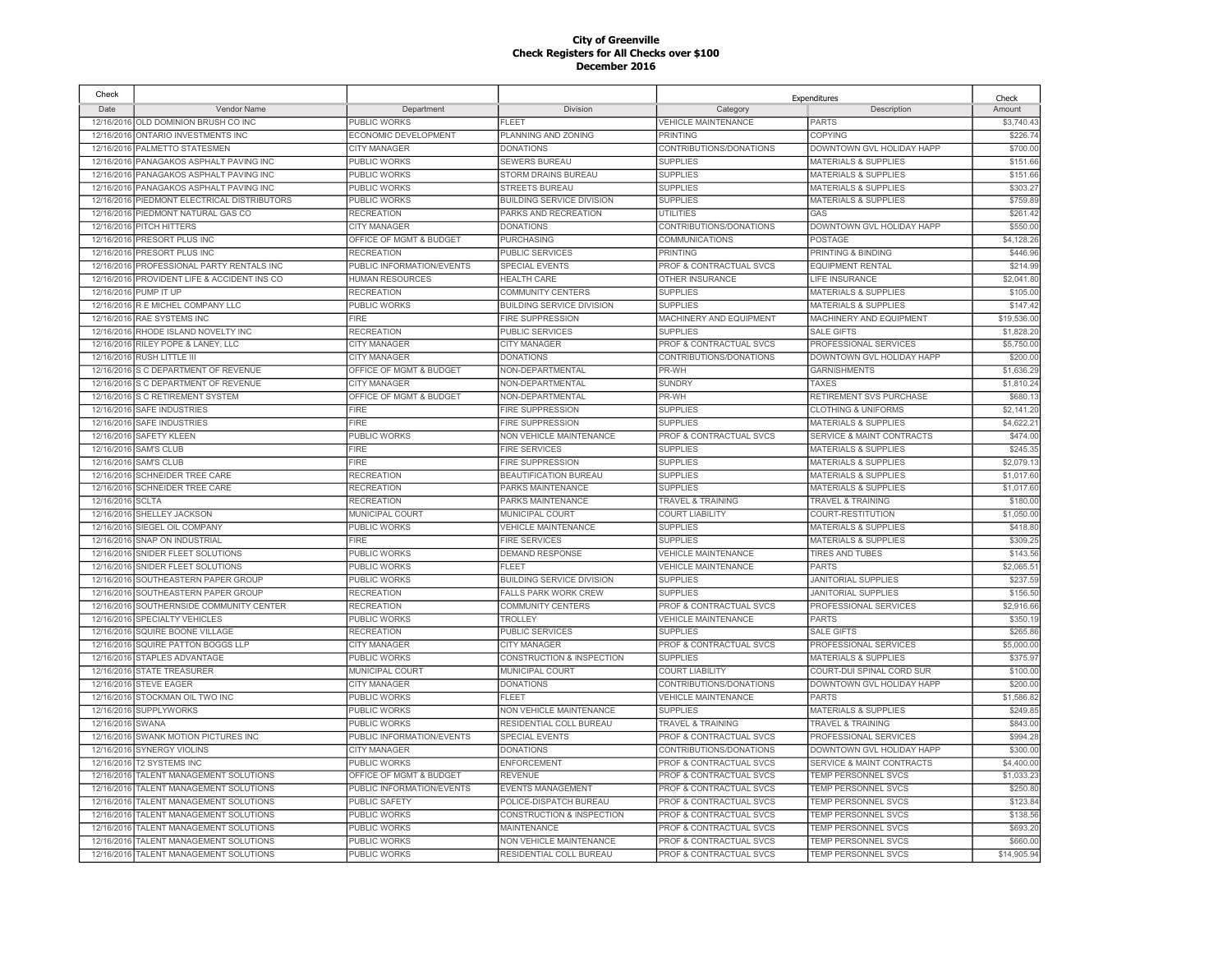| Check      |                                   |                           |                                      |                              | Expenditures                    | Check      |
|------------|-----------------------------------|---------------------------|--------------------------------------|------------------------------|---------------------------------|------------|
| Date       | Vendor Name                       | Department                | Division                             | Category                     | Description                     | Amount     |
| 12/16/2016 | TALENT MANAGEMENT SOLUTIONS       | PUBLIC WORKS              | STORM DRAINS BUREAU                  | PROF & CONTRACTUAL SVCS      | TEMP PERSONNEL SVCS             | \$2,013.00 |
| 12/16/2016 | TALENT MANAGEMENT SOLUTIONS       | <b>PUBLIC WORKS</b>       | <b>VEHICLE MAINTENANCE</b>           | PROF & CONTRACTUAL SVCS      | TEMP PERSONNEL SVCS             | \$2,578.51 |
| 12/16/2016 | TALENT MANAGEMENT SOLUTIONS       | <b>RECREATION</b>         | COMMUNITY CENTERS                    | PROF & CONTRACTUAL SVCS      | <b>TEMP PERSONNEL SVCS</b>      | \$359.04   |
| 12/16/2016 | TALENT MANAGEMENT SOLUTIONS       | <b>RECREATION</b>         | PARKS MAINTENANCE                    | PROF & CONTRACTUAL SVCS      | TEMP PERSONNEL SVCS             | \$1,256.00 |
| 12/16/2016 | <b>TASER INTERNATIONAL</b>        | NON DEPARTMENTAL          | CAPITAL PROJECTS                     | CAPITAL PROJECTS             | <b>EQUIPMENT</b>                | \$1,584.7  |
|            | 12/16/2016 TAYLOR ENTERPRISES INC | PUBLIC WORKS              | <b>CU-ICAR SHUTTLE</b>               | <b>VEHICLE MAINTENANCE</b>   | <b>LUBRICANTS</b>               | \$478.50   |
| 12/16/2016 | TAYLOR ENTERPRISES INC            | PUBLIC WORKS              | <b>DEMAND RESPONSE</b>               | <b>VEHICLE MAINTENANCE</b>   | LUBRICANTS                      | \$638.0    |
|            | 12/16/2016 TAYLOR ENTERPRISES INC | PUBLIC WORKS              | <b>FIXED ROUTE</b>                   | <b>VEHICLE MAINTENANCE</b>   | <b>LUBRICANTS</b>               | \$1,276.00 |
| 12/16/2016 | <b>TAYLOR ENTERPRISES INC</b>     | PUBLIC WORKS              | MAULDIN/SIMPSONVILLE ROUT            | <b>VEHICLE MAINTENANCE</b>   | <b>LUBRICANTS</b>               | \$638.0    |
|            | 12/16/2016 TAYLOR ENTERPRISES INC | <b>PUBLIC WORKS</b>       | TROLLEY                              | <b>VEHICLE MAINTENANCE</b>   | <b>LUBRICANTS</b>               | \$159.50   |
|            | 12/16/2016 TD CARD SERVICES       | <b>RECREATION</b>         | <b>RECREATION</b>                    | LIAB-MISCELLANEOUS           | <b>ICE ON MAIN</b>              | \$368.9    |
|            | 12/16/2016 TD CARD SERVICES       | <b>CITY MANAGER</b>       | <b>CITY CLERK</b>                    | <b>TRAVEL &amp; TRAINING</b> | <b>TRAVEL &amp; TRAINING</b>    | \$1,740.99 |
| 12/16/2016 | TD CARD SERVICES                  | COUNCIL                   | CITY COUNCIL                         | COMMUNICATIONS               | <b>OTHER</b>                    | \$199.1    |
|            | 12/16/2016 TD CARD SERVICES       | COUNCIL                   | CITY COUNCIL                         | <b>SUNDRY</b>                | DUES, SUBSCRIPTN, PUBLICATN     | \$244.0    |
| 12/16/2016 | TD CARD SERVICES                  | <b>COUNCIL</b>            | CITY COUNCIL                         | <b>SUNDRY</b>                | <b>MISCELLANEOUS</b>            | \$375.00   |
| 12/16/2016 | <b>TD CARD SERVICES</b>           | ECONOMIC DEVELOPMENT      | <b>BUILDING &amp; PROPERTY MAINT</b> | <b>SUNDRY</b>                | DUES, SUBSCRIPTN, PUBLICATN     | \$156.3    |
| 12/16/2016 | <b>TD CARD SERVICES</b>           | <b>FIRE</b>               | <b>FIRE</b>                          | <b>SUNDRY</b>                | <b>MISCELLANEOUS</b>            | \$152.2    |
| 12/16/2016 | TD CARD SERVICES                  | <b>FIRE</b>               | <b>FIRE PREVENTION</b>               | <b>TRAVEL &amp; TRAINING</b> | <b>TRAVEL &amp; TRAINING</b>    | \$603.7    |
| 12/16/2016 | TD CARD SERVICES                  | <b>FIRE</b>               | <b>FIRE SERVICES</b>                 | <b>SUNDRY</b>                | MISCELLANEOUS                   | \$378.3    |
| 12/16/2016 | TD CARD SERVICES                  | <b>FIRE</b>               | <b>FIRE SUPPRESSION</b>              | <b>SUPPLIES</b>              | <b>MATERIALS &amp; SUPPLIES</b> | \$191.2    |
| 12/16/2016 | TD CARD SERVICES                  | FIRE                      | <b>FIRE SUPPRESSION</b>              | TRAVEL & TRAINING            | <b>TRAVEL &amp; TRAINING</b>    | \$657.3    |
| 12/16/2016 | TD CARD SERVICES                  | <b>FIRE</b>               | <b>FIRE SUPPRESSION</b>              | <b>VEHICLE MAINTENANCE</b>   | PARTS                           | \$844.3    |
| 12/16/2016 | <b>TD CARD SERVICES</b>           | <b>HUMAN RESOURCES</b>    | <b>HUMAN RESOURCES</b>               | <b>SUNDRY</b>                | <b>MISCELLANEOUS</b>            | \$292.3    |
| 12/16/2016 | TD CARD SERVICES                  | HUMAN RESOURCES           | <b>HUMAN RESOURCES</b>               | <b>TRAVEL &amp; TRAINING</b> | TRAINING/CITY WIDE              | \$219.00   |
| 12/16/2016 | TD CARD SERVICES                  | <b>MAYOR</b>              | <b>MAYOR</b>                         | <b>SUNDRY</b>                | DUES, SUBSCRIPTN, PUBLICATN     | \$737.60   |
| 12/16/2016 | <b>TD CARD SERVICES</b>           | <b>NON DEPARTMENTAL</b>   | CAPITAL PROJECTS                     | CAPITAL PROJECTS             | <b>EQUIPMENT</b>                | \$420.7    |
| 12/16/2016 | <b>TD CARD SERVICES</b>           | OFFICE OF MGMT & BUDGET   | <b>INFORMATION TECHNOLOGY</b>        | <b>MIS PROJECTS</b>          | <b>PCS/UPGRADES</b>             | \$3,708.9  |
| 12/16/2016 | TD CARD SERVICES                  | OFFICE OF MGMT & BUDGET   | <b>INFORMATION TECHNOLOGY</b>        | <b>SUPPLIES</b>              | <b>MATERIALS &amp; SUPPLIES</b> | \$1,097.8  |
| 12/16/2016 | TD CARD SERVICES                  | PUBLIC INFORMATION/EVENTS | <b>EVENTS MANAGEMENT</b>             | PROF & CONTRACTUAL SVCS      | <b>SHOW MANAGEMENT EXP</b>      | \$500.0    |
| 12/16/2016 | <b>TD CARD SERVICES</b>           | PUBLIC INFORMATION/EVENTS | <b>EVENTS MANAGEMENT</b>             | <b>SUNDRY</b>                | <b>MISCELLANEOUS</b>            | \$145.7    |
|            |                                   |                           |                                      |                              |                                 |            |
| 12/16/2016 | <b>TD CARD SERVICES</b>           | PUBLIC INFORMATION/EVENTS | EVENTS MANAGEMENT                    | <b>SUPPLIES</b>              | <b>MATERIALS &amp; SUPPLIES</b> | \$231.94   |
| 12/16/2016 | TD CARD SERVICES                  | PUBLIC INFORMATION/EVENTS | PUBLIC INFORMATION                   | <b>SUPPLIES</b>              | <b>MATERIALS &amp; SUPPLIES</b> | \$199.96   |
| 12/16/2016 | TD CARD SERVICES                  | PUBLIC INFORMATION/EVENTS | <b>SPECIAL EVENTS</b>                | <b>SUPPLIES</b>              | <b>MATERIALS &amp; SUPPLIES</b> | \$506.2    |
| 12/16/2016 | <b>TD CARD SERVICES</b>           | <b>PUBLIC SAFETY</b>      | POLICE-PATROL SVS                    | <b>SUNDRY</b>                | DUES.SUBSCRIPTN.PUBLICATN       | \$530.0    |
| 12/16/2016 | <b>TD CARD SERVICES</b>           | <b>PUBLIC SAFETY</b>      | POLICE-PATROL SVS                    | <b>SUNDRY</b>                | <b>MISCELLANEOUS</b>            | \$817.49   |
| 12/16/2016 | TD CARD SERVICES                  | <b>PUBLIC SAFETY</b>      | POLICE-PATROL SVS                    | <b>SUPPLIES</b>              | <b>MATERIALS &amp; SUPPLIES</b> | \$371.38   |
| 12/16/2016 | TD CARD SERVICES                  | PUBLIC SAFETY             | POLICE-PATROL SVS                    | <b>TRAVEL &amp; TRAINING</b> | <b>TRAVEL &amp; TRAINING</b>    | \$920.6    |
| 12/16/2016 | TD CARD SERVICES                  | PUBLIC SAFETY             | POLICE-PATROL SVS                    | <b>VEHICLE MAINTENANCE</b>   | <b>FUEL</b>                     | \$142.5    |
| 12/16/2016 | TD CARD SERVICES                  | PUBLIC WORKS              | FLEET                                | PROF & CONTRACTUAL SVCS      | PROFESSIONAL SERVICES           | \$1,699.00 |
| 12/16/2016 | TD CARD SERVICES                  | PUBLIC WORKS              | FLEET                                | <b>SUPPLIES</b>              | <b>MATERIALS &amp; SUPPLIES</b> | \$314.62   |
| 12/16/2016 | TD CARD SERVICES                  | PUBLIC WORKS              | PUBLIC WORKS                         | <b>SUPPLIES</b>              | <b>MATERIALS &amp; SUPPLIES</b> | \$207.49   |
| 12/16/2016 | TD CARD SERVICES                  | PUBLIC WORKS              | PUBLIC WORKS                         | <b>TRAVEL &amp; TRAINING</b> | <b>TRAVEL &amp; TRAINING</b>    | \$102.9    |
| 12/16/2016 | TD CARD SERVICES                  | <b>PUBLIC WORKS</b>       | RESIDENTIAL COLL BUREAU              | <b>SUNDRY</b>                | MISCELLANEOUS                   | \$238.68   |
| 12/16/2016 | TD CARD SERVICES                  | PUBLIC WORKS              | STORM DRAINS BUREAU                  | <b>SUPPLIES</b>              | MATERIALS & SUPPLIES            | \$170.06   |
|            | 12/16/2016 TD CARD SERVICES       | <b>PUBLIC WORKS</b>       | STORMWATER MANAGEMENT                | TRAVEL & TRAINING            | <b>TRAVEL &amp; TRAINING</b>    | \$185.00   |
|            | 12/16/2016 TD CARD SERVICES       | PUBLIC WORKS              | <b>STREETS BUREAU</b>                | <b>SUPPLIES</b>              | <b>MATERIALS &amp; SUPPLIES</b> | \$388.3    |
|            | 12/16/2016 TD CARD SERVICES       | <b>RECREATION</b>         | ADMINISTRATION                       | MACHINERY AND EQUIPMENT      | MACHINERY AND EQUIPMENT         | \$313.70   |
|            | 12/16/2016 TD CARD SERVICES       | <b>RECREATION</b>         | <b>ADMINISTRATION</b>                | <b>SUPPLIES</b>              | M&S-ANIMALS                     | \$2,030.0  |
|            | 12/16/2016 TD CARD SERVICES       | <b>RECREATION</b>         | ADMINISTRATION                       | <b>SUPPLIES</b>              | <b>M&amp;S-CURATORIAL</b>       | \$162.3    |
| 12/16/2016 | TD CARD SERVICES                  | <b>RECREATION</b>         | <b>BEAUTIFICATION BUREAU</b>         | <b>TRAVEL &amp; TRAINING</b> | <b>TRAVEL &amp; TRAINING</b>    | \$302.8    |
|            | 12/16/2016 TD CARD SERVICES       | <b>RECREATION</b>         | <b>EDUCATION</b>                     | <b>SUPPLIES</b>              | <b>ZOOMOBILE</b>                | \$137.79   |
|            | 12/16/2016 TD CARD SERVICES       | <b>RECREATION</b>         | <b>EDUCATION</b>                     | TRAVEL & TRAINING            | <b>TRAVEL &amp; TRAINING</b>    | \$300.0    |
| 12/16/2016 | TD CARD SERVICES                  | <b>RECREATION</b>         | PARKS AND RECREATION                 | <b>SUNDRY</b>                | DUES, SUBSCRIPTN, PUBLICATN     | \$150.0    |
| 12/16/2016 | TD CARD SERVICES                  | <b>RECREATION</b>         | PARKS AND RECREATION                 | <b>SUPPLIES</b>              | <b>MATERIALS &amp; SUPPLIES</b> | \$157.9    |
| 12/16/2016 | TD CARD SERVICES                  | RECREATION                | PARKS AND RECREATION                 | <b>TRAVEL &amp; TRAINING</b> | <b>TRAVEL &amp; TRAINING</b>    | \$304.00   |
| 12/16/2016 | TD CARD SERVICES                  | <b>RECREATION</b>         | PARKS MAINTENANCE                    | <b>TRAVEL &amp; TRAINING</b> | <b>TRAVEL &amp; TRAINING</b>    | \$332.5    |
|            | 12/16/2016 TD CARD SERVICES       | <b>RECREATION</b>         | PUBLIC SERVICES                      | <b>SUNDRY</b>                | ADOPT-AN-ANIMAL EXPENSE         | \$103.71   |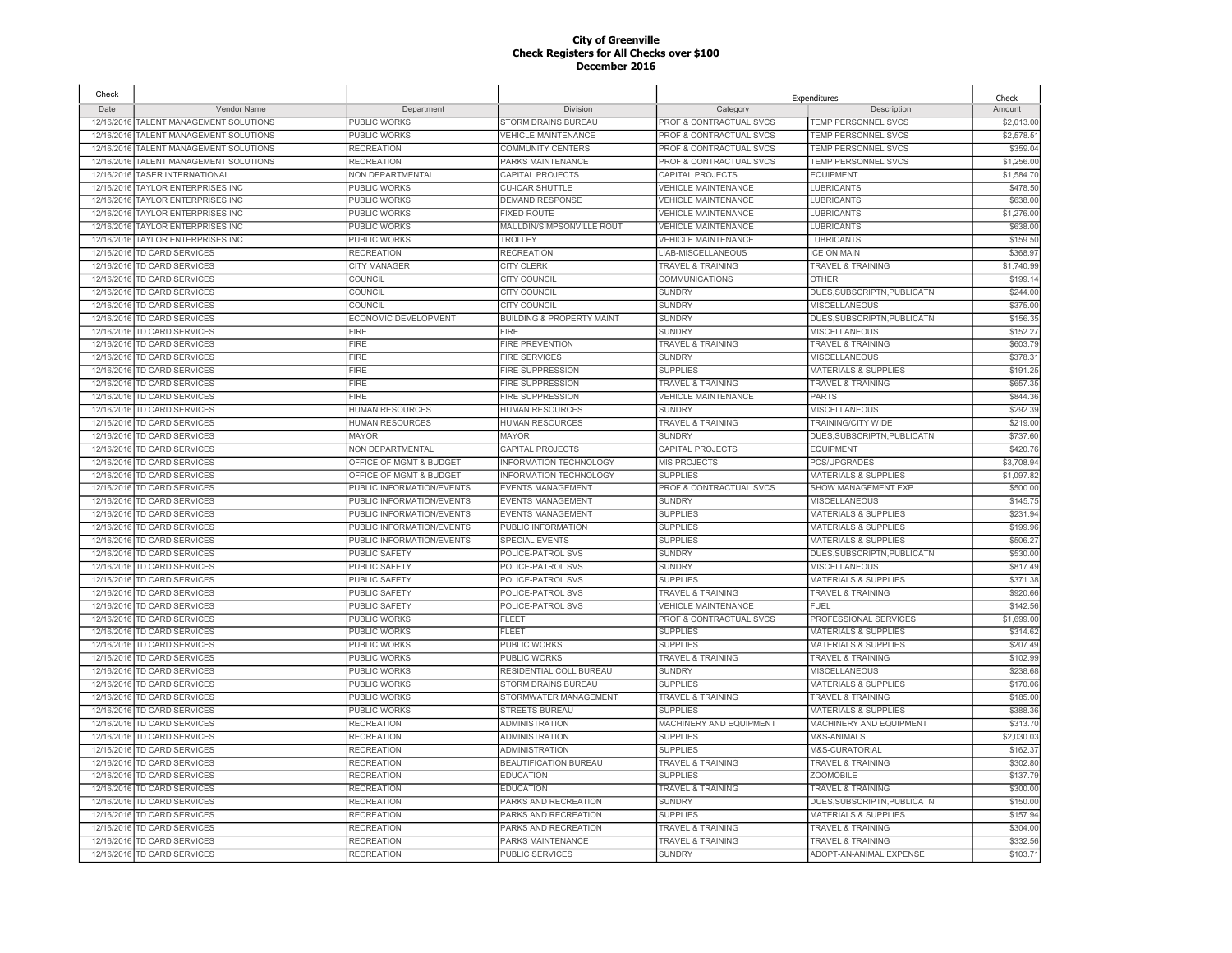| Check               |                                            |                           |                                      |                              | Expenditures                    | Check       |
|---------------------|--------------------------------------------|---------------------------|--------------------------------------|------------------------------|---------------------------------|-------------|
| Date                | Vendor Name                                | Department                | Division                             | Category                     | Description                     | Amount      |
|                     | 12/16/2016 TD CARD SERVICES                | <b>RECREATION</b>         | PUBLIC SERVICES                      | <b>SUNDRY</b>                | DUES, SUBSCRIPTN, PUBLICATN     | \$175.00    |
| 12/16/2016          | <b>TD CARD SERVICES</b>                    | <b>RECREATION</b>         | <b>PUBLIC SERVICES</b>               | <b>TRAVEL &amp; TRAINING</b> | <b>TRAVEL &amp; TRAINING</b>    | \$241.65    |
| 12/16/2016          | <b>TEDDY MOUNTAIN LLC</b>                  | <b>RECREATION</b>         | PUBLIC SERVICES                      | <b>SUPPLIES</b>              | <b>SALE GIFTS</b>               | \$399.66    |
| 12/16/2016          | THE GRASS MASTER                           | <b>RECREATION</b>         | <b>BEAUTIFICATION BUREAU</b>         | PROF & CONTRACTUAL SVCS      | SERVICE & MAINT CONTRACTS       | \$162.50    |
| 12/16/2016          | THOMSON REUTERS - WEST                     | <b>CITY ATTORNEY</b>      | <b>CITY ATTORNEY</b>                 | <b>SUNDRY</b>                | DUES, SUBSCRIPTN, PUBLICATN     | \$2,394.29  |
|                     | 12/16/2016 TNJ TRAILERS INC                | PUBLIC WORKS              | <b>CBD TIF CREW</b>                  | <b>SUPPLIES</b>              | <b>MATERIALS &amp; SUPPLIES</b> | \$3,206.50  |
| 12/16/2016          | <b>TONY MACKEY</b>                         | C. D. DIVISION            | <b>CDBG PROJECTS</b>                 | CD PROJECTS                  | <b>LAND ACQUISITION</b>         | \$879.36    |
| 12/16/2016          | <b>TRUCKPRO LLC</b>                        | PUBLIC WORKS              | <b>VEHICLE MAINTENANCE</b>           | <b>VEHICLE MAINTENANCE</b>   | <b>PARTS</b>                    | \$1,089.88  |
|                     | 12/16/2016 TURBO DIESEL & ELECTRIC SYSTEMS | PUBLIC WORKS              | <b>FLEET</b>                         | <b>VEHICLE MAINTENANCE</b>   | <b>PARTS</b>                    | \$3,002.93  |
|                     | 12/16/2016 U S DEPARTMENT OF EDUCATION     | OFFICE OF MGMT & BUDGET   | NON-DEPARTMENTAL                     | PR-WH                        | <b>GARNISHMENTS</b>             | \$291.53    |
|                     | 12/16/2016 U S POSTAL SERVICE              | PUBLIC WORKS              | PARKING ADMINISTRATION               | <b>SUPPLIES</b>              | <b>MATERIALS &amp; SUPPLIES</b> | \$660.00    |
| 12/16/2016 UNIFIRST |                                            | PUBLIC WORKS              | <b>VEHICLE MAINTENANCE</b>           | <b>SUPPLIES</b>              | <b>CLOTHING &amp; UNIFORMS</b>  | \$219.73    |
| 12/16/2016          | UNITED WAY OF GREENVILLE COUNTY            | OFFICE OF MGMT & BUDGET   | NON-DEPARTMENTAL                     | PR-WH                        | <b>UNITED WAY</b>               | \$1,349.2   |
| 12/16/2016          | UPPER STATE CODE ENF ASSOC OF SC           | ECONOMIC DEVELOPMENT      | <b>BUILDING &amp; PROPERTY MAINT</b> | <b>TRAVEL &amp; TRAINING</b> | <b>TRAVEL &amp; TRAINING</b>    | \$225.00    |
| 12/16/2016          | UPSTATE SENIOR BAND                        | <b>CITY MANAGER</b>       | <b>DONATIONS</b>                     | CONTRIBUTIONS/DONATIONS      | DOWNTOWN GVL HOLIDAY HAPP       | \$350.00    |
| 12/16/2016          | <b>UPTOWN BRASS</b>                        | <b>CITY MANAGER</b>       | <b>DONATIONS</b>                     | CONTRIBUTIONS/DONATIONS      | DOWNTOWN GVL HOLIDAY HAPP       | \$200.00    |
| 12/16/2016          | <b>VERIZON WIRELESS</b>                    | ECONOMIC DEVELOPMENT      | <b>BUILDING &amp; PROPERTY MAINT</b> | <b>COMMUNICATIONS</b>        | <b>OTHER</b>                    | \$310.04    |
| 12/16/2016          | <b>VERIZON WIRELESS</b>                    | NON DEPARTMENTAL          | CAPITAL PROJECTS                     | CAPITAL PROJECTS             | <b>EQUIPMENT</b>                | \$418.1     |
| 12/16/2016          | <b>VERIZON WIRELESS</b>                    | OFFICE OF MGMT & BUDGET   | INFORMATION TECHNOLOGY               | COMMUNICATIONS               | TELECOMMUNICATIONS/WIRELE       | \$290.7     |
| 12/16/2016          | <b>VERIZON WIRELESS</b>                    | OFFICE OF MGMT & BUDGET   | <b>REVENUE</b>                       | COMMUNICATIONS               | <b>OTHER</b>                    | \$114.03    |
| 12/16/201           | <b>VERIZON WIRELESS</b>                    | PUBLIC INFORMATION/EVENTS | SPECIAL EVENTS                       | COMMUNICATIONS               | <b>OTHER</b>                    | \$104.46    |
| 12/16/2016          | <b>VERIZON WIRELESS</b>                    | PUBLIC WORKS              | <b>BUILDING SERVICE DIVISION</b>     | COMMUNICATIONS               | <b>OTHER</b>                    | \$228.1     |
| 12/16/201           | <b>VERIZON WIRELESS</b>                    | PUBLIC WORKS              | <b>CONSTRUCTION &amp; INSPECTION</b> | <b>COMMUNICATIONS</b>        | <b>OTHER</b>                    | \$1,112.92  |
| 12/16/2016          | <b>VERIZON WIRELESS</b>                    | PUBLIC WORKS              | <b>ENGINEERING</b>                   | COMMUNICATIONS               | <b>OTHER</b>                    | \$287.64    |
| 12/16/2016          | <b>VERIZON WIRELESS</b>                    | PUBLIC WORKS              | FLEET                                | COMMUNICATIONS               | <b>OTHER</b>                    | \$148.58    |
| 12/16/2016          | <b>VERIZON WIRELESS</b>                    | PUBLIC WORKS              | <b>NON VEHICLE MAINTENANCE</b>       | COMMUNICATIONS               | <b>OTHER</b>                    | \$707.87    |
| 12/16/2016          | <b>VERIZON WIRELESS</b>                    | PUBLIC WORKS              | PARKING ADMINISTRATION               | <b>COMMUNICATIONS</b>        | <b>OTHER</b>                    | \$436.98    |
| 12/16/2016          | <b>VERIZON WIRELESS</b>                    | <b>PUBLIC WORKS</b>       | PUBLIC WORKS                         | <b>COMMUNICATIONS</b>        | <b>OTHER</b>                    | \$238.66    |
| 12/16/2016          | <b>VERIZON WIRELESS</b>                    | PUBLIC WORKS              | RESIDENTIAL COLL BUREAU              | <b>COMMUNICATIONS</b>        | <b>OTHER</b>                    | \$428.60    |
| 12/16/2016          | <b>VERIZON WIRELESS</b>                    | PUBLIC WORKS              | <b>SEWERS BUREAU</b>                 | COMMUNICATIONS               | <b>OTHER</b>                    | \$651.61    |
|                     |                                            |                           |                                      |                              |                                 |             |
| 12/16/2016          | <b>VERIZON WIRELESS</b>                    | PUBLIC WORKS              | STORM DRAINS BUREAU                  | <b>COMMUNICATIONS</b>        | <b>OTHER</b>                    | \$369.89    |
| 12/16/2016          | <b>VERIZON WIRELESS</b>                    | PUBLIC WORKS              | STORMWATER MANAGEMENT                | COMMUNICATIONS               | <b>TELEPHONE</b>                | \$265.3     |
| 12/16/2016          | <b>VERIZON WIRELESS</b>                    | PUBLIC WORKS              | <b>STREETS BUREAU</b>                | <b>COMMUNICATIONS</b>        | <b>OTHER</b>                    | \$520.47    |
| 12/16/2016          | <b>VERIZON WIRELESS</b>                    | <b>RECREATION</b>         | PARKS MAINTENANCE                    | <b>COMMUNICATIONS</b>        | <b>OTHER</b>                    | \$669.30    |
| 12/16/2016          | VIEVU                                      | PUBLIC SAFETY             | POLICE-PATROL SVS                    | <b>SUPPLIES</b>              | <b>MATERIALS &amp; SUPPLIES</b> | \$619.00    |
| 12/16/2016          | <b>VOLUNTEERLOCAL LLC</b>                  | PUBLIC INFORMATION/EVENTS | <b>EVENTS MANAGEMENT</b>             | PROF & CONTRACTUAL SVCS      | <b>SHOW MANAGEMENT EXP</b>      | \$1,372.00  |
| 12/16/2016          | <b>VULCAN SAFETY SHOES</b>                 | FIRE                      | <b>FIRE SUPPRESSION</b>              | <b>SUPPLIES</b>              | <b>CLOTHING &amp; UNIFORMS</b>  | \$115.00    |
| 12/16/2016          | WED STONE HOLDINGS LLC                     | PUBLIC WORKS              | PARKING ADMINISTRATION               | PROF & CONTRACTUAL SVCS      | <b>RENTAL EXPENSE</b>           | \$4,618.02  |
| 12/16/2016          | W N WATSON-WEST TIRE & AUTOMOTIVE          | <b>FIRE</b>               | <b>FIRE SUPPRESSION</b>              | <b>VEHICLE MAINTENANCE</b>   | <b>PARTS</b>                    | \$176.96    |
| 12/16/2016          | WALMART COMMUNITY/RFCSLLC                  | <b>RECREATION</b>         | <b>COMMUNITY CENTERS</b>             | <b>SUPPLIES</b>              | <b>MATERIALS &amp; SUPPLIES</b> | \$907.74    |
| 12/16/2016          | <b>WARREN ROWE</b>                         | PUBLIC WORKS              | PUBLIC WORKS                         | TRAVEL & TRAINING            | TRAVEL & TRAINING               | \$172.16    |
| 12/16/2016          | WELCOME ELEMENTARY SCHOOL                  | <b>CITY MANAGER</b>       | <b>DONATIONS</b>                     | CONTRIBUTIONS/DONATIONS      | DOWNTOWN GVL HOLIDAY HAPP       | \$350.00    |
| 12/16/2016          | <b>WEX BANK</b>                            | <b>FIRE</b>               | <b>FIRE SUPPRESSION</b>              | <b>VEHICLE MAINTENANCE</b>   | <b>FUEL CARD</b>                | \$151.18    |
| 12/16/2016          | <b>WEX BANK</b>                            | PUBLIC WORKS              | PARKING ADMINISTRATION               | <b>VEHICLE MAINTENANCE</b>   | FUEL CARD                       | \$272.92    |
|                     | 12/16/2016 WEX BANK                        | PUBLIC WORKS              | <b>VEHICLE MAINTENANCE</b>           | VEHICLE MAINTENANCE          | <b>FUEL CARD</b>                | \$114.50    |
|                     | 12/16/2016 WHITE HORSE PACKAGING CO        | <b>RECREATION</b>         | <b>ADMINISTRATION</b>                | <b>SUPPLIES</b>              | <b>JANITORIAL SUPPLIES</b>      | \$208.23    |
|                     | 12/16/2016 WILLIAMS FIRE APPARATUS         | <b>FIRE</b>               | <b>FIRE SUPPRESSION</b>              | VEHICLE MAINTENANCE          | <b>PARTS</b>                    | \$1,155.07  |
|                     | 12/16/2016 WOOLPERT INC                    | NON DEPARTMENTAL          | CAPITAL PROJECTS                     | CAPITAL PROJECTS             | CONSTRUCTION                    | \$3,403.50  |
|                     | 12/16/2016 WOOLPERT INC                    | NON DEPARTMENTAL          | CAPITAL PROJECTS                     | CAPITAL PROJECTS             | PLANNING/DESIGN                 | \$9,278.00  |
|                     | 12/16/2016 WOOLPERT INC                    | PUBLIC WORKS              | STORMWATER MANAGEMENT                | PROF & CONTRACTUAL SVCS      | PROFESSIONAL SERVICES           | \$10,791.74 |
|                     | 12/16/2016 WP LAW INC                      | NON DEPARTMENTAL          | CAPITAL PROJECTS                     | CAPITAL PROJECTS             | <b>EQUIPMENT</b>                | \$1,380.84  |
|                     | 12/16/2016 XEROX CORP                      | OFFICE OF MGMT & BUDGET   | INFORMATION TECHNOLOGY               | PROF & CONTRACTUAL SVCS      | <b>EQUIPMENT RENTAL</b>         | \$5,342.1   |
| 12/22/2016          | <b>ACE ENERGY</b>                          | PUBLIC WORKS              | <b>FLEET</b>                         | <b>VEHICLE MAINTENANCE</b>   | FUEL                            | \$15,451.1  |
| 12/22/2016          | AED BRANDS LLC                             | <b>PUBLIC SAFETY</b>      | POLICE-PATROL SVS                    | <b>SUPPLIES</b>              | MATERIALS & SUPPLIES            | \$667.00    |
| 12/22/2016          | AID UPSTATE INC                            | C. D. DIVISION            | <b>HOPWA</b>                         | CD PROJECTS                  | <b>ADMIN - AID UPSTATE</b>      | \$1,638.83  |
| 12/22/2016          | AID UPSTATE INC                            | C. D. DIVISION            | <b>HOPWA</b>                         | <b>CD PROJECTS</b>           | HOUSING PLACEMNT-AID UPST       | \$2,880.00  |
|                     | 12/22/2016 AID UPSTATE INC                 | C. D. DIVISION            | <b>HOPWA</b>                         | CD PROJECTS                  | PROJ CARE OP COST-AID UPS       | \$2,500.00  |
|                     |                                            |                           |                                      |                              |                                 |             |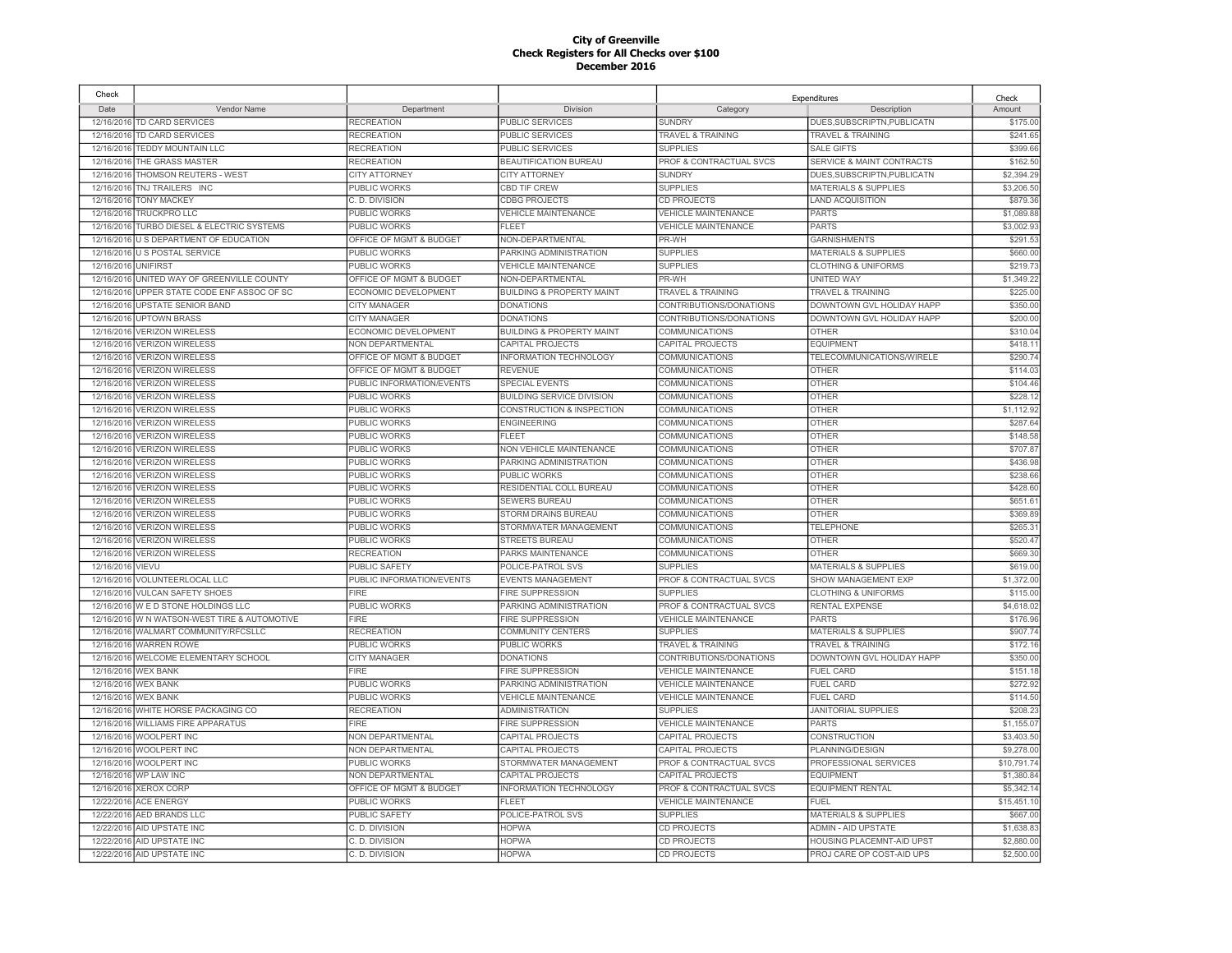| Check      |                                           |                           |                                      |                                    | Expenditures                         | Check       |
|------------|-------------------------------------------|---------------------------|--------------------------------------|------------------------------------|--------------------------------------|-------------|
| Date       | Vendor Name                               | Department                | Division                             | Category                           | Description                          | Amount      |
|            | 12/22/2016 AID UPSTATE INC                | C. D. DIVISION            | <b>HOPWA</b>                         | <b>CD PROJECTS</b>                 | S-T RENT, MORT, UTIL-AID UP          | \$8,793.50  |
| 12/22/2016 | AID UPSTATE INC                           | C. D. DIVISION            | <b>HOPWA</b>                         | CD PROJECTS                        | SUPPORTING SVC-AID UPSTAT            | \$8,084.72  |
| 12/22/2016 | AID UPSTATE INC                           | C. D. DIVISION            | <b>HOPWA</b>                         | <b>CD PROJECTS</b>                 | TENANT RENT ASSIST-AID UP            | \$4,771.38  |
| 12/22/2016 | ALEX JOHN                                 | PUBLIC WORKS              | <b>ADMINISTRATION</b>                | TRAVEL & TRAINING                  | <b>TRAVEL &amp; TRAINING</b>         | \$465.40    |
| 12/22/2016 | ALL AMERICAN POLY                         | PUBLIC WORKS              | CBD TIF CREW                         | <b>SUPPLIES</b>                    | MATERIALS & SUPPLIES                 | \$500.40    |
|            | 12/22/2016 ALL AMERICAN T-SHIRT CO        | <b>RECREATION</b>         | <b>COMMUNITY CENTERS</b>             | <b>SUPPLIES</b>                    | <b>CLOTHING &amp; UNIFORMS</b>       | \$334.94    |
| 12/22/2016 | AMG PARTS & EQUIPMENT LLC                 | PUBLIC WORKS              | <b>FLEET</b>                         | <b>VEHICLE MAINTENANCE</b>         | <b>OUTSIDE REPAIRS</b>               | \$1,022.90  |
| 12/22/2016 | AMG PARTS & EQUIPMENT LLC                 | <b>PUBLIC WORKS</b>       | <b>FLEET</b>                         | <b>VEHICLE MAINTENANCE</b>         | <b>PARTS</b>                         | \$3,445.00  |
| 12/22/2016 | AMICK EQUIPMENT COMPANY INC               | PUBLIC WORKS              | <b>FLEET</b>                         | <b>VEHICLE MAINTENANCE</b>         | <b>PARTS</b>                         | \$586.58    |
| 12/22/2016 | APOSTOLIC CONSTRUCTION, INC.              | HOME                      | <b>HOME PROJECTS</b>                 | <b>CD PROJECTS</b>                 | PUBLIC INFORMATION                   | \$23,750.00 |
| 12/22/2016 | ASG LLC                                   | PUBLIC SAFETY             | POLICE-PATROL SVS                    | PROF & CONTRACTUAL SVCS            | PROFESSIONAL SERVICES                | \$774.86    |
| 12/22/2016 | ASG LLC                                   | PUBLIC WORKS              | PARKING ADMINISTRATION               | PROF & CONTRACTUAL SVCS            | <b>SERVICE &amp; MAINT CONTRACTS</b> | \$7,892.30  |
| 12/22/2016 | AT & T MOBILITY                           | FIRE                      | FIRE                                 | <b>COMMUNICATIONS</b>              | <b>OTHER</b>                         | \$245.7     |
| 12/22/2016 | AT & T MOBILITY                           | OFFICE OF MGMT & BUDGET   | INFORMATION TECHNOLOGY               | COMMUNICATIONS                     | TELECOMMUNICATIONS/WIRELE            | \$585.1     |
| 12/22/2016 | AUTO TECH SUPPLY                          | PUBLIC WORKS              | <b>FLEET</b>                         | <b>VEHICLE MAINTENANCE</b>         | <b>PARTS</b>                         | \$127.16    |
| 12/22/2016 | <b>BATTERY SPECIALISTS INC</b>            | PUBLIC WORKS              | <b>FLEET</b>                         | <b>VEHICLE MAINTENANCE</b>         | <b>PARTS</b>                         | \$143.72    |
| 12/22/2016 | BECO                                      | <b>PUBLIC WORKS</b>       | <b>FLEET</b>                         | <b>VEHICLE MAINTENANCE</b>         | <b>PARTS</b>                         | \$421.86    |
| 12/22/2016 | <b>BLANCHARD MACHINERY CO</b>             | PUBLIC WORKS              | <b>FLEET</b>                         | <b>VEHICLE MAINTENANCE</b>         | <b>OUTSIDE REPAIRS</b>               | \$635.1     |
| 12/22/2016 | <b>BLANCHARD MACHINERY CO</b>             | PUBLIC WORKS              | <b>FLEET</b>                         | <b>VEHICLE MAINTENANCE</b>         | <b>PARTS</b>                         | \$763.24    |
| 12/22/2016 | <b>BUDDY SKINNER</b>                      | ECONOMIC DEVELOPMENT      | <b>BUILDING &amp; PROPERTY MAINT</b> | <b>TRAVEL &amp; TRAINING</b>       | <b>TRAVEL &amp; TRAINING</b>         | \$112.86    |
| 12/22/2016 | CAROLINA INTERNATIONAL TRUCKS             | <b>PUBLIC WORKS</b>       | <b>FLEET</b>                         | <b>VEHICLE MAINTENANCE</b>         | <b>PARTS</b>                         | \$120.55    |
| 12/22/2016 | CAROLINA LAWN & TRACTOR INC               | <b>RECREATION</b>         | PARKS AND RECREATION                 | <b>REPAIR &amp; MAINT SVCS</b>     | REPAIRS & MAINTENANCE                | \$570.8     |
|            |                                           |                           |                                      | <b>SUPPLIES</b>                    |                                      |             |
| 12/22/2016 | CAROLINA LAWN & TRACTOR INC               | <b>RECREATION</b>         | PARKS AND RECREATION                 |                                    | <b>MATERIALS &amp; SUPPLIES</b>      | \$372.65    |
| 12/22/2016 | CAROLINA LAWN & TRACTOR INC               | <b>RECREATION</b>         | TREE MAINTENANCE BUREAU              | <b>SUPPLIES</b>                    | <b>MATERIALS &amp; SUPPLIES</b>      | \$611.45    |
| 12/22/2016 | CAROLINA TRIATHLON - DOWNTOWN             | PUBLIC SAFETY             | DEPT OF HOMELAND SECURITY            | MACHINERY AND EQUIPMENT            | MACHINERY AND EQUIPMENT              | \$24,174.36 |
| 12/22/2016 | CDW/G                                     | OFFICE OF MGMT & BUDGET   | <b>REVENUE</b>                       | <b>SUPPLIES</b>                    | OFFICE SUPPLIES&MATERIALS            | \$1,678.82  |
| 12/22/2016 | CELY CONSTRUCTION COMPANY INC             | NON DEPARTMENTAL          | <b>CAPITAL PROJECTS</b>              | <b>CAPITAL PROJECTS</b>            | <b>CONSTRUCTION</b>                  | \$27,920.70 |
| 12/22/2016 | CHEM-AQUA INC                             | PUBLIC WORKS              | <b>BUILDING SERVICE DIVISION</b>     | PROF & CONTRACTUAL SVCS            | SERVICE & MAINT CONTRACTS            | \$324.36    |
| 12/22/2016 | CHRISTOPHER SALTERS                       | ECONOMIC DEVELOPMENT      | <b>BUILDING &amp; PROPERTY MAINT</b> | <b>TRAVEL &amp; TRAINING</b>       | <b>LOCAL TRANSPORTATION</b>          | \$306.72    |
| 12/22/2016 | <b>CINCINNATI SYSTEMS INC</b>             | PUBLIC WORKS              | <b>ONE GARAGE</b>                    | <b>REPAIR &amp; MAINT SVCS</b>     | REPAIRS & MAINTENANCE                | \$103.75    |
| 12/22/2016 | <b>CINCINNATI SYSTEMS INC</b>             | PUBLIC WORKS              | POINSETT GARAGE                      | <b>REPAIR &amp; MAINT SVCS</b>     | <b>REPAIRS &amp; MAINTENANCE</b>     | \$276.25    |
| 12/22/2016 | <b>CINCINNATI SYSTEMS INC</b>             | PUBLIC WORKS              | RIVERPLACE GARAGE                    | <b>REPAIR &amp; MAINT SVCS</b>     | <b>REPAIRS &amp; MAINTENANCE</b>     | \$397.16    |
| 12/22/2016 | <b>CINTAS</b>                             | PUBLIC WORKS              | <b>ENFORCEMENT</b>                   | <b>SUPPLIES</b>                    | <b>CLOTHING &amp; UNIFORMS</b>       | \$206.1     |
| 12/22/2016 | <b>CINTAS</b>                             | PUBLIC WORKS              | <b>FLEET</b>                         | <b>SUPPLIES</b>                    | <b>CLOTHING &amp; UNIFORMS</b>       | \$1,078.6   |
| 12/22/2016 | CITY NURSERY FARM INC                     | <b>RECREATION</b>         | BEAUTIFICATION BUREAU                | <b>SUPPLIES</b>                    | <b>MATERIALS &amp; SUPPLIES</b>      | \$1,085.40  |
| 12/22/2016 | <b>CITY WELDING SERVICE</b>               | PUBLIC WORKS              | <b>FLEET</b>                         | <b>VEHICLE MAINTENANCE</b>         | <b>OUTSIDE REPAIRS</b>               | \$1,504.00  |
| 12/22/2016 | <b>CIVICPLUS</b>                          | PUBLIC WORKS              | <b>ADMINISTRATION</b>                | <b>PRINTING</b>                    | <b>OTHER</b>                         | \$617.40    |
| 12/22/2016 | <b>CLEMSON UNIVERSITY</b>                 | ECONOMIC DEVELOPMENT      | ECONOMIC DEVELOPMENT                 | PROF & CONTRACTUAL SVCS            | TEMP PERSONNEL SVCS                  | \$1,521.7   |
| 12/22/2016 | CLEVELAND OFFICE GROUP LLC                | <b>PUBLIC WORKS</b>       | <b>SOLID WASTE</b>                   | <b>FEES &amp; CHARGES</b>          | REFUSE COLLECTION FEE                | \$369.50    |
| 12/22/2016 | CLINE HOSE & HYDRAULICS LLC               | PUBLIC WORKS              | <b>FLEET</b>                         | <b>VEHICLE MAINTENANCE</b>         | <b>PARTS</b>                         | \$217.96    |
| 12/22/2016 | COMMUNICATION SERVICE CENTER INC          | NON DEPARTMENTAL          | CAPITAL PROJECTS                     | CAPITAL PROJECTS                   | <b>PROJECT EXPENSE</b>               | \$1,947.26  |
| 12/22/2016 | COMMUNICATION SERVICE CENTER INC          | <b>PUBLIC SAFETY</b>      | POLICE-PATROL SVS                    | <b>REPAIR &amp; MAINT SVCS</b>     | <b>REPAIRS &amp; MAINTENANCE</b>     | \$393.00    |
| 12/22/2016 | CONTINENTAL ENGINES                       | PUBLIC WORKS              | FL FFT                               | <b>VEHICLE MAINTENANCE</b>         | <b>OUTSIDE REPAIRS</b>               | \$127.65    |
| 12/22/2016 | <b>CUMMINS ATLANTIC LLC</b>               | <b>FIRE</b>               | <b>FIRE SUPPRESSION</b>              | <b>VEHICLE MAINTENANCE</b>         | <b>PARTS</b>                         | \$3,200.72  |
| 12/22/2016 | <b>CUMMINS ATLANTIC LLC</b>               | PUBLIC WORKS              | <b>VEHICLE MAINTENANCE</b>           | <b>VEHICLE MAINTENANCE</b>         | PARTS                                | \$799.99    |
| 12/22/2016 | <b>DELL MARKETING LP</b>                  | NON DEPARTMENTAL          | <b>CAPITAL PROJECTS</b>              | <b>CAPITAL PROJECTS</b>            | <b>EQUIPMENT</b>                     | \$2,108.8   |
| 12/22/2016 | <b>DELL MARKETING LP</b>                  | OFFICE OF MGMT & BUDGET   | INFORMATION TECHNOLOGY               | PROF & CONTRACTUAL SVCS            | <b>SERVICE &amp; MAINT CONTRACTS</b> | \$19,851.79 |
| 12/22/2016 | <b>DESIGN WORKSHOP INC</b>                | OFFICE OF MGMT & BUDGET   | <b>ACCOUNTING</b>                    | <b>PROF &amp; CONTRACTUAL SVCS</b> | PROFESSIONAL SERVICES                | \$29,437.90 |
| 12/22/2016 | DIVERSIFIED ELECTRONICS INC               | PUBLIC INFORMATION/EVENTS | <b>SPECIAL EVENTS</b>                | PROF & CONTRACTUAL SVCS            | <b>EQUIPMENT RENTAL</b>              | \$523.38    |
| 12/22/2016 | DIXIE RUBBER & PLASTICS INC               | <b>RECREATION</b>         | <b>ADMINISTRATION</b>                | <b>SUPPLIES</b>                    | M&S-CURATORIAL                       | \$894.32    |
| 12/22/2016 | DP3 ARCHITECTS, LTD                       | NON DEPARTMENTAL          | <b>CAPITAL PROJECTS</b>              | CAPITAL PROJECTS                   | PLANNING/DESIGN                      | \$6,500.00  |
| 12/22/2016 | <b>DUKE ENERGY</b>                        | C. D. DIVISION            | <b>CDBG PROJECTS</b>                 | <b>CD PROJECTS</b>                 | PUBLIC SERVICES (GENERAL)            | \$109.69    |
| 12/22/2016 | <b>DUKE ENERGY</b>                        | <b>FIRE</b>               | <b>FIRE SERVICES</b>                 | <b>UTILITIES</b>                   | <b>ELECTRICITY</b>                   | \$585.1     |
| 12/22/2016 | ECHOLS OIL COMPANY INC                    | PUBLIC WORKS              | <b>ADMINISTRATION</b>                | <b>VEHICLE MAINTENANCE</b>         | <b>FUEL</b>                          | \$12,223.1  |
| 12/22/2016 | ECHOLS OIL COMPANY INC                    | PUBLIC WORKS              | <b>FLEET</b>                         | <b>VEHICLE MAINTENANCE</b>         | FUEL                                 | \$14,972.7  |
|            | 12/22/2016 ELLA HENNESSEE                 | <b>CITY MANAGER</b>       | <b>DONATIONS</b>                     | CONTRIBUTIONS/DONATIONS            | DOWNTOWN GVL HOLIDAY HAPP            | \$200.00    |
|            | 12/22/2016 EMPLOYMENT SCREENING RESOURCES | <b>HUMAN RESOURCES</b>    | <b>HUMAN RESOURCES</b>               | PROF & CONTRACTUAL SVCS            | PROFESSIONAL SERVICES                | \$311.00    |
|            |                                           |                           |                                      |                                    |                                      |             |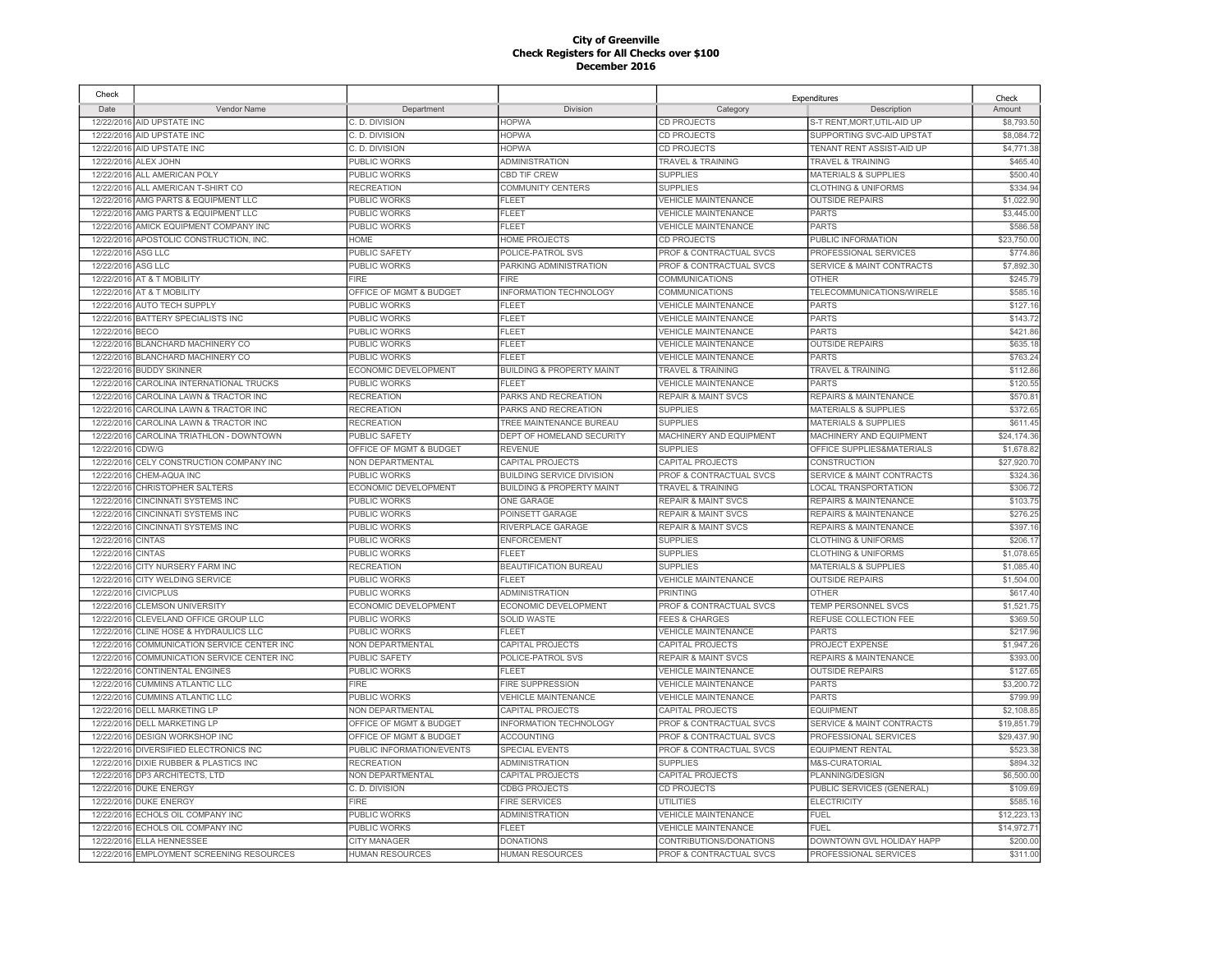| Check      |                                                |                         |                                      |                                    | Expenditures                         | Check       |
|------------|------------------------------------------------|-------------------------|--------------------------------------|------------------------------------|--------------------------------------|-------------|
| Date       | Vendor Name                                    | Department              | Division                             | Category                           | Description                          | Amount      |
|            | 12/22/2016 ENTERCOM GREENVILLE LLC WSPA-FM     | <b>CITY MANAGER</b>     | <b>DONATIONS</b>                     | CONTRIBUTIONS/DONATIONS            | DOWNTOWN GVL HOLIDAY HAPP            | \$160.00    |
|            | 12/22/2016 FAIRWAY FORD INC                    | PUBLIC WORKS            | <b>FLEET</b>                         | <b>VEHICLE MAINTENANCE</b>         | PARTS                                | \$535.45    |
| 12/22/2016 | <b>FGP INTERNATIONAL</b>                       | <b>HUMAN RESOURCES</b>  | <b>HUMAN RESOURCES</b>               | PROF & CONTRACTUAL SVCS            | <b>TEMP PERSONNEL SVCS</b>           | \$801.34    |
| 12/22/2016 | <b>FGP INTERNATIONAL</b>                       | OFFICE OF MGMT & BUDGET | <b>REVENUE</b>                       | PROF & CONTRACTUAL SVCS            | TEMP PERSONNEL SVCS                  | \$782.39    |
| 12/22/2016 | GIMME-A-SIGN CO INC                            | <b>CITY MANAGER</b>     | <b>DONATIONS</b>                     | CONTRIBUTIONS/DONATIONS            | DOWNTOWN GVL HOLIDAY HAPP            | \$356.1     |
| 12/22/2016 | GIMME-A-SIGN CO INC                            | <b>NON DEPARTMENTAL</b> | <b>MISC GRANTS</b>                   | <b>SUNDRY</b>                      | <b>MISCELLANEOUS</b>                 | \$144.1     |
| 12/22/2016 | <b>GLASSCRAFTERS INC</b>                       | PUBLIC WORKS            | <b>FLEET</b>                         | <b>VEHICLE MAINTENANCE</b>         | <b>OUTSIDE REPAIRS</b>               | \$158.09    |
| 12/22/2016 | GOODYEAR COMMERCIAL TIRE                       | PUBLIC WORKS            | <b>FLEET</b>                         | <b>VEHICLE MAINTENANCE</b>         | <b>PARTS</b>                         | \$2,189.56  |
| 12/22/2016 | GRAINGER 803858935                             | PUBLIC WORKS            | <b>FLEET</b>                         | <b>VEHICLE MAINTENANCE</b>         | <b>PARTS</b>                         | \$238.5     |
| 12/22/2016 | GRAINGER 803858935                             | <b>PUBLIC WORKS</b>     | <b>ONE GARAGE</b>                    | <b>SUPPLIES</b>                    | <b>MATERIALS &amp; SUPPLIES</b>      | \$231.1     |
| 12/22/2016 | GREENVILLE CAR WASH-EAST                       | PUBLIC WORKS            | <b>FLEET</b>                         | <b>VEHICLE MAINTENANCE</b>         | <b>OUTSIDE REPAIRS</b>               | \$109.50    |
| 12/22/2016 | <b>GREENVILLE COUNTY</b>                       | <b>PUBLIC SAFETY</b>    | POLICE-PATROL SVS                    | PROF & CONTRACTUAL SVCS            | PROFESSIONAL SERVICES                | \$3.569.7   |
| 12/22/2016 | <b>GREENVILLE COUNTY</b>                       | <b>PUBLIC SAFETY</b>    | POLICE-PATROL SVS                    | UTILITIES                          | <b>ELECTRICITY</b>                   | \$13.812.42 |
| 12/22/2016 | <b>GREENVILLE COUNTY</b>                       | PUBLIC SAFETY           | POLICE-PATROL SVS                    | <b>UTILITIES</b>                   | GAS                                  | \$1,507.92  |
| 12/22/2016 | <b>GREENVILLE COUNTY</b>                       | <b>PUBLIC SAFETY</b>    | POLICE-PATROL SVS                    | <b>UTILITIES</b>                   | <b>WATER</b>                         | \$3,669.28  |
| 12/22/2016 | <b>GREENVILLE COUNTY TAX COLLECTOR</b>         | <b>RECREATION</b>       | PARKS AND RECREATION                 | <b>PROF &amp; CONTRACTUAL SVCS</b> | RENTAL OF REAL PROPERTY              | \$1,824.96  |
| 12/22/2016 | GREENVILLE OFFICE SUPPLY CO INC                | OFFICE OF MGMT & BUDGET | <b>REVENUE</b>                       | <b>SUPPLIES</b>                    | OFFICE SUPPLIES&MATERIALS            | \$219.02    |
| 12/22/2016 | GREENVILLE OFFICE SUPPLY CO INC                | PUBLIC SAFETY           | POLICE-PATROL SVS                    | PRINTING                           | PRINTING & BINDING                   | \$1,123.60  |
| 12/22/2016 | <b>GREENVILLE TRACTOR CO INC</b>               | <b>PUBLIC WORKS</b>     | FL FFT                               | <b>VEHICLE MAINTENANCE</b>         | <b>PARTS</b>                         | \$414.04    |
| 12/22/2016 | <b>GREGORY PEST SOLUTIONS</b>                  | PUBLIC WORKS            | <b>BUILDING SERVICE DIVISION</b>     | <b>PROF &amp; CONTRACTUAL SVCS</b> | <b>SERVICE &amp; MAINT CONTRACTS</b> | \$738.50    |
| 12/22/2016 | <b>HARRISON'S WORKWEAR</b>                     | <b>RECREATION</b>       | RIGHTS-OF-WAY                        | <b>SUPPLIES</b>                    | <b>CLOTHING &amp; UNIFORMS</b>       | \$127.1     |
| 12/22/2016 | <b>HI-VAC CORPORATION</b>                      | PUBLIC WORKS            | <b>SEWERS BUREAU</b>                 | MACHINERY AND EQUIPMENT            | <b>MACHINERY AND EQUIPMENT</b>       | \$140.025.1 |
| 12/22/2016 | HILLS MACHINERY COMP LLC                       | PUBLIC WORKS            | <b>FLEET</b>                         | <b>VEHICLE MAINTENANCE</b>         | <b>OUTSIDE REPAIRS</b>               | \$1,312.7   |
| 12/22/2016 | HM LIFE INSURANCE COMPANY                      | <b>HUMAN RESOURCES</b>  | <b>HEALTH CARE</b>                   | <b>HEALTH</b>                      | <b>HEALTH STOP LOSS</b>              | \$70,809.45 |
| 12/22/2016 | HOME DEPOT CREDIT SERVICE 5922                 | <b>RECREATION</b>       | PARKS AND RECREATION                 | <b>SUPPLIES</b>                    | <b>MATERIALS &amp; SUPPLIES</b>      | \$433.88    |
| 12/22/2016 |                                                | PUBLIC WORKS            | FI FFT                               | <b>VEHICLE MAINTENANCE</b>         | <b>PARTS</b>                         | \$103.49    |
|            | HYDRAULIC ONSITE EQUIPMENT REPAIR              |                         |                                      |                                    | OFFICE SUPPLIES&MATERIALS            |             |
| 12/22/2016 | INTERNATIONAL CODE COUNCIL INC                 | ECONOMIC DEVELOPMENT    | <b>BUILDING &amp; PROPERTY MAINT</b> | <b>SUPPLIES</b>                    |                                      | \$804.58    |
| 12/22/2016 | <b>INTERSTATE BATTERIES</b>                    | PUBLIC WORKS            | FI FFT                               | <b>VEHICLE MAINTENANCE</b>         | <b>PARTS</b>                         | \$1,616.77  |
| 12/22/2016 | <b>IVEY COMMUNICATIONS INC</b>                 | PUBLIC WORKS            | RICHARDSON STREET GARAGE             | <b>REPAIR &amp; MAINT SVCS</b>     | <b>REPAIRS &amp; MAINTENANCE</b>     | \$222.56    |
| 12/22/2016 | JEFF LYNCH APPLIANCE & TV CTR                  | <b>NON DEPARTMENTAL</b> | <b>CAPITAL PROJECTS</b>              | CAPITAL PROJECTS                   | PROJECT EXPENSE                      | \$2.234.3'  |
| 12/22/2016 | JOBRIATH YOUNG                                 | <b>RECREATION</b>       | <b>ADMINISTRATION</b>                | <b>RECREATION FEES</b>             | REC FEES LEAGUE FEES                 | \$125.00    |
| 12/22/2016 | K-MART STORE 4016                              | <b>RECREATION</b>       | <b>COMMUNITY CENTERS</b>             | <b>SUPPLIES</b>                    | <b>MATERIALS &amp; SUPPLIES</b>      | \$119.70    |
| 12/22/2016 | KEVIN WHITAKER CHEVROLET INC                   | PUBLIC WORKS            | FI FFT                               | VEHICLE MAINTENANCE                | <b>PARTS</b>                         | \$177.06    |
| 12/22/2016 | LANDSCAPERS SUPPLY                             | <b>RECREATION</b>       | PARKS AND RECREATION                 | <b>SUPPLIES</b>                    | <b>MATERIALS &amp; SUPPLIES</b>      | \$229.34    |
| 12/22/2016 | LARK & ASSOCIATES POLYGRAPH SERVICE            | HUMAN RESOURCES         | <b>HUMAN RESOURCES</b>               | PROF & CONTRACTUAL SVCS            | PROFESSIONAL SERVICES                | \$180.00    |
| 12/22/2016 | <b>LAWMEN'S SAFETY SUPPLY</b>                  | PUBLIC SAFETY           | POLICE-PATROL SVS                    | <b>SUPPLIES</b>                    | <b>CLOTHING &amp; UNIFORMS</b>       | \$735.59    |
| 12/22/2016 | <b>LIBERTY PRESS</b>                           | OFFICE OF MGMT & BUDGET | <b>REVENUE</b>                       | <b>PRINTING</b>                    | PRINTING & BINDING                   | \$1,379.84  |
| 12/22/2016 | LIGHT-N-UP                                     | PUBLIC WORKS            | <b>FLEET</b>                         | <b>VEHICLE MAINTENANCE</b>         | <b>PARTS</b>                         | \$383.72    |
| 12/22/2016 | LINA                                           | <b>HUMAN RESOURCES</b>  | <b>HEALTH CARE</b>                   | OTHER INSURANCE                    | SHORT-TERM DISABILITY                | \$552.24    |
| 12/22/2016 | LOWES                                          | PUBLIC WORKS            | SEWERS BUREAU                        | <b>SUPPLIES</b>                    | <b>MATERIALS &amp; SUPPLIES</b>      | \$220.85    |
| 12/22/2016 | LOWES                                          | <b>RECREATION</b>       | <b>COMMUNITY CENTERS</b>             | <b>SUPPLIES</b>                    | <b>MATERIALS &amp; SUPPLIES</b>      | \$151.86    |
| 12/22/2016 | <b>LUCY KIMMONS</b>                            | PUBLIC WORKS            | UTILITY UNDERGROUNDING FU            | <b>SUNDRY</b>                      | METER BOX CONVERSIONS                | \$300.00    |
| 12/22/2016 | MCCALL'S SUPPLY INC                            | PUBLIC WORKS            | <b>BUILDING SERVICE DIVISION</b>     | <b>REPAIR &amp; MAINT SVCS</b>     | REPAIRS & MAINTENANCE                | \$5,055.84  |
| 12/22/2016 | MCMILLAN PAZDAN SMITH ARCHITECT LLC            | NON DEPARTMENTAL        | CAPITAL PROJECTS                     | CAPITAL PROJECTS                   | PLANNING/DESIGN                      | \$6,090.54  |
| 12/22/2016 | MERUS REFRESHMENT SERVICES INC                 | PUBLIC WORKS            | PARKING ADMINISTRATION               | <b>SUPPLIES</b>                    | <b>MATERIALS &amp; SUPPLIES</b>      | \$159.1     |
| 12/22/2016 | MIKE WILLIMON TOWING & RECOVERY INC            | PUBLIC WORKS            | <b>FLEET</b>                         | <b>VEHICLE MAINTENANCE</b>         | <b>OUTSIDE REPAIRS</b>               | \$850.00    |
| 12/22/2016 | MIKE'S BODY SHOP                               | PUBLIC WORKS            | <b>FLEET</b>                         | <b>VEHICLE MAINTENANCE</b>         | <b>OUTSIDE REPAIRS</b>               | \$3,000.00  |
| 12/22/2016 | MOTOROLA SOLUTIONS                             | <b>PUBLIC SAFETY</b>    | POLICE-DISPATCH BUREAU               | <b>REPAIR &amp; MAINT SVCS</b>     | RADIO MAINTENANCE                    | \$10,512.44 |
| 12/22/2016 | MOTOROLA-PALMETTO 800                          | PUBLIC WORKS            | <b>FIXED ROUTE</b>                   | COMMUNICATIONS                     | <b>OTHER</b>                         | \$728.47    |
| 12/22/201  | MUNCIE TRANSIT SUPPLY                          | <b>PUBLIC WORKS</b>     | <b>VEHICLE MAINTENANCE</b>           | <b>VEHICLE MAINTENANCE</b>         | <b>PARTS</b>                         | \$3,537.87  |
| 12/22/2016 | <b>NAPA AUTO PARTS</b>                         | <b>PUBLIC WORKS</b>     | <b>FLEET</b>                         | <b>SUPPLIES</b>                    | <b>MATERIALS &amp; SUPPLIES</b>      | \$481.36    |
| 12/22/2016 | NAPA AUTO PARTS                                | <b>PUBLIC WORKS</b>     | <b>FLEET</b>                         | VEHICLE MAINTENANCE                | <b>PARTS</b>                         | \$3,585.5   |
| 12/22/2016 | <b>NEW FLYER PARTS</b>                         | <b>PUBLIC WORKS</b>     | <b>VEHICLE MAINTENANCE</b>           | <b>VEHICLE MAINTENANCE</b>         | <b>PARTS</b>                         | \$822.92    |
| 12/22/201  | NORTHERN SAFETY CO INC                         | <b>RECREATION</b>       | TREE MAINTENANCE BUREAU              | <b>SUPPLIES</b>                    | <b>MATERIALS &amp; SUPPLIES</b>      | \$117.24    |
| 12/22/2016 | O'REILLY AUTO PARTS                            | <b>PUBLIC WORKS</b>     | FLEET                                | <b>/EHICLE MAINTENANCE</b>         | <b>PARTS</b>                         | \$375.59    |
| 12/22/2016 | <b>OGLETREE DEAKINS NASH SMOAK &amp; STEWA</b> | <b>FIRE</b>             | <b>FIRE</b>                          | <b>PROF &amp; CONTRACTUAL SVCS</b> | PROFESSIONAL SERVICES                | \$1,560.00  |
|            | 12/22/2016 OLD DOMINION BRUSH CO INC           | PUBLIC WORKS            | <b>FLEET</b>                         | <b>VEHICLE MAINTENANCE</b>         | <b>PARTS</b>                         | \$8,790.56  |
|            |                                                |                         |                                      |                                    |                                      |             |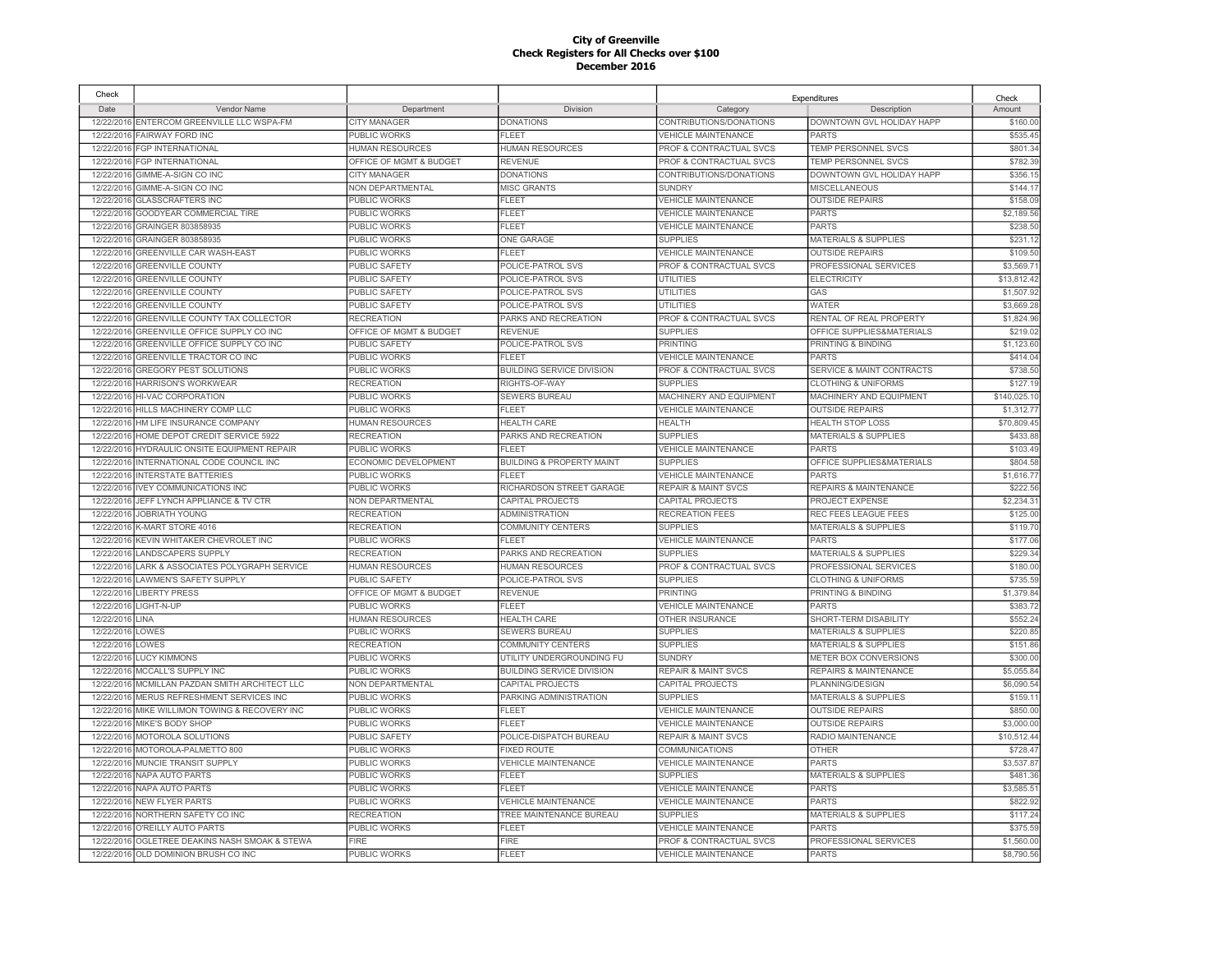| Check      |                                     |                           |                                      |                                    | Expenditures                         | Check       |
|------------|-------------------------------------|---------------------------|--------------------------------------|------------------------------------|--------------------------------------|-------------|
| Date       | Vendor Name                         | Department                | Division                             | Category                           | Description                          | Amount      |
|            | 12/22/2016 PATRICK TIMMS            | ECONOMIC DEVELOPMENT      | <b>BUILDING &amp; PROPERTY MAINT</b> | <b>TRAVEL &amp; TRAINING</b>       | LOCAL TRANSPORTATION                 | \$268.38    |
|            | 12/22/2016 PEPSI-COLA BOTTLING CO   | PUBLIC INFORMATION/EVENTS | <b>EVENTS MANAGEMENT</b>             | <b>SUPPLIES</b>                    | M&S-FOOD & BEVERAGE                  | \$451.20    |
| 12/22/2016 | PIEDMONT ASSOCIATES CO LLC          | PUBLIC WORKS              | <b>FLEET</b>                         | <b>VEHICLE MAINTENANCE</b>         | <b>PARTS</b>                         | \$206.7     |
| 12/22/2016 | PIEDMONT NATURAL GAS CO             | <b>FIRE</b>               | <b>FIRE SERVICES</b>                 | <b>UTILITIES</b>                   | GAS                                  | \$393.38    |
| 12/22/2016 | PIEDMONT NATURAL GAS CO             | PUBLIC WORKS              | NON VEHICLE MAINTENANCE              | <b>UTILITIES</b>                   | GAS                                  | \$1,162.42  |
| 12/22/2016 | PIEDMONT NATURAL GAS CO             | PUBLIC WORKS              | PUBLIC WORKS                         | UTILITIES                          | GAS                                  | \$160.5     |
| 12/22/2016 | PIEDMONT NATURAL GAS CO             | <b>RECREATION</b>         | PARKS AND RECREATION                 | <b>UTILITIES</b>                   | GAS                                  | \$408.00    |
| 12/22/2016 | PPG ARCHITECTURAL FINISHES          | PUBLIC WORKS              | LIBERTY SQUARE GARAGE                | <b>SUPPLIES</b>                    | <b>MATERIALS &amp; SUPPLIES</b>      | \$136.74    |
| 12/22/2016 | PREMIER CAR WASH                    | PUBLIC WORKS              | FLEET                                | <b>VEHICLE MAINTENANCE</b>         | <b>OUTSIDE REPAIRS</b>               | \$120.0     |
| 12/22/2016 | PRESORT PLUS INC                    | PUBLIC INFORMATION/EVENTS | PUBLIC INFORMATION                   | PRINTING                           | PRINTING & BINDING                   | \$191.3     |
| 12/22/2016 | PRO AUTO PARTS WAREHOUSE            | PUBLIC WORKS              | <b>FLEET</b>                         | <b>VEHICLE MAINTENANCE</b>         | <b>PARTS</b>                         | \$528.8     |
| 12/22/2016 | PROFESSIONAL PARTY RENTALS INC      | PUBLIC INFORMATION/EVENTS | <b>SPECIAL EVENTS</b>                | PROF & CONTRACTUAL SVCS            | <b>EQUIPMENT RENTAL</b>              | \$954.94    |
| 12/22/2016 | PROMOTE YOUR BIZ                    | <b>PUBLIC WORKS</b>       | CHURCH STREET GARAGE                 | <b>SUPPLIES</b>                    | <b>CLOTHING &amp; UNIFORMS</b>       | \$1,531,26  |
| 12/22/2016 | PUBLIC WORKS EQUIPMENT & SUPPLY INC | PUBLIC WORKS              | STORM DRAINS BUREAU                  | <b>SUPPLIES</b>                    | <b>MATERIALS &amp; SUPPLIES</b>      | \$5,192.94  |
| 12/22/2016 | ROGERS & CALLCOTT ENVIRONMENTAL     | PUBLIC WORKS              | GARBAGE DISPOSAL BUREAU              | PROF & CONTRACTUAL SVCS            | PROFESSIONAL SERVICES                | \$1,409.8   |
| 12/22/2016 | ROGERS STEREO INC                   | PUBLIC WORKS              | <b>FLEET</b>                         | <b>VEHICLE MAINTENANCE</b>         | <b>OUTSIDE REPAIRS</b>               | \$225.7     |
| 12/22/2016 | RONNIE'S TRIM SHOP                  | PUBLIC WORKS              | FI FFT                               | <b>VEHICLE MAINTENANCE</b>         | <b>OUTSIDE REPAIRS</b>               | \$355.0     |
| 12/22/2016 | ROWLAND RADIATOR                    | PUBLIC WORKS              | <b>VEHICLE MAINTENANCE</b>           | <b>VEHICLE MAINTENANCE</b>         | <b>PARTS</b>                         | \$1,355.0   |
| 12/22/2016 | SCHINDLER ELEVATOR CORPORATION      | PUBLIC WORKS              | CHURCH STREET GARAGE                 | <b>REPAIR &amp; MAINT SVCS</b>     | REPAIRS & MAINTENANCE                | \$1,716.46  |
| 12/22/2016 | SCHINDLER ELEVATOR CORPORATION      | PUBLIC WORKS              | S. SPRING STREET GARAGE              | <b>REPAIR &amp; MAINT SVCS</b>     | REPAIRS & MAINTENANCE                | \$871.54    |
| 12/22/2016 | SCNLA DUES SC NURSERY & LANDSCAPE   | <b>RECREATION</b>         | PARKS AND RECREATION                 | <b>TRAVEL &amp; TRAINING</b>       | TRAVEL & TRAINING                    | \$198.00    |
| 12/22/2016 | SEAMON WHITESIDE AND ASSOCIATES INC | <b>NON DEPARTMENTAL</b>   | CAPITAL PROJECTS                     | CAPITAL PROJECTS                   | PLANNING/DESIGN                      | \$4,550.8   |
| 12/22/2016 | <b>SHERRILL INC</b>                 | <b>RECREATION</b>         | TREE MAINTENANCE BUREAU              | <b>SUPPLIES</b>                    | <b>MATERIALS &amp; SUPPLIES</b>      | \$1,386.9   |
| 12/22/2016 | <b>SMG</b>                          | NON DEPARTMENTAL          | NON DEPARTMENTAL                     | PROF & CONTRACTUAL SVCS            | <b>MANAGEMENT FEES</b>               | \$12,890.2  |
| 12/22/2016 | SNAP ON INDUSTRIAL                  | PUBLIC WORKS              | <b>FLEET</b>                         | <b>VEHICLE MAINTENANCE</b>         | <b>PARTS</b>                         | \$270.65    |
| 12/22/2016 | SNIDER FLEET SOLUTIONS              | PUBLIC WORKS              | FLEET                                | <b>VEHICLE MAINTENANCE</b>         | <b>OUTSIDE REPAIRS</b>               | \$1,039.2   |
| 12/22/2016 | SNIDER FLEET SOLUTIONS              | <b>PUBLIC WORKS</b>       | FLEET                                | <b>VEHICLE MAINTENANCE</b>         | <b>PARTS</b>                         | \$334.6     |
| 12/22/2016 | SOUTHEASTERN JANITORIAL OF SC LLC   | PUBLIC WORKS              | PARKING ADMINISTRATION               | PROF & CONTRACTUAL SVCS            | <b>SERVICE &amp; MAINT CONTRACTS</b> | \$755.00    |
| 12/22/2016 | SOUTHEASTERN PAPER GROUP            | <b>RECREATION</b>         | <b>COMMUNITY CENTERS</b>             | <b>SUPPLIES</b>                    | <b>JANITORIAL SUPPLIES</b>           | \$1,319.69  |
| 12/22/2016 | SOUTHEASTERN PAPER GROUP            | <b>RECREATION</b>         | <b>FALLS PARK WORK CREW</b>          | <b>SUPPLIES</b>                    | <b>JANITORIAL SUPPLIES</b>           | \$269.5     |
| 12/22/2016 | SPRING SERVICE GREENVILLE           | PUBLIC WORKS              | <b>VEHICLE MAINTENANCE</b>           | <b>VEHICLE MAINTENANCE</b>         | <b>OUTSIDE REPAIRS</b>               | \$1,672.9   |
| 12/22/2016 | <b>SPX GENFARE</b>                  | <b>PUBLIC WORKS</b>       | <b>VEHICLE MAINTENANCE</b>           | <b>VEHICLE MAINTENANCE</b>         | <b>PARTS</b>                         | \$2,062.3   |
| 12/22/2016 | STOCKMAN OIL TWO INC                | PUBLIC WORKS              | <b>FLEET</b>                         | <b>VEHICLE MAINTENANCE</b>         | <b>PARTS</b>                         | \$807.19    |
| 12/22/2016 | SUMMIT MEDIA LLC                    | PUBLIC WORKS              | <b>RECYCLING</b>                     | PROF & CONTRACTUAL SVCS            | <b>ADVERTISING EXPENSE</b>           | \$400.0     |
| 12/22/2016 | SUNGARD PUBLIC SECTOR INC           | OFFICE OF MGMT & BUDGET   | INFORMATION TECHNOLOGY               | PROF & CONTRACTUAL SVCS            | <b>SERVICE &amp; MAINT CONTRACTS</b> | \$13,876.43 |
| 12/22/2016 | SWANA                               | PUBLIC WORKS              | RESIDENTIAL COLL BUREAU              | <b>TRAVEL &amp; TRAINING</b>       | <b>TRAVEL &amp; TRAINING</b>         | \$212.00    |
| 12/22/2016 | TALENT MANAGEMENT SOLUTIONS         | OFFICE OF MGMT & BUDGET   | <b>REVENUE</b>                       | PROF & CONTRACTUAL SVCS            | TEMP PERSONNEL SVCS                  | \$971.85    |
| 12/22/2016 | TALENT MANAGEMENT SOLUTIONS         | PUBLIC SAFETY             | POLICE-DISPATCH BUREAU               | PROF & CONTRACTUAL SVCS            | TEMP PERSONNEL SVCS                  | \$371.52    |
| 12/22/2016 | TALENT MANAGEMENT SOLUTIONS         | PUBLIC WORKS              | MAINTENANCE                          | PROF & CONTRACTUAL SVCS            | TEMP PERSONNEL SVCS                  | \$762.52    |
| 12/22/2016 | TALENT MANAGEMENT SOLUTIONS         | PUBLIC WORKS              | NON VEHICLE MAINTENANCE              | PROF & CONTRACTUAL SVCS            | TEMP PERSONNEL SVCS                  | \$660.00    |
| 12/22/2016 | TALENT MANAGEMENT SOLUTIONS         | <b>PUBLIC WORKS</b>       | RESIDENTIAL COLL BUREAU              | PROF & CONTRACTUAL SVCS            | TEMP PERSONNEL SVCS                  | \$16,966.97 |
| 12/22/2016 | TALENT MANAGEMENT SOLUTIONS         | PUBLIC WORKS              | <b>VEHICLE MAINTENANCE</b>           | PROF & CONTRACTUAL SVCS            | TEMP PERSONNEL SVCS                  | \$3,175.82  |
| 12/22/2016 | TALENT MANAGEMENT SOLUTIONS         | <b>RECREATION</b>         | COMMUNITY CENTERS                    | PROF & CONTRACTUAL SVCS            | <b>TEMP PERSONNEL SVCS</b>           | \$982.08    |
| 12/22/2016 | TALENT MANAGEMENT SOLUTIONS         | <b>RECREATION</b>         | PARKS MAINTENANCE                    | PROF & CONTRACTUAL SVCS            | TEMP PERSONNEL SVCS                  | \$1,004.80  |
| 12/22/2016 | <b>TASER INTERNATIONAL</b>          | PUBLIC SAFETY             | POLICE-PATROL SVS                    | <b>SUPPLIES</b>                    | <b>CLOTHING &amp; UNIFORMS</b>       | \$619.37    |
| 12/22/2016 | <b>TD CARD SERVICES</b>             | <b>CITY MANAGER</b>       | NON-DEPARTMENTAL                     | <b>SUNDRY</b>                      | <b>MISCELLANEOUS</b>                 | \$2,635.79  |
| 12/22/2016 | TD CARD SERVICES                    | NON DEPARTMENTAL          | CAPITAL PROJECTS                     | CAPITAL PROJECTS                   | CONSTRUCTION                         | \$254.50    |
| 12/22/2016 | TD CARD SERVICES                    | <b>PUBLIC WORKS</b>       | BUILDING SERVICE DIVISION            | <b>SUPPLIES</b>                    | <b>MATERIALS &amp; SUPPLIES</b>      | \$1,786.67  |
| 12/22/2016 | <b>TD CARD SERVICES</b>             | <b>RECREATION</b>         | COMMUNITY CENTERS                    | <b>SUPPLIES</b>                    | <b>MATERIALS &amp; SUPPLIES</b>      | \$160.04    |
| 12/22/2016 | TD CONVENTION CENTER                | <b>FIRE</b>               | FIRE SUPPRESSION                     | <b>SUPPLIES</b>                    | <b>MATERIALS &amp; SUPPLIES</b>      | \$1,893.87  |
| 12/22/2016 | <b>TOM DAVIS</b>                    | <b>RECREATION</b>         | <b>ADMINISTRATION</b>                | <b>RECREATION FEES</b>             | REC FEES LEAGUE FEES                 | \$125.00    |
| 12/22/2016 | TRUCKPRO LLC                        | PUBLIC WORKS              | FL FET                               | <b>SUPPLIES</b>                    | <b>MATERIALS &amp; SUPPLIES</b>      | \$132.13    |
| 12/22/2016 | <b>TYCO INTEGRATED SECURITY LLC</b> | PUBLIC WORKS              | <b>NON VEHICLE MAINTENANCE</b>       | <b>PROF &amp; CONTRACTUAL SVCS</b> | <b>SERVICE &amp; MAINT CONTRACTS</b> | \$225.0     |
| 12/22/2016 | <b>UPSTATE MATERIALS INC</b>        | RECREATION                | PARKS MAINTENANCE                    | <b>SUPPLIES</b>                    | <b>MATERIALS &amp; SUPPLIES</b>      | \$1,587.08  |
| 12/22/2016 | <b>URS CORPORATION</b>              | PUBLIC WORKS              | <b>SEWERS BUREAU</b>                 | PROF & CONTRACTUAL SVCS            | PROFESSIONAL SERVICES                | \$1,320.0   |
| 12/22/2016 | <b>VAUGHN AND MELTON</b>            | <b>NON DEPARTMENTAL</b>   | CAPITAL PROJECTS                     | <b>CAPITAL PROJECTS</b>            | PLANNING/DESIGN                      | \$21,200.00 |
|            | 12/22/2016 VERIZON WIRELESS         | <b>FIRE</b>               | <b>FIRE</b>                          | <b>COMMUNICATIONS</b>              | <b>OTHER</b>                         | \$2,837.75  |
|            |                                     |                           |                                      |                                    |                                      |             |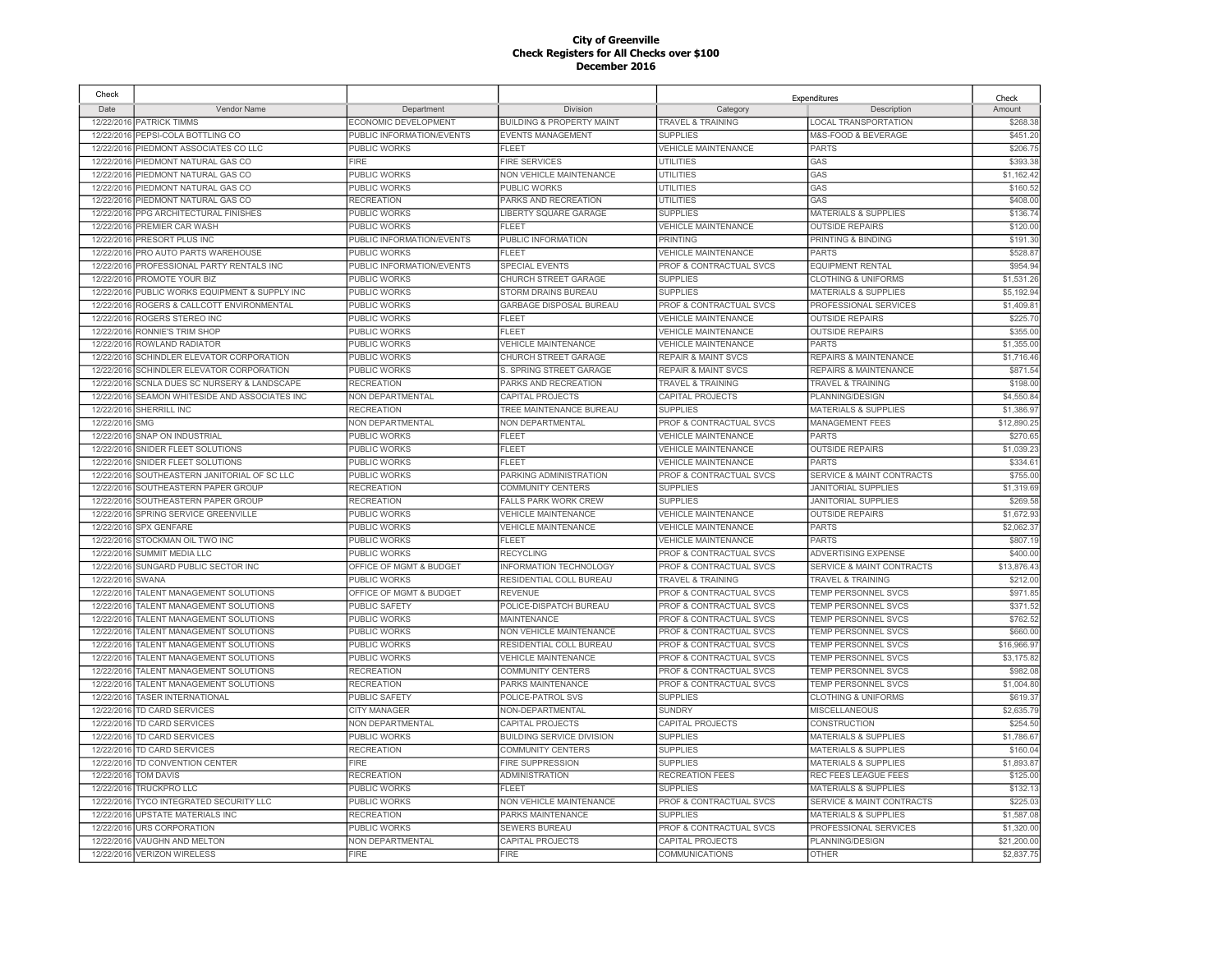| Check      |                                     |                         |                                  |                                   | Expenditures                         | Check      |
|------------|-------------------------------------|-------------------------|----------------------------------|-----------------------------------|--------------------------------------|------------|
| Date       | Vendor Name                         | Department              | Division                         | Category                          | Description                          | Amount     |
| 12/22/2016 | <b>VERIZON WIRELESS</b>             | PUBLIC SAFETY           | POLICE-PATROL SVS                | <b>COMMUNICATIONS</b>             | <b>OTHER</b>                         | \$5,534.63 |
| 12/22/2016 | VISION SCREENPRINTING & GRAPHICS IN | PUBLIC WORKS            | PARKING LOTS                     | <b>SUPPLIES</b>                   | <b>MATERIALS &amp; SUPPLIES</b>      | \$210.83   |
| 12/22/2016 | <b>WELLS FARGO &amp; CO</b>         | <b>RECREATION</b>       | <b>FALLS PARK WORK CREW</b>      | PROF & CONTRACTUAL SVCS           | PROFESSIONAL SERVICES                | \$100.00   |
| 12/22/2016 | <b>WELLS FARGO BANK</b>             | <b>RECREATION</b>       | PARKS AND RECREATION             | PROF & CONTRACTUAL SVCS           | RENTAL OF REAL PROPERTY              | \$598.6    |
| 12/22/2016 | WILSON'S 5 TO \$1 STORES INC        | <b>RECREATION</b>       | <b>COMMUNITY CENTERS</b>         | <b>SUPPLIES</b>                   | <b>MATERIALS &amp; SUPPLIES</b>      | \$269.94   |
| 12/30/2016 | <b>ACCO BRANDS</b>                  | PUBLIC WORKS            | <b>STREETS BUREAU</b>            | <b>SUPPLIES</b>                   | <b>MATERIALS &amp; SUPPLIES</b>      | \$145.2'   |
| 12/30/2016 | ADAMS BISTRO INC                    | PUBLIC WORKS            | <b>ENGINEERING</b>               | <b>SUNDRY</b>                     | <b>MISCELLANEOUS</b>                 | \$292.22   |
| 12/30/2016 | <b>ADAMS BISTRO INC</b>             | PUBLIC WORKS            | STORMWATER MANAGEMENT            | <b>SUNDRY</b>                     | <b>MISCELLANEOUS</b>                 | \$292.22   |
| 12/30/2016 | <b>ADAMSON INDUSTRIES</b>           | <b>PUBLIC WORKS</b>     | <b>FLEET</b>                     | <b>VEHICLE MAINTENANCE</b>        | <b>PARTS</b>                         | \$491.35   |
|            | 12/30/2016 ADT SECURITY SERVICES    | <b>RECREATION</b>       | <b>COMMUNITY CENTERS</b>         | PROF & CONTRACTUAL SVCS           | PROFESSIONAL SERVICES                | \$329.72   |
| 12/30/2016 | <b>ADT SECURITY SERVICES</b>        | <b>RECREATION</b>       | PARKS AND RECREATION             | PROF & CONTRACTUAL SVCS           | PROFESSIONAL SERVICES                | \$158.46   |
| 12/30/2016 | ADVANTAGE TRUCK CENTER              | PUBLIC WORKS            | <b>FLEET</b>                     | VEHICLE MAINTENANCE               | <b>PARTS</b>                         | \$145.70   |
| 12/30/2016 | AIR CAROLINA HEATING AND AIR        | OFFICE OF MGMT & BUDGET | <b>REVENUE</b>                   | <b>BUSINESS LIC &amp; PERMITS</b> | <b>BUSINESS LIC-CONTRACTOR</b>       | \$225.0    |
| 12/30/2016 | ALDRIDGE PRODUCE COMPANY            | <b>RECREATION</b>       | <b>ADMINISTRATION</b>            | <b>SUPPLIES</b>                   | M&S-FOOD                             | \$960.1    |
| 12/30/2016 | AMERICAN ARBORISTS SUPPLIES         | <b>RECREATION</b>       | TREE MAINTENANCE BUREAU          | <b>SUPPLIES</b>                   | <b>MATERIALS &amp; SUPPLIES</b>      | \$534.63   |
| 12/30/2016 | AMERICAN LOCK & KEY                 | <b>PUBLIC WORKS</b>     | <b>BUILDING SERVICE DIVISION</b> | <b>SUPPLIES</b>                   | <b>MATERIALS &amp; SUPPLIES</b>      | \$576.1    |
| 12/30/2016 | AMERICAN LOCK & KEY                 | <b>RECREATION</b>       | <b>ADMINISTRATION</b>            | <b>REPAIR &amp; MAINT SVCS</b>    | <b>REPAIRS &amp; MAINTENANCE</b>     | \$141.3    |
| 12/30/2016 | AMERICAN PLANNING ASSOCIATION       | ECONOMIC DEVELOPMENT    | ECONOMIC DEVELOPMENT             | <b>SUNDRY</b>                     | DUES, SUBSCRIPTN, PUBLICATN          | \$620.00   |
| 12/30/201  | ANTECH DIAGNOSTICS INC              | <b>RECREATION</b>       | <b>ADMINISTRATION</b>            | PROF & CONTRACTUAL SVCS           | PROFESSIONAL SERVICES                | \$801.67   |
| 12/30/2016 | APPLIED INDUSTRIAL TECHNOLOGIES     | <b>FIRE</b>             | <b>FIRE SUPPRESSION</b>          | <b>VEHICLE MAINTENANCE</b>        | <b>PARTS</b>                         | \$175.63   |
| 12/30/2016 | ARTISPHERE                          | OFFICE OF MGMT & BUDGET | <b>REVENUE</b>                   | <b>ACCOUNTS PAYABLE(MANUAL)</b>   | <b>ACCOMODATIONS TAX</b>             | \$11,025.0 |
| 12/30/2016 | ARTISPHERE                          | NON DEPARTMENTAL        | <b>ACCOMMODATION TAX</b>         | PROF & CONTRACTUAL SVCS           | <b>SPECIAL PROJECTS</b>              | \$4,661.9  |
| 12/30/2016 | ASG LLC                             | <b>RECREATION</b>       | <b>ADMINISTRATION</b>            | PROF & CONTRACTUAL SVCS           | <b>SERVICE &amp; MAINT CONTRACTS</b> | \$2,656.50 |
| 12/30/2016 | AT & T MOBILITY                     | PUBLIC WORKS            | SEWERS BUREAU                    | COMMUNICATIONS                    | OTHER                                | \$106.35   |
| 12/30/2016 | <b>ATLANTIC FOUNTAINS</b>           | <b>RECREATION</b>       | <b>FALLS PARK WORK CREW</b>      | PROF & CONTRACTUAL SVCS           | SERVICE & MAINT CONTRACTS            | \$334.2    |
| 12/30/2016 | AURORA WORLD INC                    | <b>RECREATION</b>       | <b>PUBLIC SERVICES</b>           | <b>SUPPLIES</b>                   | <b>SALE GIFTS</b>                    | \$543.00   |
| 12/30/2016 | BAKER & BAKER REAL ESTATE DEVELOPER | <b>RECREATION</b>       | PARKS AND RECREATION             | PROF & CONTRACTUAL SVCS           | RENTAL OF REAL PROPERTY              | \$1,187.32 |
| 12/30/2016 | BATTERY SPECIALISTS INC             | <b>PUBLIC WORKS</b>     | <b>FLEET</b>                     | <b>VEHICLE MAINTENANCE</b>        | <b>PARTS</b>                         | \$137.69   |
| 12/30/2016 | <b>BECO</b>                         | <b>RECREATION</b>       | PARKS AND RECREATION             | <b>SUPPLIES</b>                   | <b>MATERIALS &amp; SUPPLIES</b>      | \$390.92   |
| 12/30/2016 | <b>BOBCAT OF GREENVILLE</b>         | PUBLIC WORKS            | <b>FLEET</b>                     | <b>VEHICLE MAINTENANCE</b>        | PARTS                                | \$581.1    |
| 12/30/2016 | BRAGG WASTE SERVICES INC            | <b>RECREATION</b>       | PARKS AND RECREATION             | PROF & CONTRACTUAL SVCS           | <b>SERVICE &amp; MAINT CONTRACTS</b> | \$529.36   |
| 12/30/2016 | <b>BRANDSTICKITY</b>                | <b>RECREATION</b>       | PARKS AND RECREATION             | <b>SUPPLIES</b>                   | <b>CLOTHING &amp; UNIFORMS</b>       | \$448.38   |
| 12/30/2016 | <b>BREATHING AIR SYSTEMS</b>        | <b>FIRE</b>             | <b>FIRE SUPPRESSION</b>          | <b>VEHICLE MAINTENANCE</b>        | <b>PARTS</b>                         | \$387.65   |
| 12/30/2016 | BRYANTS KAR GARD LLC                | PUBLIC WORKS            | <b>FLEET</b>                     | <b>VEHICLE MAINTENANCE</b>        | <b>OUTSIDE REPAIRS</b>               | \$139.98   |
| 12/30/2016 | <b>BUILDERS FIRSTSOURCE</b>         | PUBLIC WORKS            | <b>BUILDING SERVICE DIVISION</b> | <b>SUPPLIES</b>                   | <b>MATERIALS &amp; SUPPLIES</b>      | \$272.42   |
| 12/30/2016 | COG RETIREE INSURANCE               | <b>HUMAN RESOURCES</b>  | <b>HEALTH CARE</b>               | OTHER INSURANCE                   | <b>HEALTH MEDICARE SUPPL</b>         | \$16,162.1 |
| 12/30/2016 | CAROLINA ENVIRONMENTAL SYSTEMS INC  | <b>PUBLIC WORKS</b>     | <b>FLEET</b>                     | <b>VEHICLE MAINTENANCE</b>        | <b>PARTS</b>                         | \$952.68   |
| 12/30/2016 | CARSON'S NUT-BOLT & TOOL CO INC     | PUBLIC WORKS            | <b>FLEET</b>                     | <b>VEHICLE MAINTENANCE</b>        | <b>PARTS</b>                         | \$119.5    |
| 12/30/2016 | CENTRAL NEBRASKA PACKING INC.       | <b>RECREATION</b>       | <b>ADMINISTRATION</b>            | <b>SUPPLIES</b>                   | M&S-FOOD                             | \$8,045.02 |
| 12/30/2016 | CHARTER COMMUNICATIONS              | OFFICE OF MGMT & BUDGET | INFORMATION TECHNOLOGY           | COMMUNICATIONS                    | TELECOMMUNICATIONS/WIRELE            | \$308.96   |
| 12/30/2016 | CHARTER COMMUNICATIONS              | <b>RECREATION</b>       | <b>COMMUNITY CENTERS</b>         | COMMUNICATIONS                    | CABLE TELEVISION/INTERNET            | \$268.04   |
| 12/30/2016 | CHRISTOPHER TRUCKS INC              | PUBLIC WORKS            | <b>FLEET</b>                     | <b>VEHICLE MAINTENANCE</b>        | <b>OUTSIDE REPAIRS</b>               | \$500.00   |
| 12/30/2016 | CHRISTOPHER TRUCKS INC              | <b>PUBLIC WORKS</b>     | FLEET                            | <b>VEHICLE MAINTENANCE</b>        | <b>PARTS</b>                         | \$661.95   |
| 12/30/2016 | <b>CINCINNATI SYSTEMS INC</b>       | PUBLIC WORKS            | RIVERPLACE GARAGE                | <b>REPAIR &amp; MAINT SVCS</b>    | REPAIRS & MAINTENANCE                | \$150.00   |
| 12/30/2016 | <b>CINTAS</b>                       | PUBLIC WORKS            | <b>FLEET</b>                     | <b>SUPPLIES</b>                   | <b>CLOTHING &amp; UNIFORMS</b>       | \$210.43   |
| 12/30/2016 | CITY NURSERY FARM INC               | <b>RECREATION</b>       | BEAUTIFICATION BUREAU            | <b>SUPPLIES</b>                   | <b>MATERIALS &amp; SUPPLIES</b>      | \$300.00   |
| 12/30/2016 | <b>CITY NURSERY FARM INC</b>        | <b>RECREATION</b>       | TREE MAINTENANCE BUREAU          | <b>SUPPLIES</b>                   | <b>MATERIALS &amp; SUPPLIES</b>      | \$2,378.28 |
| 12/30/2016 | CITY WELDING SERVICE                | <b>PUBLIC WORKS</b>     | <b>FLEET</b>                     | VEHICLE MAINTENANCE               | <b>OUTSIDE REPAIRS</b>               | \$125.00   |
| 12/30/2016 | <b>CITY WELDING SERVICE</b>         | PUBLIC WORKS            | STREETS BUREAU                   | <b>SUPPLIES</b>                   | <b>MATERIALS &amp; SUPPLIES</b>      | \$109.50   |
| 12/30/2016 | <b>CLERK OF COURT</b>               | OFFICE OF MGMT & BUDGET | NON-DEPARTMENTAL                 | PR-WH                             | <b>GARNISHMENTS</b>                  | \$353.28   |
| 12/30/2016 | CLERK OF COURT -SPARTANBURG         | OFFICE OF MGMT & BUDGET | NON-DEPARTMENTAL                 | PR-WH                             | <b>GARNISHMENTS</b>                  | \$1,040.63 |
| 12/30/2016 | CLERK OF COURT PICKENS COUNTY       | OFFICE OF MGMT & BUDGET | NON-DEPARTMENTAL                 | PR-WH                             | <b>GARNISHMENTS</b>                  | \$304.34   |
| 12/30/2016 | <b>COMMERCE CLUB</b>                | <b>CITY MANAGER</b>     | <b>CITY MANAGER</b>              | <b>SUNDRY</b>                     | <b>MISCELLANEOUS</b>                 | \$139.00   |
| 12/30/2016 | CORBIN TURF & ORNAMENTAL SUPPLY INC | <b>RECREATION</b>       | BEAUTIFICATION BUREAU            | <b>SUPPLIES</b>                   | <b>MATERIALS &amp; SUPPLIES</b>      | \$383.72   |
| 12/30/2016 | COUTURE CAKES OF GREENVILLE LLC     | <b>RECREATION</b>       | <b>EDUCATION</b>                 | <b>SUPPLIES</b>                   | <b>BIRTHDAY PARTIES</b>              | \$554.04   |
| 12/30/2016 | COWART AWARDS INC                   | <b>HUMAN RESOURCES</b>  | <b>HUMAN RESOURCES</b>           | <b>PRINTING</b>                   | PRINTING & BINDING                   | \$178.08   |
| 12/30/2016 | CRESCENT SUPPLY CO INC              | PUBLIC WORKS            | <b>BUILDING SERVICE DIVISION</b> | <b>SUPPLIES</b>                   | <b>MATERIALS &amp; SUPPLIES</b>      | \$250.37   |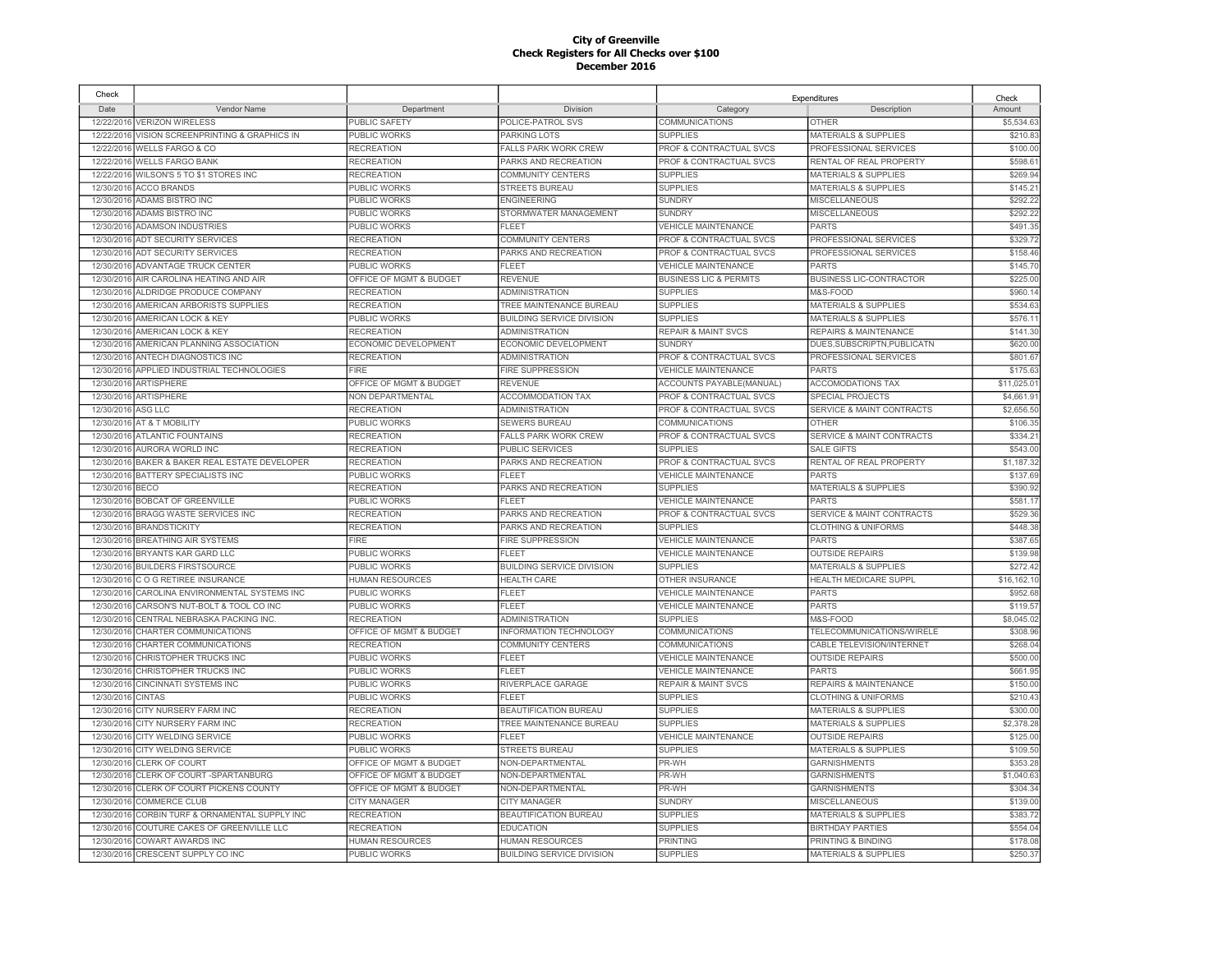| Check      |                                        |                         |                            |                                  | Expenditures                         | Check       |
|------------|----------------------------------------|-------------------------|----------------------------|----------------------------------|--------------------------------------|-------------|
| Date       | Vendor Name                            | Department              | Division                   | Category                         | Description                          | Amount      |
| 12/30/2016 | <b>CROMERS</b>                         | <b>RECREATION</b>       | PUBLIC SERVICES            | <b>SUPPLIES</b>                  | SALE CONCESSIONS                     | \$177.80    |
| 12/30/2016 | <b>CUMMINS ATLANTIC LLC</b>            | <b>PUBLIC WORKS</b>     | <b>VEHICLE MAINTENANCE</b> | <b>VEHICLE MAINTENANCE</b>       | <b>PARTS</b>                         | \$4,595.29  |
| 12/30/2016 | <b>DELL MARKETING LP</b>               | PUBLIC WORKS            | STORMWATER MANAGEMENT      | <b>SUPPLIES</b>                  | OFFICE SUPPLIES&MATERIALS            | \$290.95    |
| 12/30/2016 | <b>DIRECTV</b>                         | <b>FIRE</b>             | <b>FIRE SERVICES</b>       | PROF & CONTRACTUAL SVCS          | SERVICE & MAINT CONTRACTS            | \$140.95    |
| 12/30/2016 | <b>DISYS SOLUTIONS INC</b>             | OFFICE OF MGMT & BUDGET | INFORMATION TECHNOLOGY     | PROF & CONTRACTUAL SVCS          | <b>SERVICE &amp; MAINT CONTRACTS</b> | \$425.96    |
|            | 12/30/2016 DIXIE RUBBER & PLASTICS INC | <b>FIRE</b>             | <b>FIRE SUPPRESSION</b>    | <b>VEHICLE MAINTENANCE</b>       | <b>PARTS</b>                         | \$141.64    |
| 12/30/2016 | DIXIE RUBBER & PLASTICS INC            | NON DEPARTMENTAL        | CAPITAL PROJECTS           | CAPITAL PROJECTS                 | CONSTRUCTION                         | \$188.68    |
| 12/30/2016 | DIXIE RUBBER & PLASTICS INC            | <b>RECREATION</b>       | <b>ADMINISTRATION</b>      | <b>SUPPLIES</b>                  | M&S-EXHIBITS                         | \$1,073.19  |
| 12/30/2016 | <b>DLT SOLUTIONS LLC</b>               | OFFICE OF MGMT & BUDGET | INFORMATION TECHNOLOGY     | PROF & CONTRACTUAL SVCS          | SERVICE & MAINT CONTRACTS            | \$11,500.6  |
|            | 12/30/2016 DUKE ENERGY                 | <b>FIRE</b>             | <b>FIRE SERVICES</b>       | <b>UTILITIES</b>                 | <b>ELECTRICITY</b>                   | \$1,839.03  |
| 12/30/2016 | <b>DUKE ENERGY</b>                     | MUNICIPAL COURT         | MUNICIPAL COURT            | <b>UTILITIES</b>                 | <b>ELECTRICITY</b>                   | \$923.06    |
|            | 12/30/2016 DUKE ENERGY                 | PUBLIC SAFETY           | POLICE-PATROL SVS          | <b>UTILITIES</b>                 | <b>ELECTRICITY</b>                   | \$923.06    |
| 12/30/2016 | <b>DUKE ENERGY</b>                     | PUBLIC WORKS            | <b>BROAD STREET GARAGE</b> | UTILITIES                        | <b>ELECTRICITY</b>                   | \$544.00    |
| 12/30/2016 | <b>DUKE ENERGY</b>                     | PUBLIC WORKS            | BUILDING SERVICE DIVISION  | UTILITIES                        | <b>ELECTRICITY</b>                   | \$872.22    |
| 12/30/2016 | <b>DUKE ENERGY</b>                     | <b>PUBLIC WORKS</b>     | <b>COMMONS GARAGE</b>      | <b>UTILITIES</b>                 | <b>ELECTRICITY</b>                   | \$1,351.8   |
| 12/30/2016 | <b>DUKE ENERGY</b>                     | PUBLIC WORKS            | <b>FIXED ROUTE</b>         | UTILITIES                        | <b>ELECTRICITY</b>                   | \$2,035.04  |
| 12/30/2016 | <b>DUKE ENERGY</b>                     | PUBLIC WORKS            | <b>FLEET</b>               | UTILITIES                        | <b>ELECTRICITY</b>                   | \$1,145.4   |
| 12/30/2016 | <b>DUKE ENERGY</b>                     | PUBLIC WORKS            | LIBERTY SQUARE GARAGE      | <b>UTILITIES</b>                 | <b>ELECTRICITY</b>                   | \$1,578.1   |
| 12/30/2016 | <b>DUKE ENERGY</b>                     | PUBLIC WORKS            | N LAURENS ST GARAGE        | <b>UTILITIES</b>                 | <b>ELECTRICITY</b>                   | \$403.96    |
| 12/30/2016 | <b>DUKE ENERGY</b>                     | PUBLIC WORKS            | NON VEHICLE MAINTENANCE    | <b>UTILITIES</b>                 | <b>ELECTRICITY</b>                   | \$815.54    |
| 12/30/2016 | <b>DUKE ENERGY</b>                     | PUBLIC WORKS            | <b>ONE GARAGE</b>          | <b>UTILITIES</b>                 | <b>ELECTRICITY</b>                   | \$1.579.1   |
| 12/30/2016 | <b>DUKE ENERGY</b>                     | PUBLIC WORKS            | PARKING ADMINISTRATION     | <b>UTILITIES</b>                 | <b>ELECTRICITY</b>                   | \$316.1     |
| 12/30/2016 | <b>DUKE ENERGY</b>                     | PUBLIC WORKS            | POINSETT GARAGE            | <b>UTILITIES</b>                 | <b>ELECTRICITY</b>                   | \$1,948.40  |
| 12/30/2016 | <b>DUKE ENERGY</b>                     | PUBLIC WORKS            | PUBLIC WORKS               | <b>UTILITIES</b>                 | <b>ELECTRICITY</b>                   | \$2,149.95  |
| 12/30/2016 | <b>DUKE ENERGY</b>                     | PUBLIC WORKS            | RICHARDSON STREET GARAGE   | UTILITIES                        | <b>ELECTRICITY</b>                   | \$2,822.0   |
| 12/30/2016 | <b>DUKE ENERGY</b>                     | <b>PUBLIC WORKS</b>     | RIVER STREET GARAGE        | <b>UTILITIES</b>                 | <b>ELECTRICITY</b>                   | \$1,005.92  |
| 12/30/2016 | <b>DUKE ENERGY</b>                     | PUBLIC WORKS            | S. SPRING STREET GARAGE    | <b>UTILITIES</b>                 | <b>ELECTRICITY</b>                   | \$2,185.53  |
| 12/30/2016 | <b>DUKE ENERGY</b>                     | <b>PUBLIC WORKS</b>     | <b>TRAFFIC ENGINEERING</b> | <b>UTILITIES</b>                 | <b>ELECTRICITY</b>                   | \$6,267.20  |
| 12/30/2016 | <b>DUKE ENERGY</b>                     | <b>RECREATION</b>       | <b>ADMINISTRATION</b>      | <b>UTILITIES</b>                 | <b>ELECTRICITY</b>                   | \$351.08    |
| 12/30/2016 | <b>DUKE ENERGY</b>                     | <b>RECREATION</b>       | <b>COMMUNITY CENTERS</b>   | <b>UTILITIES</b>                 | <b>ELECTRICITY</b>                   | \$3,012.83  |
| 12/30/2016 | <b>DUKE ENERGY</b>                     | <b>RECREATION</b>       | PARKS MAINTENANCE          | <b>UTILITIES</b>                 | <b>ELECTRICITY</b>                   | \$23,404.42 |
| 12/30/2016 | E LUKE GREENE CO INC                   | OFFICE OF MGMT & BUDGET | <b>REVENUE</b>             | <b>BUSINESS LICENSE(HOLDING)</b> | <b>REFUND</b>                        | \$848.00    |
| 12/30/2016 | ECHOLS OIL COMPANY INC                 | PUBLIC WORKS            | <b>FLEET</b>               | <b>VEHICLE MAINTENANCE</b>       | <b>FUEL</b>                          | \$29,804.60 |
| 12/30/2016 | ELECTRIC CITY PRINTING COMPANY         | ECONOMIC DEVELOPMENT    | PLANNING AND ZONING        | <b>PRINTING</b>                  | PRINTING & BINDING                   | \$198.22    |
| 12/30/2016 | ELKHART BRASS MFG CO                   | <b>FIRE</b>             | <b>FIRE SUPPRESSION</b>    | <b>VEHICLE MAINTENANCE</b>       | <b>PARTS</b>                         | \$662.74    |
| 12/30/2016 | <b>EMERGENCY APPARATUS INC</b>         | <b>FIRE</b>             | FIRE SUPPRESSION           | <b>VEHICLE MAINTENANCE</b>       | <b>PARTS</b>                         | \$774.32    |
| 12/30/2016 | ENVIRONMENTAL PRODUCTS & ACCESSORIE    | PUBLIC WORKS            | FLEET                      | <b>VEHICLE MAINTENANCE</b>       | <b>PARTS</b>                         | \$106.38    |
| 12/30/2016 | <b>FAIRWAY FORD INC</b>                | <b>PUBLIC WORKS</b>     | FLEET                      | <b>SUPPLIES</b>                  | <b>MATERIALS &amp; SUPPLIES</b>      | \$3,845.42  |
| 12/30/2016 | <b>FAIRWAY FORD INC</b>                | <b>PUBLIC WORKS</b>     | <b>FLEET</b>               | <b>VEHICLE MAINTENANCE</b>       | <b>PARTS</b>                         | \$784.10    |
| 12/30/2016 | FAIRWAY OUTDOOR ADVERTISING LLC        | <b>RECREATION</b>       | PUBLIC SERVICES            | <b>SUPPLIES</b>                  | SUPPLIES PROMOTIONS                  | \$800.00    |
| 12/30/2016 | FAMILY CT OF THE 13TH CIRCUIT          | OFFICE OF MGMT & BUDGET | NON-DEPARTMENTAL           | PR-WH                            | <b>GARNISHMENTS</b>                  | \$3,957.74  |
| 12/30/2016 | <b>FEDERAL EXPRESS CORP</b>            | <b>RECREATION</b>       | <b>ADMINISTRATION</b>      | COMMUNICATIONS                   | <b>POSTAGE</b>                       | \$464.32    |
| 12/30/2016 | FEDERAL EXPRESS CORP                   | <b>RECREATION</b>       | <b>ADMINISTRATION</b>      | <b>SUPPLIES</b>                  | M&S-ANIMALS                          | \$7,494.96  |
| 12/30/2016 | <b>FEDEX OFFICE</b>                    | <b>HUMAN RESOURCES</b>  | OCCUPATIONAL HEALTH        | <b>SUPPLIES</b>                  | <b>MATERIALS &amp; SUPPLIES</b>      | \$371.7'    |
| 12/30/2016 | <b>FGP INTERNATIONAL</b>               | <b>HUMAN RESOURCES</b>  | <b>HUMAN RESOURCES</b>     | PROF & CONTRACTUAL SVCS          | TEMP PERSONNEL SVCS                  | \$801.34    |
| 12/30/2016 | <b>FGP INTERNATIONAL</b>               | OFFICE OF MGMT & BUDGET | <b>REVENUE</b>             | PROF & CONTRACTUAL SVCS          | <b>TEMP PERSONNEL SVCS</b>           | \$400.98    |
| 12/30/2016 | <b>FLSDU</b>                           | OFFICE OF MGMT & BUDGET | NON-DEPARTMENTAL           | PR-WH                            | <b>GARNISHMENTS</b>                  | \$362.65    |
| 12/30/2016 | FORMS & SUPPLY INC                     | <b>RECREATION</b>       | <b>PUBLIC SERVICES</b>     | <b>PRINTING</b>                  | PRINTING & BINDING                   | \$108.0     |
| 12/30/2016 | FREELAND & ASSOCIATES                  | NON DEPARTMENTAL        | CAPITAL PROJECTS           | CAPITAL PROJECTS                 | PLANNING/DESIGN                      | \$1,250.00  |
| 12/30/2016 | <b>G &amp; C APPRAISALS</b>            | C.D. DIVISION           | <b>CDBG PROJECTS</b>       | <b>CD PROJECTS</b>               | <b>LAND ACQUISITION</b>              | \$600.00    |
| 12/30/2016 | <b>GALLS LLC</b>                       | <b>FIRE</b>             | <b>FIRE SUPPRESSION</b>    | <b>SUPPLIES</b>                  | <b>CLOTHING &amp; UNIFORMS</b>       | \$148.04    |
| 12/30/2016 | GEIGER/O'CAIN                          | PUBLIC WORKS            | CONSTRUCTION & INSPECTION  | <b>SUPPLIES</b>                  | <b>CLOTHING &amp; UNIFORMS</b>       | \$161.60    |
| 12/30/2016 | <b>GFOASC</b>                          | OFFICE OF MGMT & BUDGET | <b>ACCOUNTING</b>          | <b>SUNDRY</b>                    | DUES.SUBSCRIPTN.PUBLICATN            | \$100.00    |
| 12/30/201  | <b>GFOASC</b>                          | OFFICE OF MGMT & BUDGET | <b>ADMINISTRATION</b>      | <b>SUNDRY</b>                    | DUES, SUBSCRIPTN, PUBLICATN          | \$200.00    |
| 12/30/2016 | GHS PARTNERS IN HEALTH INC             | <b>HUMAN RESOURCES</b>  | <b>OCCUPATIONAL HEALTH</b> | PROF & CONTRACTUAL SVCS          | PROFESSIONAL SERVICES                | \$350.00    |
| 12/30/2016 | <b>GILLIG LLC</b>                      | PUBLIC WORKS            | <b>VEHICLE MAINTENANCE</b> | <b>VEHICLE MAINTENANCE</b>       | <b>PARTS</b>                         | \$1,596.1   |
|            | 12/30/2016 GIMME-A-SIGN CO INC         | <b>NON DEPARTMENTAL</b> | <b>CAPITAL PROJECTS</b>    | <b>CAPITAL PROJECTS</b>          | PROJECT EXPENSE                      | \$1,187.20  |
|            |                                        |                         |                            |                                  |                                      |             |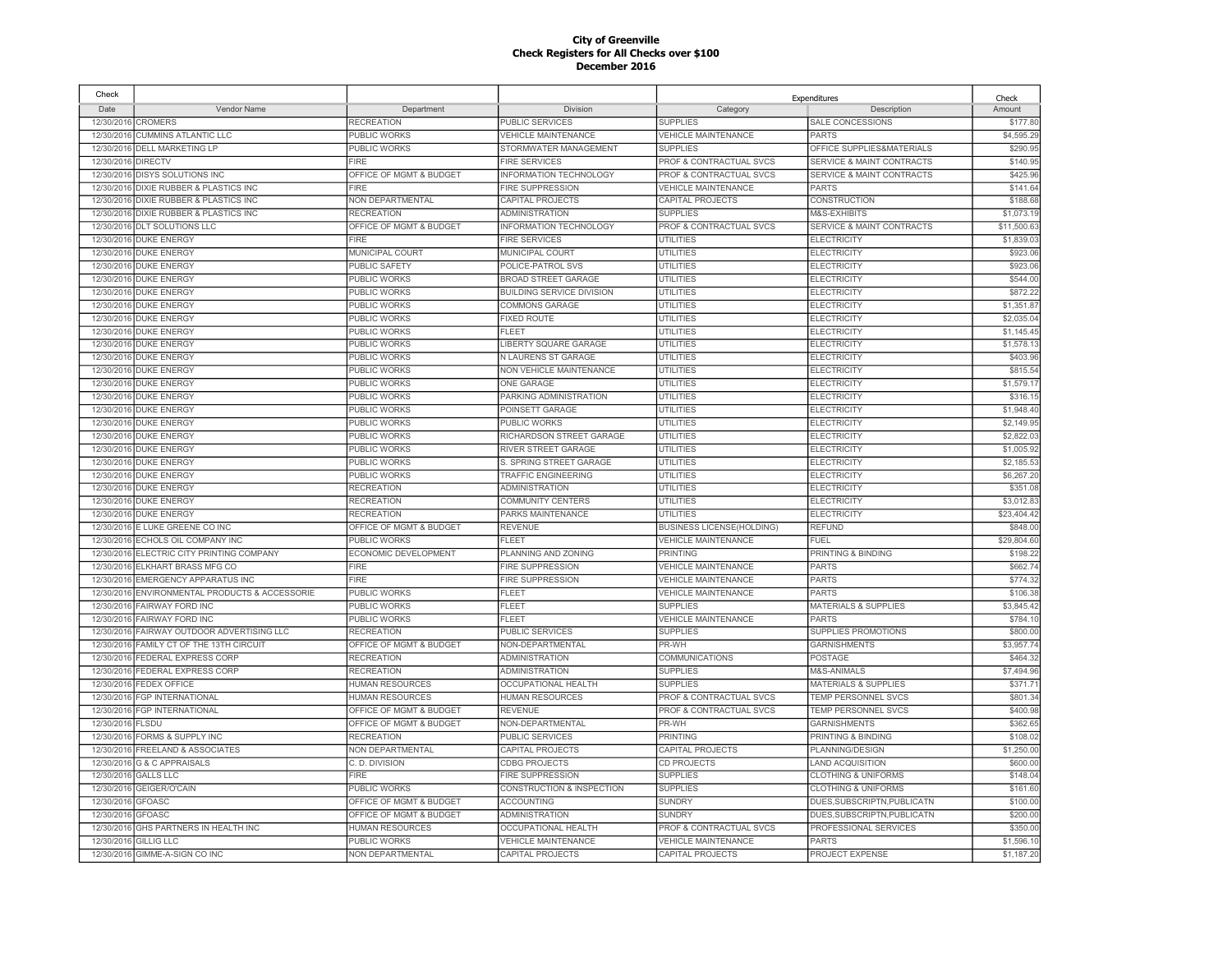| Check      |                                           |                         |                                      |                                  | Expenditures                         | Check      |
|------------|-------------------------------------------|-------------------------|--------------------------------------|----------------------------------|--------------------------------------|------------|
| Date       | Vendor Name                               | Department              | Division                             | Category                         | Description                          | Amount     |
| 12/30/2016 | GIMME-A-SIGN CO INC                       | PUBLIC WORKS            | <b>FLEET</b>                         | <b>VEHICLE MAINTENANCE</b>       | <b>PARTS</b>                         | \$506.85   |
| 12/30/2016 | GIMME-A-SIGN CO INC                       | PUBLIC WORKS            | RIVERPLACE GARAGE                    | <b>SUPPLIES</b>                  | <b>MATERIALS &amp; SUPPLIES</b>      | \$209.20   |
| 12/30/2016 | <b>GLASSCRAFTERS INC</b>                  | PUBLIC WORKS            | <b>FLEET</b>                         | <b>VEHICLE MAINTENANCE</b>       | <b>OUTSIDE REPAIRS</b>               | \$256.52   |
| 12/30/2016 | <b>GOLF GALAXY</b>                        | OFFICE OF MGMT & BUDGET | <b>REVENUE</b>                       | <b>BUSINESS LICENSE(HOLDING)</b> |                                      | \$520.4'   |
| 12/30/2016 | GOODYEAR COMMERCIAL TIRE                  | <b>FIRE</b>             | FIRE SUPPRESSION                     | VEHICLE MAINTENANCE              | <b>PARTS</b>                         | \$1,495.48 |
|            | 12/30/2016 GOODYEAR COMMERCIAL TIRE       | PUBLIC WORKS            | <b>FLEET</b>                         | <b>VEHICLE MAINTENANCE</b>       | <b>PARTS</b>                         | \$690.46   |
| 12/30/2016 | GRAINGER 803858620                        | PUBLIC WORKS            | RESIDENTIAL COLL BUREAU              | <b>SUPPLIES</b>                  | <b>MATERIALS &amp; SUPPLIES</b>      | \$559.1    |
| 12/30/2016 | GRAINGER 803858935                        | <b>FIRE</b>             | <b>FIRE SUPPRESSION</b>              | <b>SUPPLIES</b>                  | <b>MATERIALS &amp; SUPPLIES</b>      | \$3,660.26 |
| 12/30/2016 | GRAINGER 803858935                        | PUBLIC WORKS            | <b>FLEET</b>                         | <b>VEHICLE MAINTENANCE</b>       | <b>PARTS</b>                         | \$211.1    |
| 12/30/2016 | <b>GREENVILLE COUNTY</b>                  | MUNICIPAL COURT         | MUNICIPAL COURT                      | COURT LIAB-CLAIMS/JUDGMNT        | LEC-CONFISCATED MONIES               | \$1,244.00 |
| 12/30/2016 | <b>GREENVILLE COUNTY</b>                  | PUBLIC SAFETY           | POLICE-PATROL SVS                    | PROF & CONTRACTUAL SVCS          | PROFESSIONAL SERVICES                | \$2,822.40 |
| 12/30/2016 | GREENVILLE COUNTY ANIMAL CARE SERV        | PUBLIC SAFETY           | POLICE-PATROL SVS                    | PROF & CONTRACTUAL SVCS          | <b>SERVICE &amp; MAINT CONTRACTS</b> | \$1,150.00 |
| 12/30/2016 | GREENVILLE OFFICE SUPPLY CO INC           | ECONOMIC DEVELOPMENT    | <b>BUILDING &amp; PROPERTY MAINT</b> | <b>SUPPLIES</b>                  | OFFICE SUPPLIES&MATERIALS            | \$115.2    |
| 12/30/2016 | GREENVILLE OFFICE SUPPLY CO INC           | OFFICE OF MGMT & BUDGET | <b>INFORMATION TECHNOLOGY</b>        | PROF & CONTRACTUAL SVCS          | <b>EQUIPMENT RENTAL</b>              | \$237.3    |
| 12/30/2016 | GREENVILLE OFFICE SUPPLY CO INC           | PUBLIC WORKS            | CONSTRUCTION & INSPECTION            | <b>SUPPLIES</b>                  | OFFICE SUPPLIES&MATERIALS            | \$197.94   |
| 12/30/2016 | GREENVILLE OFFICE SUPPLY CO INC           | PUBLIC WORKS            | <b>FLEET</b>                         | <b>SUPPLIES</b>                  | <b>MATERIALS &amp; SUPPLIES</b>      | \$167.05   |
| 12/30/2016 | <b>GREENVILLE TURF &amp; TRACTOR</b>      | <b>PUBLIC WORKS</b>     | FL FFT                               | VEHICLE MAINTENANCE              | <b>PARTS</b>                         | \$537.0    |
| 12/30/2016 | <b>GREENVILLE WATER</b>                   | PUBLIC WORKS            | <b>BUILDING SERVICE DIVISION</b>     | UTILITIES                        | <b>OTHER</b>                         | \$6,728.08 |
| 12/30/2016 | <b>GREENVILLE WATER</b>                   | PUBLIC WORKS            | <b>NON VEHICLE MAINTENANCE</b>       | UTILITIES                        | <b>WATER/SEWER</b>                   | \$469.36   |
| 12/30/2016 | <b>GREENVILLE WATER</b>                   | <b>RECREATION</b>       | <b>FALLS PARK WORK CREW</b>          | <b>UTILITIES</b>                 | <b>OTHER</b>                         | \$633.89   |
| 12/30/2016 | GREENVILLE ZOO PETTY CASH                 | <b>RECREATION</b>       | <b>ADMINISTRATION</b>                | <b>SUPPLIES</b>                  | M&S-EXHIBITS                         | \$118.22   |
| 12/30/2016 | GREENVILLE ZOO PETTY CASH                 | <b>RECREATION</b>       | <b>PUBLIC SERVICES</b>               | <b>SUNDRY</b>                    | ADOPT-AN-ANIMAL EXPENSE              | \$105.90   |
| 12/30/2016 | <b>HALES TOWING</b>                       | <b>FIRE</b>             | <b>FIRE SERVICES</b>                 | <b>SUPPLIES</b>                  | <b>MATERIALS &amp; SUPPLIES</b>      | \$225.00   |
| 12/30/2016 | <b>HARRISON'S WORKWEAR</b>                | PUBLIC WORKS            | <b>FLEET</b>                         | <b>SUPPLIES</b>                  | <b>CLOTHING &amp; UNIFORMS</b>       | \$201.38   |
| 12/30/2016 | HAYWOOD MALL                              | <b>RECREATION</b>       | <b>PUBLIC SERVICES</b>               | <b>SUPPLIES</b>                  | <b>SUPPLIES PROMOTIONS</b>           | \$500.00   |
| 12/30/2016 | HEAVY DUTY LIFT & EQUIPMENT INC           | PUBLIC WORKS            | NON VEHICLE MAINTENANCE              | PROF & CONTRACTUAL SVCS          | SERVICE & MAINT CONTRACTS            | \$481.00   |
| 12/30/2016 | <b>HERALD JOURNAL</b>                     | <b>RECREATION</b>       | PUBLIC SERVICES                      | <b>SUPPLIES</b>                  | SUPPLIES PROMOTIONS                  | \$112.00   |
| 12/30/2016 | <b>HESC</b>                               | OFFICE OF MGMT & BUDGET | NON-DEPARTMENTAL                     | PR-WH                            | <b>GARNISHMENTS</b>                  | \$177.66   |
| 12/30/2016 | HOLDER ELECTRIC SUPPLY INC                | NON DEPARTMENTAL        | CAPITAL PROJECTS                     | CAPITAL PROJECTS                 | PROJECT EXPENSE                      | \$1,522.54 |
| 12/30/2016 | HOLDER ELECTRIC SUPPLY INC                | PUBLIC WORKS            | <b>TRAFFIC ENGINEERING</b>           | <b>SUPPLIES</b>                  | M&S-SIGNALS                          | \$267.00   |
| 12/30/2016 | HOME DEPOT CREDIT SERVICE 3104            | PUBLIC WORKS            | <b>MAINTENANCE</b>                   | <b>SUPPLIES</b>                  | <b>MATERIALS &amp; SUPPLIES</b>      | \$150.10   |
| 12/30/2016 | HOME DEPOT CREDIT SERVICE 3104            | PUBLIC WORKS            | <b>ONE GARAGE</b>                    | <b>SUPPLIES</b>                  | <b>MATERIALS &amp; SUPPLIES</b>      | \$314.1    |
|            | 12/30/2016 HOME DEPOT CREDIT SERVICE 5906 | PUBLIC WORKS            | <b>BUILDING SERVICE DIVISION</b>     | <b>SUPPLIES</b>                  | <b>MATERIALS &amp; SUPPLIES</b>      | \$810.53   |
| 12/30/2016 | HOME DEPOT CREDIT SERVICE 5914            | <b>RECREATION</b>       | <b>ADMINISTRATION</b>                | <b>SUPPLIES</b>                  | M&S-EXHIBITS                         | \$297.54   |
| 12/30/2016 | HYDRAULIC ONSITE EQUIPMENT REPAIR         | FIRE                    | <b>FIRE SERVICES</b>                 | <b>SUPPLIES</b>                  | <b>MATERIALS &amp; SUPPLIES</b>      | \$185.7'   |
| 12/30/2016 | I/O SOLUTIONS INC                         | <b>HUMAN RESOURCES</b>  | <b>HUMAN RESOURCES</b>               | PROF & CONTRACTUAL SVCS          | PROFESSIONAL SERVICES                | \$155.00   |
| 12/30/2016 | <b>ICMA</b>                               | OFFICE OF MGMT & BUDGET | <b>ADMINISTRATION</b>                | <b>SUNDRY</b>                    | DUES, SUBSCRIPTN, PUBLICATN          | \$175.00   |
| 12/30/2016 | <b>IHEARTMEDIA</b>                        | PUBLIC WORKS            | <b>RECYCLING</b>                     | PROF & CONTRACTUAL SVCS          | ADVERTISING EXPENSE                  | \$1,050.00 |
| 12/30/2016 | IMG COLLEGE LLC                           | <b>RECREATION</b>       | <b>PUBLIC SERVICES</b>               | <b>SUPPLIES</b>                  | SUPPLIES PROMOTIONS                  | \$466.67   |
| 12/30/2016 | INNOVATIVE CONTROLS INC                   | <b>FIRE</b>             | <b>FIRE SUPPRESSION</b>              | <b>VEHICLE MAINTENANCE</b>       | <b>PARTS</b>                         | \$511.08   |
| 12/30/2016 | <b>INTERNAL REVENUE SERVICE</b>           | OFFICE OF MGMT & BUDGET | NON-DEPARTMENTAL                     | PR-WH                            | <b>GARNISHMENTS</b>                  | \$252.50   |
| 12/30/2016 | <b>NTERSTATE BATTERIES</b>                | PUBLIC WORKS            | FLEET                                | VEHICLE MAINTENANCE              | <b>PARTS</b>                         | \$908.60   |
| 12/30/2016 | <b>IVEY COMMUNICATIONS INC</b>            | NON DEPARTMENTAL        | <b>CAPITAL PROJECTS</b>              | CAPITAL PROJECTS                 | <b>EQUIPMENT</b>                     | \$130.00   |
| 12/30/2016 | <b>JACKIE MAULDIN'S INC</b>               | PUBLIC WORKS            | FL F.FT                              | <b>VEHICLE MAINTENANCE</b>       | <b>OUTSIDE REPAIRS</b>               | \$195.00   |
| 12/30/2016 | <b>JOHN CRANGLE</b>                       | PUBLIC WORKS            | UTILITY UNDERGROUNDING FU            | <b>SUNDRY</b>                    | METER BOX CONVERSIONS                | \$300.00   |
| 12/30/2016 | K-MART STORE 4016                         | PUBLIC WORKS            | RESIDENTIAL COLL BUREAU              | <b>SUPPLIES</b>                  | <b>MATERIALS &amp; SUPPLIES</b>      | \$190.72   |
| 12/30/2016 | <b>KENNETH MILLER</b>                     | <b>PUBLIC SAFETY</b>    | POLICE-PATROL SVS                    | <b>TRAVEL &amp; TRAINING</b>     | <b>TRAVEL &amp; TRAINING</b>         | \$183.00   |
| 12/30/2016 | KEVIN WHITAKER CHEVROLET INC              | PUBLIC WORKS            | <b>FLEET</b>                         | <b>VEHICLE MAINTENANCE</b>       | <b>OUTSIDE REPAIRS</b>               | \$255.1    |
| 12/30/2016 | KEVIN WHITAKER CHEVROLET INC              | PUBLIC WORKS            | <b>FLEET</b>                         | <b>VEHICLE MAINTENANCE</b>       | <b>PARTS</b>                         | \$308.38   |
| 12/30/2016 | KING ASPHALT INC                          | PUBLIC WORKS            | <b>SEWERS BUREAU</b>                 | <b>SUPPLIES</b>                  | <b>MATERIALS &amp; SUPPLIES</b>      | \$888.52   |
| 12/30/2016 | <b>KING ASPHALT INC</b>                   | PUBLIC WORKS            | STORM DRAINS BUREAU                  | <b>SUPPLIES</b>                  | <b>MATERIALS &amp; SUPPLIES</b>      | \$3,419.36 |
| 12/30/2016 | KING ASPHALT INC                          | PUBLIC WORKS            | STREETS BUREAU                       | <b>SUPPLIES</b>                  | <b>MATERIALS &amp; SUPPLIES</b>      | \$1,627.48 |
| 12/30/2016 | <b>KUSTOM SIGNALS INC</b>                 | PUBLIC WORKS            | <b>FLEET</b>                         | <b>VEHICLE MAINTENANCE</b>       | <b>OUTSIDE REPAIRS</b>               | \$248.7    |
| 12/30/2016 | KUSTOM SIGNALS INC                        | PUBLIC WORKS            | <b>FLEET</b>                         | <b>VEHICLE MAINTENANCE</b>       | <b>PARTS</b>                         | \$439.64   |
| 12/30/2016 | <b>LACAL EQUIPMENT INC</b>                | PUBLIC WORKS            | <b>FLEET</b>                         | <b>VEHICLE MAINTENANCE</b>       | <b>PARTS</b>                         | \$471.30   |
| 12/30/2016 | LANDS' END BUSINESS OUTFITTERS            | PUBLIC WORKS            | CONSTRUCTION & INSPECTION            | <b>SUPPLIES</b>                  | <b>CLOTHING &amp; UNIFORMS</b>       | \$157.94   |
|            | 12/30/2016 LATITUDE GEOGRAPHICS GROUP LTD | OFFICE OF MGMT & BUDGET | <b>INFORMATION TECHNOLOGY</b>        | PROF & CONTRACTUAL SVCS          | PROFESSIONAL SERVICES                | \$1,500.00 |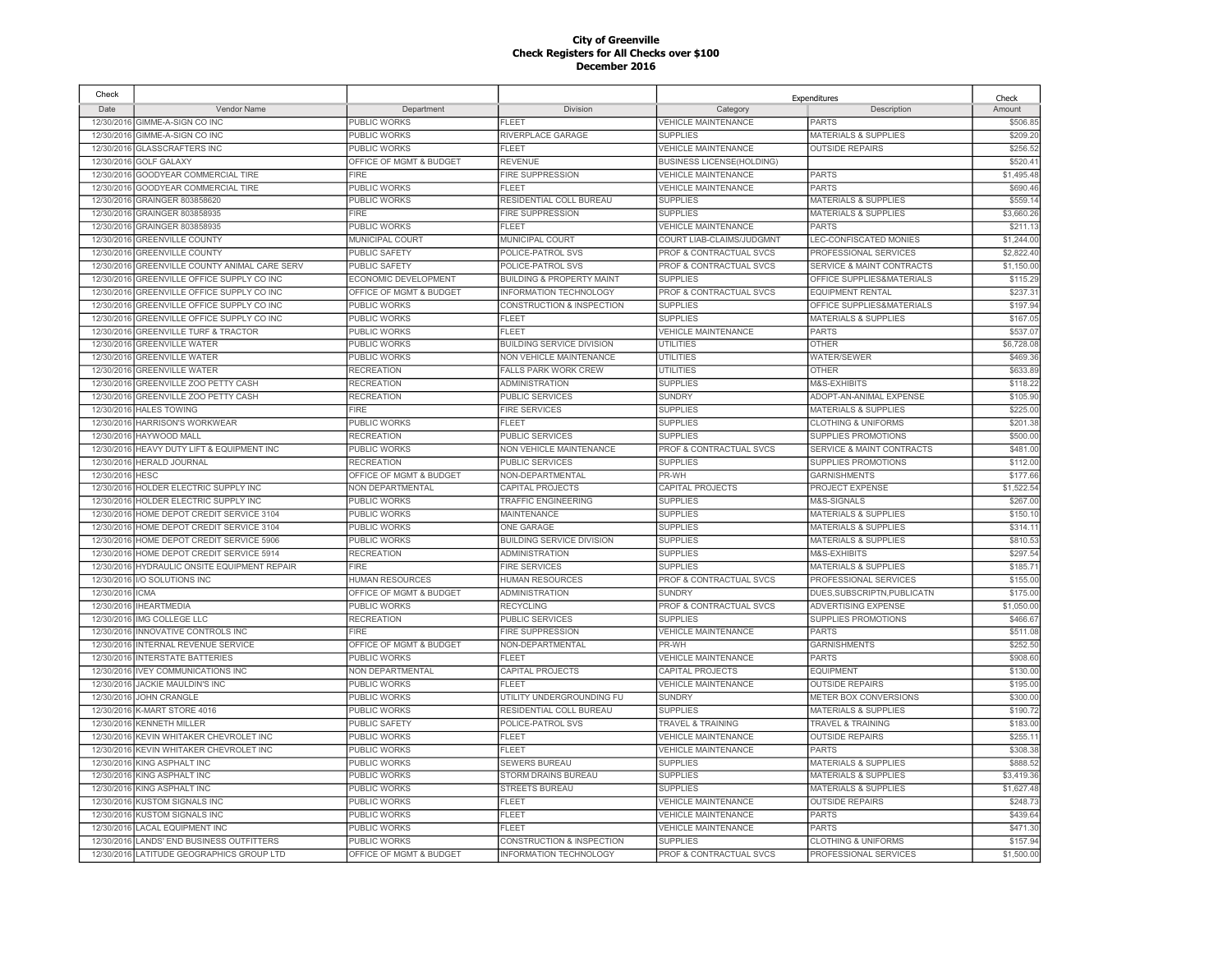| Check      |                                           |                         |                                  |                                    | Expenditures                     | Check        |
|------------|-------------------------------------------|-------------------------|----------------------------------|------------------------------------|----------------------------------|--------------|
| Date       | <b>Vendor Name</b>                        | Department              | Division                         | Category                           | Description                      | Amount       |
|            | 12/30/2016 LATITUDE GEOGRAPHICS GROUP LTD | OFFICE OF MGMT & BUDGET | INFORMATION TECHNOLOGY           | PROF & CONTRACTUAL SVCS            | SERVICE & MAINT CONTRACTS        | \$973.15     |
| 12/30/2016 | LAURENS ELECTRIC COOPERATIVE INC          | PUBLIC WORKS            | FI FFT                           | <b>REPAIR &amp; MAINT SVCS</b>     | <b>REPAIRS &amp; MAINTENANCE</b> | \$672.23     |
| 12/30/2016 | <b>LEI SYSTEMS</b>                        | OFFICE OF MGMT & BUDGET | <b>REVENUE</b>                   | <b>PERMITS</b>                     | SPRINKLER ALARM PERMITS          | \$200.00     |
| 12/30/2016 | LINA                                      | <b>HUMAN RESOURCES</b>  | <b>HEALTH CARE</b>               | OTHER INSURANCE                    | <b>LIFE INSURANCE</b>            | \$19,143.29  |
| 12/30/2016 | LINA                                      | <b>HUMAN RESOURCES</b>  | <b>HEALTH CARE</b>               | OTHER INSURANCE                    | LONG TERM DISABILITY             | \$7,003.60   |
| 12/30/2016 | LOWES                                     | <b>FIRE</b>             | FIRE SUPPRESSION                 | <b>SUPPLIES</b>                    | <b>MATERIALS &amp; SUPPLIES</b>  | \$172.08     |
| 12/30/2016 | MARATHON STAFFING INC                     | <b>PUBLIC SAFETY</b>    | POLICE-DISPATCH BUREAU           | PROF & CONTRACTUAL SVCS            | TEMP PERSONNEL SVCS              | \$6,508.35   |
| 12/30/2016 | MARION ZOOLOGICAL INC                     | <b>RECREATION</b>       | <b>ADMINISTRATION</b>            | <b>SUPPLIES</b>                    | M&S-FOOD                         | \$863.40     |
| 12/30/2016 | MARYLAND CHILD SUPPORT ACCOUNT            | OFFICE OF MGMT & BUDGET | NON-DEPARTMENTAL                 | PR-WH                              | <b>GARNISHMENTS</b>              | \$129.40     |
| 12/30/2016 | MCKINNEY DODGE CHRYSLER PLY JE            | PUBLIC WORKS            | FLEET                            | <b>VEHICLE MAINTENANCE</b>         | <b>OUTSIDE REPAIRS</b>           | \$173.00     |
| 12/30/2016 | MCKINNEY DODGE CHRYSLER PLY JE            | PUBLIC WORKS            | <b>FLEET</b>                     | <b>VEHICLE MAINTENANCE</b>         | <b>PARTS</b>                     | \$364.1      |
| 12/30/2016 | MCKINNEY LUMBER & HARDWARE LLC            | <b>RECREATION</b>       | <b>ADMINISTRATION</b>            | <b>SUPPLIES</b>                    | M&S-MAINTENANCE                  | \$1,175.7    |
| 12/30/2016 | METRO REPROGRAPHIC SERVICES               | OFFICE OF MGMT & BUDGET | GIS                              | <b>SUPPLIES</b>                    | <b>MATERIALS &amp; SUPPLIES</b>  | \$111.68     |
| 12/30/2016 | MIKE'S BODY SHOP                          | PUBLIC WORKS            | FLEET                            | <b>VEHICLE MAINTENANCE</b>         | <b>OUTSIDE REPAIRS</b>           | \$2,259.3    |
| 12/30/2016 | MINUTEMAN PRESS                           | OFFICE OF MGMT & BUDGET | <b>ACCOUNTING</b>                | <b>PRINTING</b>                    | PRINTING & BINDING               | \$253.5      |
| 12/30/2016 | <b>MST CONCRETE PRODUCTS</b>              | PUBLIC WORKS            | <b>STORM DRAINS BUREAU</b>       | <b>SUPPLIES</b>                    | <b>CONSTRUCTION &amp; REPAIR</b> | \$1,337.50   |
| 12/30/2016 | <b>MTS SEATING</b>                        | NON DEPARTMENTAL        | NON DEPARTMENTAL                 | CAPITAL PROJECTS                   | <b>CONSTRUCTION</b>              | \$129,759.50 |
| 12/30/2016 | <b>NAPA AUTO PARTS</b>                    | <b>FIRE</b>             | <b>FIRE SUPPRESSION</b>          | <b>VEHICLE MAINTENANCE</b>         | <b>PARTS</b>                     | \$418.90     |
| 12/30/2016 | <b>NAPA AUTO PARTS</b>                    | <b>PUBLIC WORKS</b>     | <b>FLEET</b>                     | <b>VEHICLE MAINTENANCE</b>         | <b>PARTS</b>                     | \$3,610.20   |
| 12/30/2016 | <b>NATHAN PHILLIPS</b>                    | <b>PUBLIC SAFETY</b>    | POLICE-PATROL SVS                | <b>TRAVEL &amp; TRAINING</b>       | <b>TRAVEL &amp; TRAINING</b>     | \$230.28     |
| 12/30/2016 | <b>NATIONAL SIGNAL INC</b>                | <b>PUBLIC WORKS</b>     | FLEET                            | <b>VEHICLE MAINTENANCE</b>         | <b>OUTSIDE REPAIRS</b>           | \$193.1      |
| 12/30/2016 | NORTHERN SAFETY CO INC                    | <b>RECREATION</b>       | TREE MAINTENANCE BUREAU          | <b>SUPPLIES</b>                    | <b>MATERIALS &amp; SUPPLIES</b>  | \$322.85     |
| 12/30/2016 | NORTHERN TOOL & EQUIPMENT                 | <b>PUBLIC WORKS</b>     | <b>FLEET</b>                     | <b>VEHICLE MAINTENANCE</b>         | <b>PARTS</b>                     | \$624.34     |
| 12/30/2016 | O'REILLY AUTO PARTS                       | <b>PUBLIC WORKS</b>     | FLEET                            | <b>VEHICLE MAINTENANCE</b>         | <b>PARTS</b>                     | \$267.59     |
| 12/30/2016 | OFFICE DEPOT BSD                          | FIRE                    | <b>FIRE SERVICES</b>             | <b>SUPPLIES</b>                    | OFFICE SUPPLIES&MATERIALS        | \$260.54     |
| 12/30/2016 | OFFICE DEPOT BSD                          | <b>FIRE</b>             | <b>FIRE SUPPRESSION</b>          | <b>SUPPLIES</b>                    | OFFICE SUPPLIES&MATERIALS        | \$167.79     |
| 12/30/2016 | OFFICE DEPOT BSD                          | <b>PUBLIC WORKS</b>     | PARKING ADMINISTRATION           | <b>SUPPLIES</b>                    | OFFICE SUPPLIES&MATERIALS        | \$118.3'     |
| 12/30/2016 | OLD DOMINION BRUSH CO INC                 | PUBLIC WORKS            | <b>FLEET</b>                     | VEHICLE MAINTENANCE                | <b>PARTS</b>                     | \$1,569.0    |
| 12/30/2016 | PACIFIC CASCADE CORP                      | PUBLIC WORKS            | PARKING ADMINISTRATION           | <b>SUPPLIES</b>                    | MATERIALS & SUPPLIES             | \$228.00     |
| 12/30/2016 | PACIFIC CASCADE CORP                      | <b>PUBLIC WORKS</b>     | RIVERPLACE GARAGE                | <b>SUPPLIES</b>                    | <b>MATERIALS &amp; SUPPLIES</b>  | \$589.95     |
| 12/30/2016 | PANAGAKOS ASPHALT INC                     | PUBLIC WORKS            | <b>TRAFFIC ENGINEERING</b>       | <b>SUPPLIES</b>                    | M&S-TRAFFIC CALMING              | \$1,184.29   |
| 12/30/2016 | PECAN PIE PRODUCTIONS                     | <b>RECREATION</b>       | PUBLIC SERVICES                  | <b>SUPPLIES</b>                    | SUPPLIES PROMOTIONS              | \$233.33     |
| 12/30/2016 | PHILLIPS INTERNATIONAL DBA                | <b>RECREATION</b>       | <b>PUBLIC SERVICES</b>           | <b>SUPPLIES</b>                    | <b>SALE GIFTS</b>                | \$1,378.1    |
| 12/30/2016 | PHOENIX LANDSCAPE MANAGEMENT INC          | NON DEPARTMENTAL        | CAPITAL PROJECTS                 | CAPITAL PROJECTS                   | CONSTRUCTION                     | \$953.87     |
| 12/30/2016 | PIEDMONT ASSOCIATES CO LLC                | <b>PUBLIC WORKS</b>     | FLEET                            | VEHICLE MAINTENANCE                | <b>PARTS</b>                     | \$384.4      |
| 12/30/2016 | PIEDMONT ELECTRICAL DISTRIBUTORS          | <b>RECREATION</b>       | TREE MAINTENANCE BUREAU          | <b>SUPPLIES</b>                    | <b>MATERIALS &amp; SUPPLIES</b>  | \$125.08     |
| 12/30/2016 | PIEDMONT GROUP INC                        | PUBLIC WORKS            | FLEET                            | VEHICLE MAINTENANCE                | <b>PARTS</b>                     | \$179.44     |
| 12/30/2016 | PIEDMONT NATURAL GAS CO                   | <b>FIRE</b>             | <b>FIRE SERVICES</b>             | <b>UTILITIES</b>                   | GAS                              | \$506.06     |
| 12/30/2016 | PIEDMONT NATURAL GAS CO                   | <b>PUBLIC SAFETY</b>    | POLICE-PATROL SVS                | <b>UTILITIES</b>                   | GAS                              | \$162.20     |
| 12/30/2016 | PIEDMONT NATURAL GAS CO                   | <b>PUBLIC WORKS</b>     | <b>BUILDING SERVICE DIVISION</b> | <b>UTILITIES</b>                   | GAS                              | \$103.4      |
| 12/30/2016 | PIEDMONT NATURAL GAS CO                   | <b>PUBLIC WORKS</b>     | <b>FLEET</b>                     | UTILITIES                          | GAS                              | \$1,101.99   |
| 12/30/2016 | PIEDMONT NATURAL GAS CO                   | <b>PUBLIC WORKS</b>     | PUBLIC WORKS                     | <b>UTILITIES</b>                   | GAS                              | \$382.49     |
| 12/30/2016 | PIEDMONT NATURAL GAS CO                   | PUBLIC WORKS            | <b>TRAFFIC ENGINEERING</b>       | <b>UTILITIES</b>                   | GAS                              | \$174.79     |
| 12/30/2016 | PIEDMONT NATURAL GAS CO                   | <b>RECREATION</b>       | <b>ADMINISTRATION</b>            | <b>UTILITIES</b>                   | GAS                              | \$625.1      |
| 12/30/2016 | PIEDMONT NATURAL GAS CO                   | <b>RECREATION</b>       | PARKS AND RECREATION             | <b>UTILITIES</b>                   | GAS                              | \$461.69     |
| 12/30/2016 | PRO AUTO PARTS WAREHOUSE                  | <b>PUBLIC WORKS</b>     | <b>FLEET</b>                     | <b>VEHICLE MAINTENANCE</b>         | <b>PARTS</b>                     | \$1,612.34   |
| 12/30/2016 | <b>PROFORMA</b>                           | <b>FIRE</b>             | <b>FIRE PREVENTION</b>           | <b>SUPPLIES</b>                    | OFFICE SUPPLIES&MATERIALS        | \$241.83     |
| 12/30/2016 | <b>PROFORMA</b>                           | <b>RECREATION</b>       | <b>PUBLIC SERVICES</b>           | <b>SUPPLIES</b>                    | OTHER BOO IN THE ZOO             | \$2,101.72   |
| 12/30/2016 | PROSOURCE LLC                             | PUBLIC WORKS            | <b>BUILDING SERVICE DIVISION</b> | <b>SUPPLIES</b>                    | <b>MATERIALS &amp; SUPPLIES</b>  | \$345.5'     |
| 12/30/2016 | O <sub>P</sub>                            | OFFICE OF MGMT & BUDGET | <b>REVENUE</b>                   | <b>BUSINESS LIC &amp; PERMITS</b>  | <b>BUSINESS LIC-RETAIL</b>       | \$294.78     |
| 12/30/2016 | R E MICHEL COMPANY LLC                    | <b>PUBLIC WORKS</b>     | <b>BUILDING SERVICE DIVISION</b> | <b>SUPPLIES</b>                    | <b>MATERIALS &amp; SUPPLIES</b>  | \$255.2'     |
| 12/30/2016 | RACO MANUFACTURING & ENGINEERING CO       | <b>PUBLIC WORKS</b>     | <b>SEWERS BUREAU</b>             | <b>PROF &amp; CONTRACTUAL SVCS</b> | PROFESSIONAL SERVICES            | \$1,815.00   |
| 12/30/2016 | RAY WALKER TRUCKING CO INC                | OFFICE OF MGMT & BUDGET | <b>REVENUE</b>                   | <b>BUSINESS LIC &amp; PERMITS</b>  | <b>BUSINESS LIC-CONTRACTOR</b>   | \$1,650.00   |
| 12/30/2016 | READ'S UNIFORMS INC                       | <b>FIRE</b>             | <b>FIRE SERVICES</b>             | <b>SUPPLIES</b>                    | <b>CLOTHING &amp; UNIFORMS</b>   | \$333.37     |
| 12/30/2016 | READ'S UNIFORMS INC                       | <b>FIRE</b>             | <b>FIRE SUPPRESSION</b>          | <b>SUPPLIES</b>                    | <b>CLOTHING &amp; UNIFORMS</b>   | \$1,828.73   |
| 12/30/2016 | REHRIG PACIFIC COMPANY                    | <b>PUBLIC WORKS</b>     | FI FFT                           | <b>VEHICLE MAINTENANCE</b>         | <b>PARTS</b>                     | \$1,060.00   |
| 12/30/2016 | S C DEPARTMENT OF CORRECTIONS             | <b>RECREATION</b>       | PARKS MAINTENANCE                | PROF & CONTRACTUAL SVCS            | TEMP PERSONNEL SVCS              | \$1,066.00   |
|            |                                           |                         |                                  |                                    |                                  |              |